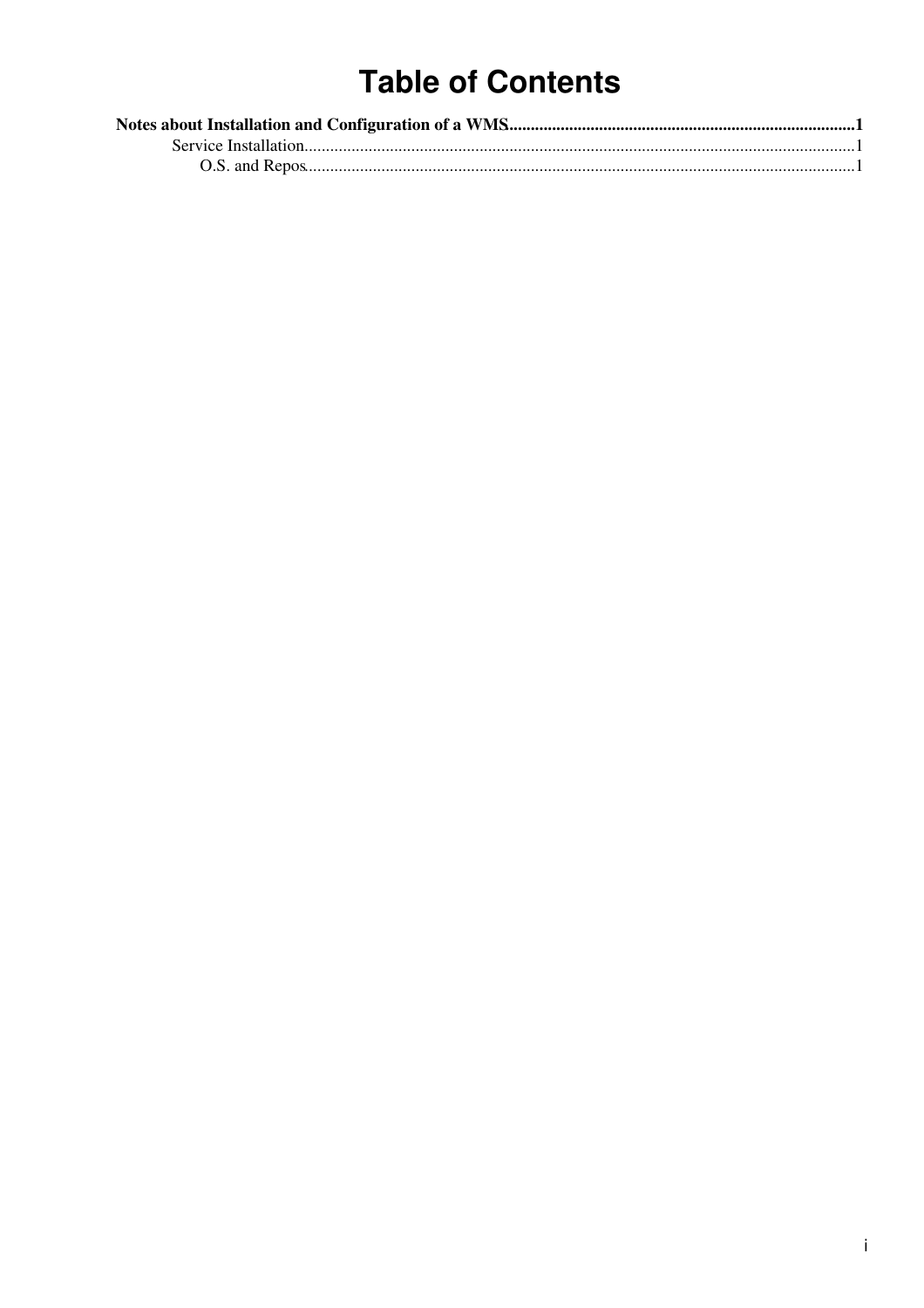# <span id="page-1-0"></span>**Notes about Installation and Configuration of a WMS**

- **These notes are provided by site admins on a best effort base as a contribution to the IGI communities and MUST not be considered as a subsitute of the [Official IGI documentation](http://wiki.italiangrid.it/twiki/bin/view/IGIRelease/IgiEmi) .**
- This document is addressed to site administrators responsible for middleware installation and configuration.
- The goal of this page is to provide some hints and examples on how to install and configure an IGI Top BDII based on EMI/UMD middleware.

# <span id="page-1-1"></span>**Service Installation**

```
O.S. and Repos D.S. and Repos D
O.S. and Repos
```
• Starts from a fresh installation of Scientific Linux 5.x (x86\_64).

```
# cat /etc/redhat-release 
Scientific Linux SL release 5.7 (Boron)
```
### • Remove DAG repository

• Install the additional repositories: EPEL, Certification Authority, EMI

```
cd /etc/yum.repos.d/
wget http://repository.egi.eu/sw/production/cas/1/current/repo-files/egi-trustanchors.repo -O /et
wget http://emisoft.web.cern.ch/emisoft/dist/EMI/1/RPM-GPG-KEY-emi -O /tmp/emi-key_gd.asc
rpm --import /tmp/emi-key_gd.asc
rpm -Uvh http://repo-pd.italiangrid.it/mrepo/EMI/1/sl5/x86_64/updates/emi-release-1.0.1-1.sl5.noa
rpm -Uvh http://dl.fedoraproject.org/pub/epel/5/i386/epel-release-5-4.noarch.rpm
yum clean all
yum install yum-protectbase.noarch
cd
wget http://forge.cnaf.infn.it/frs/download.php/101/disable_yum.sh
./disable_yum.sh
```
- Be sure that SELINUX is disabled (or permissive). Details on how to disable SELINUX are [here](http://fedoraproject.org/wiki/SELinux/setenforce) :
- Check the repos list (sl-\*.repo are the repos of the O.S. and they should be present by default).

```
# ls /etc/yum.repos.d/
emi1-base.repo emi1-updates.repo epel-testing.repo emi1-third-party.repo
sl-contrib.repo sl-fastbugs.repo sl-security.repo sl-testing.repo sl-debuginfo.repo sl.repo sl-
egi-trustanchors.repo 
epel.repo
```
# **IMORTANT**: Make sure you have ntpd installed, running and that your machine clock is correctly synchronized:

```
yum install ntp
service ntpd restart
chkconfig ntpd on
```
# **CAs Installation CAs Installation** Install CAs:

[root@prod-wms-02 yum.repos.d]# yum install ca-policy-egi-core Loaded plugins: kernel-module, protectbase

### Notes about Installation and Configuration of a WMS 1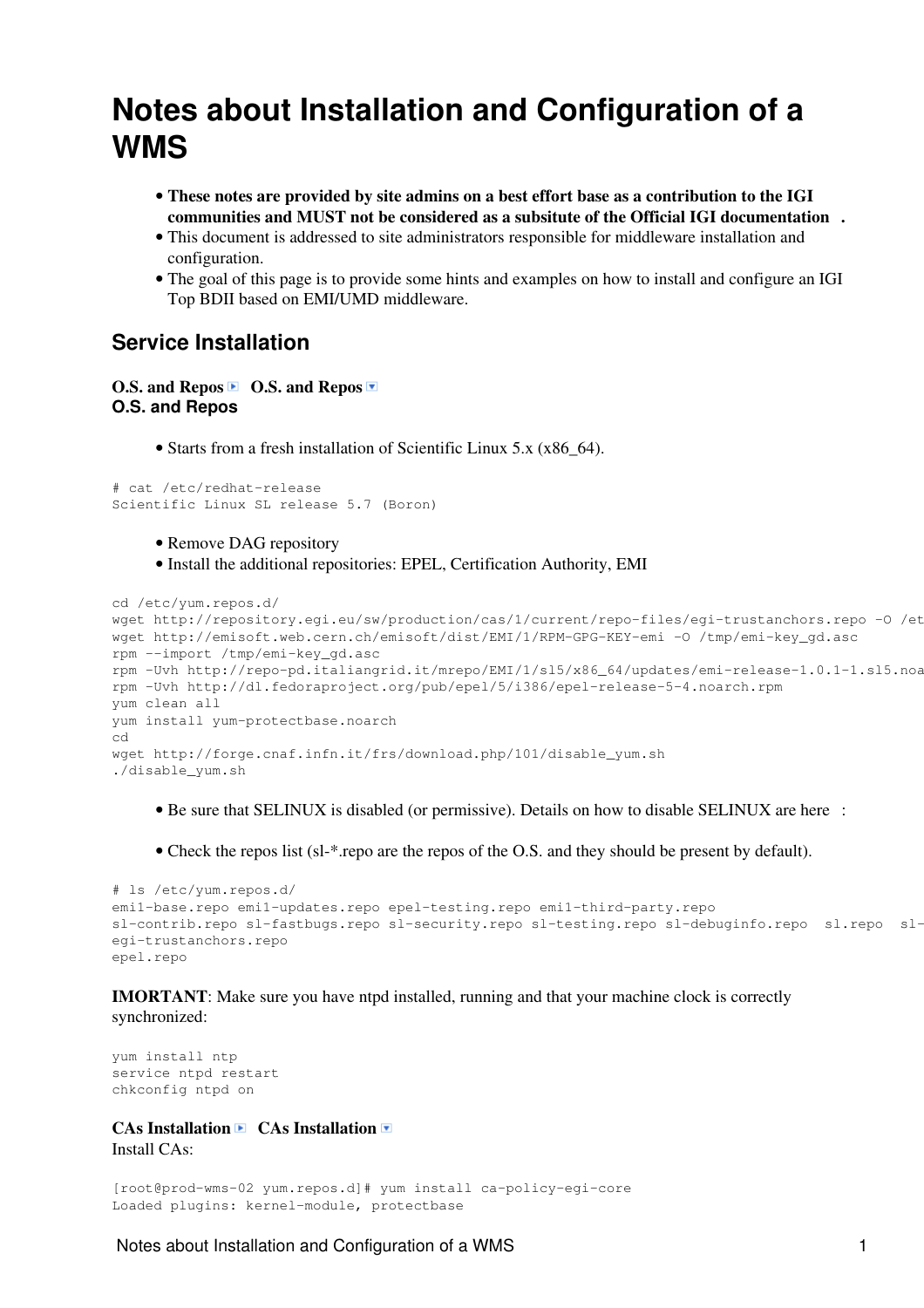```
67 packages excluded due to repository protections
Setting up Install Process
Resolving Dependencies
--> Running transaction check
---> Package ca-policy-egi-core.noarch 0:1.43-1 set to be updated
--> Processing Dependency: ca_SDG = 1.43 for package: ca-policy-egi-core
--> Processing Dependency: ca_CNIC = 1.43 for package: ca-policy-egi-core
--> Processing Dependency: ca_UNLPGrid = 1.43 for package: ca-policy-egi-core
--> Processing Dependency: ca_DFN-GridGermany-Root = 1.43 for package: ca-policy-egi-core
--> Processing Dependency: ca_DZeScience = 1.43 for package: ca-policy-egi-core
--> Processing Dependency: ca_NECTEC = 1.43 for package: ca-policy-egi-core
--> Processing Dependency: ca_IGCA = 1.43 for package: ca-policy-egi-core
--> Processing Dependency: ca_TERENA-eScience-SSL-CA = 1.43 for package: ca-policy-egi-core
--> Processing Dependency: ca_PolishGrid = 1.43 for package: ca-policy-egi-core
--> Processing Dependency: ca_TERENAeSciencePersonalCA = 1.43 for package: ca-policy-egi-core
--> Processing Dependency: ca_UGRID = 1.43 for package: ca-policy-egi-core
--> Processing Dependency: ca_CNRS2 = 1.43 for package: ca-policy-egi-core
--> Processing Dependency: ca_TACC-Root = 1.43 for package: ca-policy-egi-core
--> Processing Dependency: ca_NIKHEF = 1.43 for package: ca-policy-egi-core
--> Processing Dependency: ca_CNRS2-Projets = 1.43 for package: ca-policy-egi-core
--> Processing Dependency: ca_ESnet = 1.43 for package: ca-policy-egi-core
--> Processing Dependency: ca_CESNET-CA-3 = 1.43 for package: ca-policy-egi-core
--> Processing Dependency: ca_QuoVadis-Root-CA1 = 1.43 for package: ca-policy-egi-core
--> Processing Dependency: ca_LIPCA = 1.43 for package: ca-policy-egi-core
--> Processing Dependency: ca_JUnet-CA = 1.43 for package: ca-policy-egi-core
--> Processing Dependency: ca_HIAST = 1.43 for package: ca-policy-egi-core
--> Processing Dependency: ca_AddTrust-External-CA-Root = 1.43 for package: ca-policy-egi-core
--> Processing Dependency: ca_Grid-Ireland = 1.43 for package: ca-policy-egi-core
--> Processing Dependency: ca_IUCC = 1.43 for package: ca-policy-egi-core
--> Processing Dependency: ca_INFN-CA-2006 = 1.43 for package: ca-policy-egi-core
--> Processing Dependency: ca_HellasGrid-Root = 1.43 for package: ca-policy-egi-core
--> Processing Dependency: ca_BEGrid2008 = 1.43 for package: ca-policy-egi-core
--> Processing Dependency: ca_NICS-MyProxy = 1.43 for package: ca-policy-egi-core
--> Processing Dependency: ca_UTN-USERFirst-Hardware = 1.43 for package: ca-policy-egi-core
--> Processing Dependency: ca_UKeScienceCA-2007 = 1.43 for package: ca-policy-egi-core
--> Processing Dependency: ca_BalticGrid = 1.43 for package: ca-policy-egi-core
--> Processing Dependency: ca_HKU = 1.43 for package: ca-policy-egi-core
--> Processing Dependency: ca_FNAL-SLCS = 1.43 for package: ca-policy-egi-core
--> Processing Dependency: ca_SEE-GRID = 1.43 for package: ca-policy-egi-core
--> Processing Dependency: ca_UNAMgrid-ca = 1.43 for package: ca-policy-egi-core
--> Processing Dependency: ca_GermanGrid = 1.43 for package: ca-policy-egi-core
--> Processing Dependency: ca_CERN-TCA = 1.43 for package: ca-policy-egi-core
--> Processing Dependency: ca_NCSA-slcs = 1.43 for package: ca-policy-egi-core
--> Processing Dependency: ca_PRAGMA-UCSD = 1.43 for package: ca-policy-egi-core
--> Processing Dependency: ca_ULAGrid-CA-2008 = 1.43 for package: ca-policy-egi-core
--> Processing Dependency: ca_IRAN-GRID = 1.43 for package: ca-policy-egi-core
--> Processing Dependency: ca_ncsa-gridshib-ca = 1.43 for package: ca-policy-egi-core
--> Processing Dependency: ca_APAC = 1.43 for package: ca-policy-egi-core
--> Processing Dependency: ca_TACC-MICS = 1.43 for package: ca-policy-egi-core
--> Processing Dependency: ca_HellasGrid-CA-2006 = 1.43 for package: ca-policy-egi-core
--> Processing Dependency: ca_NCSA-mics = 1.43 for package: ca-policy-egi-core
--> Processing Dependency: ca_pkIRISGrid = 1.43 for package: ca-policy-egi-core
--> Processing Dependency: ca_SiGNET-CA = 1.43 for package: ca-policy-egi-core
--> Processing Dependency: ca_BYGCA = 1.43 for package: ca-policy-egi-core
--> Processing Dependency: ca_UKeScienceCA-2A = 1.43 for package: ca-policy-egi-core
--> Processing Dependency: ca_DFN-SLCS = 1.43 for package: ca-policy-egi-core
--> Processing Dependency: ca_GridCanada = 1.43 for package: ca-policy-egi-core
--> Processing Dependency: ca_CESNET = 1.43 for package: ca-policy-egi-core
--> Processing Dependency: ca_PK-Grid-2007 = 1.43 for package: ca-policy-egi-core
--> Processing Dependency: ca_DOEGrids = 1.43 for package: ca-policy-egi-core
--> Processing Dependency: ca_UKeScienceRoot-2007 = 1.43 for package: ca-policy-egi-core
--> Processing Dependency: ca_SWITCH-QuoVadis-Grid-ICA = 1.43 for package: ca-policy-egi-core
--> Processing Dependency: ca_NERSC-SLCS = 1.43 for package: ca-policy-egi-core
--> Processing Dependency: ca_PSC-Myproxy-CA = 1.43 for package: ca-policy-egi-core
--> Processing Dependency: ca_MREN-CA = 1.43 for package: ca-policy-egi-core
--> Processing Dependency: ca_CyGrid = 1.43 for package: ca-policy-egi-core
--> Processing Dependency: ca_TRGrid = 1.43 for package: ca-policy-egi-core
```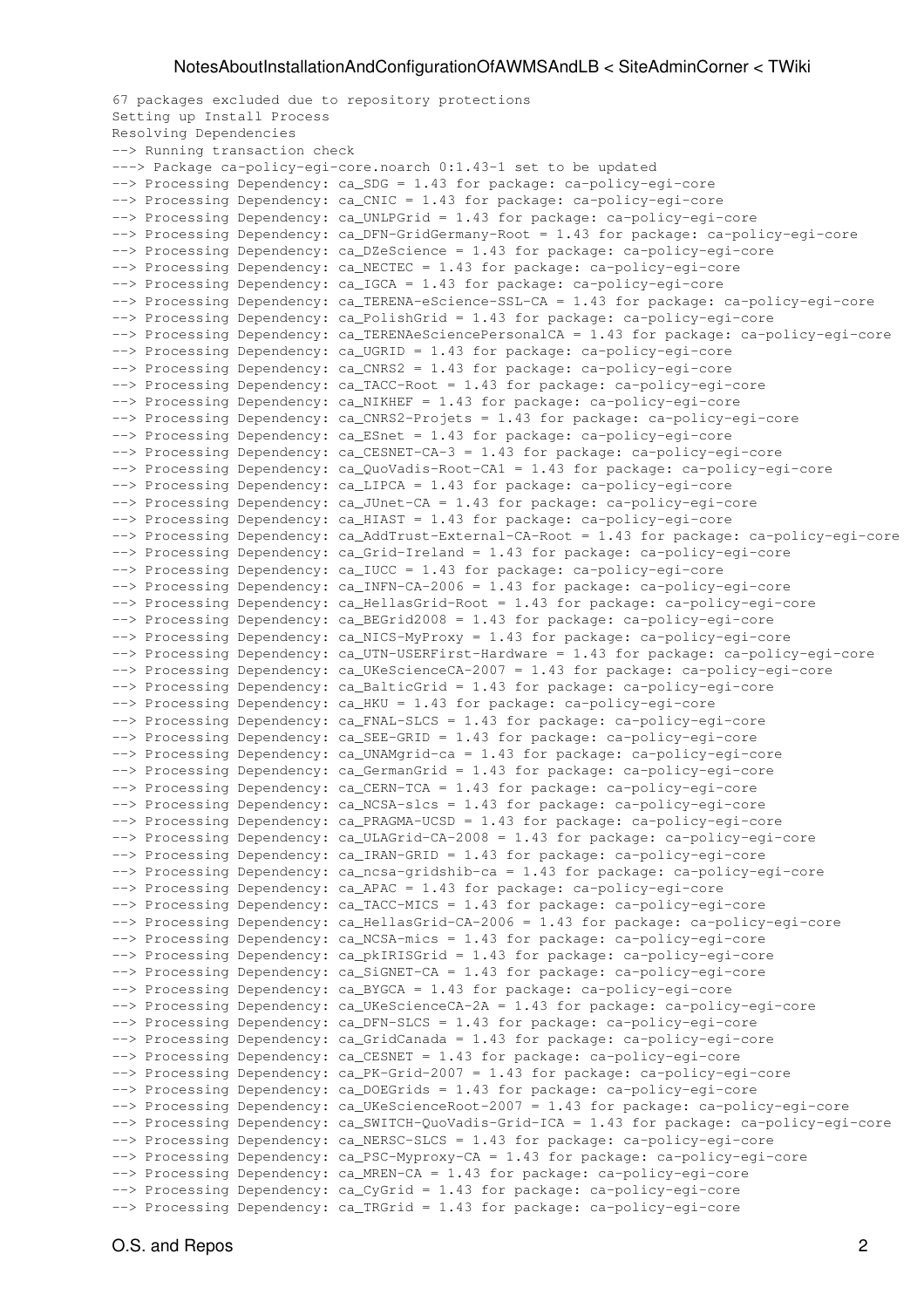--> Processing Dependency: ca\_cilogon-silver = 1.43 for package: ca-policy-egi-core --> Processing Dependency: ca\_IHEP = 1.43 for package: ca-policy-egi-core --> Processing Dependency: ca\_CERN-Root = 1.43 for package: ca-policy-egi-core --> Processing Dependency: ca\_SRCE = 1.43 for package: ca-policy-egi-core --> Processing Dependency: ca\_MaGrid = 1.43 for package: ca-policy-egi-core --> Processing Dependency: ca\_REUNA-ca = 1.43 for package: ca-policy-egi-core --> Processing Dependency: ca SWITCHgrid-Root = 1.43 for package: ca-policy-egi-core --> Processing Dependency: ca\_CALG = 1.43 for package: ca-policy-egi-core --> Processing Dependency: ca\_NIIF = 1.43 for package: ca-policy-egi-core --> Processing Dependency: ca\_ArmeSFo = 1.43 for package: ca-policy-egi-core --> Processing Dependency: ca\_UKeScienceCA-2B = 1.43 for package: ca-policy-egi-core --> Processing Dependency: ca AAACertificateServices = 1.43 for package: ca-policy-egi-core --> Processing Dependency: ca\_BG-ACAD-CA = 1.43 for package: ca-policy-egi-core --> Processing Dependency: ca\_NorduGrid = 1.43 for package: ca-policy-egi-core --> Processing Dependency: ca\_UTNAAAClient = 1.43 for package: ca-policy-egi-core --> Processing Dependency: ca\_MARGI = 1.43 for package: ca-policy-egi-core --> Processing Dependency: ca\_ASGCCA-2007 = 1.43 for package: ca-policy-egi-core --> Processing Dependency: ca\_BrGrid = 1.43 for package: ca-policy-egi-core --> Processing Dependency: ca\_CESNET-CA-Root = 1.43 for package: ca-policy-egi-core --> Processing Dependency: ca\_KEK = 1.43 for package: ca-policy-egi-core --> Processing Dependency: ca\_RomanianGRID = 1.43 for package: ca-policy-egi-core --> Processing Dependency: ca\_MD-Grid = 1.43 for package: ca-policy-egi-core --> Processing Dependency: ca\_NCHC = 1.43 for package: ca-policy-egi-core --> Processing Dependency: ca\_CNRS2-Grid-FR = 1.43 for package: ca-policy-egi-core --> Processing Dependency: ca\_AIST = 1.43 for package: ca-policy-egi-core --> Processing Dependency: ca\_LACGridCA = 1.43 for package: ca-policy-egi-core --> Processing Dependency: ca\_AEGIS = 1.43 for package: ca-policy-egi-core --> Processing Dependency: ca\_RDIG = 1.43 for package: ca-policy-egi-core --> Processing Dependency: ca\_KISTI-2007 = 1.43 for package: ca-policy-egi-core --> Processing Dependency: ca\_SlovakGrid = 1.43 for package: ca-policy-egi-core --> Processing Dependency: ca\_AustrianGrid = 1.43 for package: ca-policy-egi-core --> Processing Dependency: ca\_TACC-Classic = 1.43 for package: ca-policy-egi-core --> Processing Dependency: ca\_SWITCHslcs2011 = 1.43 for package: ca-policy-egi-core --> Processing Dependency: ca\_NAREGI = 1.43 for package: ca-policy-egi-core --> Processing Dependency: ca\_UniandesCA = 1.43 for package: ca-policy-egi-core --> Running transaction check ---> Package ca\_AAACertificateServices.noarch 0:1.43-1 set to be updated ---> Package ca\_AEGIS.noarch 0:1.43-1 set to be updated ---> Package ca\_AIST.noarch 0:1.43-1 set to be updated ---> Package ca\_APAC.noarch 0:1.43-1 set to be updated ---> Package ca\_ASGCCA-2007.noarch 0:1.43-1 set to be updated ---> Package ca\_AddTrust-External-CA-Root.noarch 0:1.43-1 set to be updated ---> Package ca\_ArmeSFo.noarch 0:1.43-1 set to be updated ---> Package ca\_AustrianGrid.noarch 0:1.43-1 set to be updated ---> Package ca\_BEGrid2008.noarch 0:1.43-1 set to be updated ---> Package ca\_BG-ACAD-CA.noarch 0:1.43-1 set to be updated ---> Package ca\_BYGCA.noarch 0:1.43-1 set to be updated ---> Package ca\_BalticGrid.noarch 0:1.43-1 set to be updated ---> Package ca\_BrGrid.noarch 0:1.43-1 set to be updated ---> Package ca\_CALG.noarch 0:1.43-1 set to be updated ---> Package ca\_CERN-Root.noarch 0:1.43-1 set to be updated ---> Package ca CERN-TCA.noarch 0:1.43-1 set to be updated ---> Package ca\_CESNET.noarch 0:1.43-1 set to be updated ---> Package ca\_CESNET-CA-3.noarch 0:1.43-1 set to be updated ---> Package ca\_CESNET-CA-Root.noarch 0:1.43-1 set to be updated ---> Package ca\_CNIC.noarch 0:1.43-1 set to be updated ---> Package ca\_CNRS2.noarch 0:1.43-1 set to be updated ---> Package ca\_CNRS2-Grid-FR.noarch 0:1.43-1 set to be updated ---> Package ca\_CNRS2-Projets.noarch 0:1.43-1 set to be updated ---> Package ca\_CyGrid.noarch 0:1.43-1 set to be updated ---> Package ca\_DFN-GridGermany-Root.noarch 0:1.43-1 set to be updated ---> Package ca\_DFN-SLCS.noarch 0:1.43-1 set to be updated ---> Package ca\_DOEGrids.noarch 0:1.43-1 set to be updated ---> Package ca\_DZeScience.noarch 0:1.43-1 set to be updated ---> Package ca ESnet.noarch 0:1.43-1 set to be updated ---> Package ca\_FNAL-SLCS.noarch 0:1.43-1 set to be updated ---> Package ca\_GermanGrid.noarch 0:1.43-1 set to be updated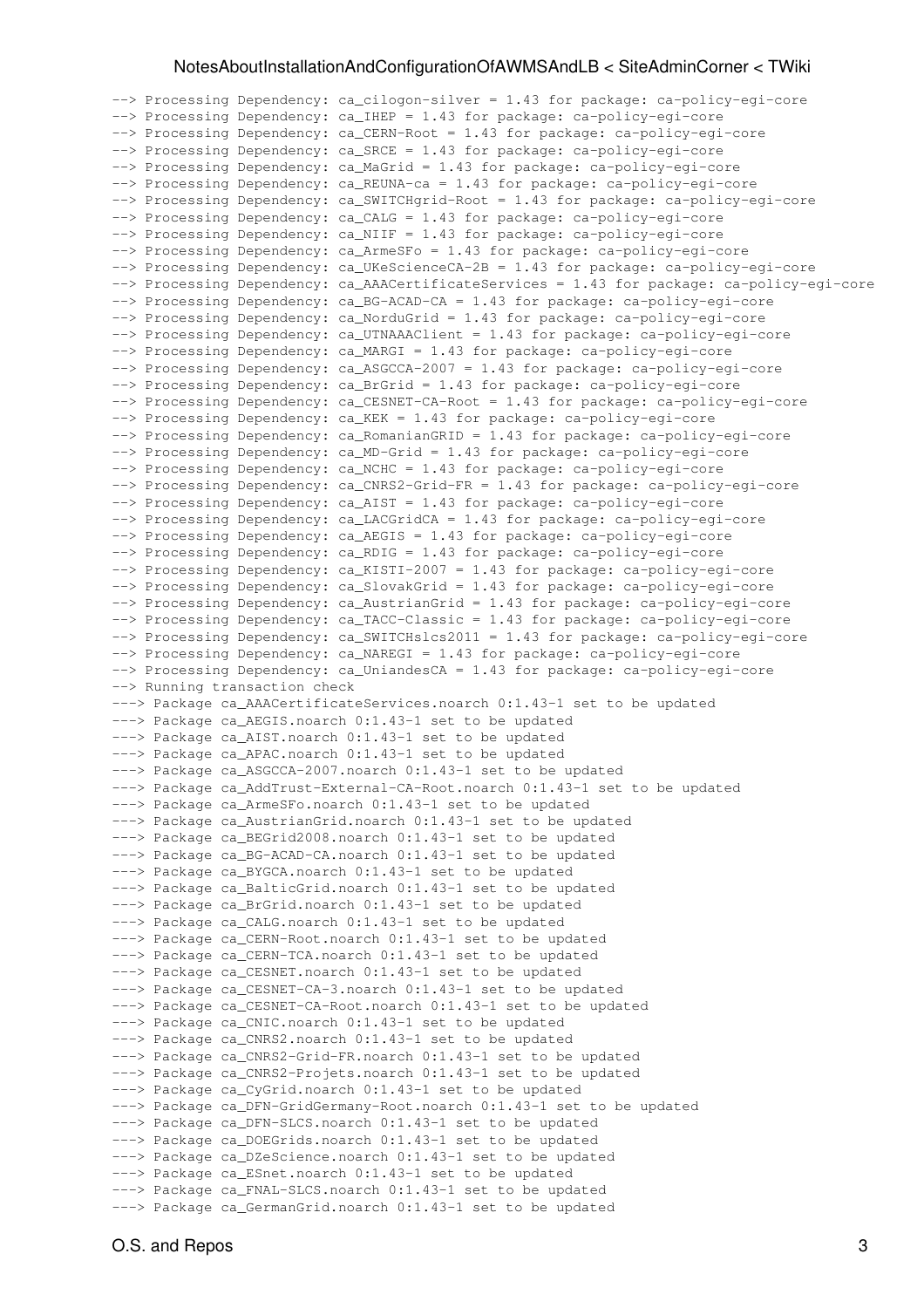---> Package ca\_Grid-Ireland.noarch 0:1.43-1 set to be updated ---> Package ca\_GridCanada.noarch 0:1.43-1 set to be updated ---> Package ca\_HIAST.noarch 0:1.43-1 set to be updated ---> Package ca\_HKU.noarch 0:1.43-1 set to be updated ---> Package ca\_HellasGrid-CA-2006.noarch 0:1.43-1 set to be updated ---> Package ca\_HellasGrid-Root.noarch 0:1.43-1 set to be updated ---> Package ca IGCA.noarch 0:1.43-1 set to be updated ---> Package ca\_IHEP.noarch 0:1.43-1 set to be updated ---> Package ca\_INFN-CA-2006.noarch 0:1.43-1 set to be updated ---> Package ca\_IRAN-GRID.noarch 0:1.43-1 set to be updated ---> Package ca IUCC.noarch 0:1.43-1 set to be updated ---> Package ca JUnet-CA.noarch 0:1.43-1 set to be updated ---> Package ca\_KEK.noarch 0:1.43-1 set to be updated ---> Package ca\_KISTI-2007.noarch 0:1.43-1 set to be updated ---> Package ca\_LACGridCA.noarch 0:1.43-1 set to be updated ---> Package ca\_LIPCA.noarch 0:1.43-1 set to be updated ---> Package ca\_MARGI.noarch 0:1.43-1 set to be updated ---> Package ca\_MD-Grid.noarch 0:1.43-1 set to be updated ---> Package ca\_MREN-CA.noarch 0:1.43-1 set to be updated ---> Package ca MaGrid.noarch 0:1.43-1 set to be updated ---> Package ca\_NAREGI.noarch 0:1.43-1 set to be updated ---> Package ca\_NCHC.noarch 0:1.43-1 set to be updated ---> Package ca\_NCSA-mics.noarch 0:1.43-1 set to be updated ---> Package ca\_NCSA-slcs.noarch 0:1.43-1 set to be updated ---> Package ca\_NECTEC.noarch 0:1.43-1 set to be updated ---> Package ca\_NERSC-SLCS.noarch 0:1.43-1 set to be updated ---> Package ca\_NICS-MyProxy.noarch 0:1.43-1 set to be updated ---> Package ca\_NIIF.noarch 0:1.43-1 set to be updated ---> Package ca\_NIKHEF.noarch 0:1.43-1 set to be updated ---> Package ca\_NorduGrid.noarch 0:1.43-1 set to be updated ---> Package ca\_PK-Grid-2007.noarch 0:1.43-1 set to be updated ---> Package ca\_PRAGMA-UCSD.noarch 0:1.43-1 set to be updated ---> Package ca\_PSC-Myproxy-CA.noarch 0:1.43-1 set to be updated ---> Package ca\_PolishGrid.noarch 0:1.43-1 set to be updated ---> Package ca\_QuoVadis-Root-CA1.noarch 0:1.43-1 set to be updated ---> Package ca\_RDIG.noarch 0:1.43-1 set to be updated ---> Package ca\_REUNA-ca.noarch 0:1.43-1 set to be updated ---> Package ca\_RomanianGRID.noarch 0:1.43-1 set to be updated ---> Package ca\_SDG.noarch 0:1.43-1 set to be updated ---> Package ca\_SEE-GRID.noarch 0:1.43-1 set to be updated ---> Package ca\_SRCE.noarch 0:1.43-1 set to be updated ---> Package ca\_SWITCH-QuoVadis-Grid-ICA.noarch 0:1.43-1 set to be updated ---> Package ca\_SWITCHgrid-Root.noarch 0:1.43-1 set to be updated ---> Package ca\_SWITCHslcs2011.noarch 0:1.43-1 set to be updated ---> Package ca\_SiGNET-CA.noarch 0:1.43-1 set to be updated ---> Package ca\_SlovakGrid.noarch 0:1.43-1 set to be updated ---> Package ca\_TACC-Classic.noarch 0:1.43-1 set to be updated ---> Package ca\_TACC-MICS.noarch 0:1.43-1 set to be updated ---> Package ca\_TACC-Root.noarch 0:1.43-1 set to be updated ---> Package ca\_TERENA-eScience-SSL-CA.noarch 0:1.43-1 set to be updated ---> Package ca\_TERENAeSciencePersonalCA.noarch 0:1.43-1 set to be updated ---> Package ca\_TRGrid.noarch 0:1.43-1 set to be updated ---> Package ca\_UGRID.noarch 0:1.43-1 set to be updated ---> Package ca\_UKeScienceCA-2007.noarch 0:1.43-1 set to be updated ---> Package ca\_UKeScienceCA-2A.noarch 0:1.43-1 set to be updated ---> Package ca\_UKeScienceCA-2B.noarch 0:1.43-1 set to be updated ---> Package ca\_UKeScienceRoot-2007.noarch 0:1.43-1 set to be updated ---> Package ca\_ULAGrid-CA-2008.noarch 0:1.43-1 set to be updated ---> Package ca\_UNAMgrid-ca.noarch 0:1.43-1 set to be updated ---> Package ca\_UNLPGrid.noarch 0:1.43-1 set to be updated ---> Package ca\_UTN-USERFirst-Hardware.noarch 0:1.43-1 set to be updated ---> Package ca\_UTNAAAClient.noarch 0:1.43-1 set to be updated ---> Package ca\_UniandesCA.noarch 0:1.43-1 set to be updated ---> Package ca\_cilogon-silver.noarch 0:1.43-1 set to be updated ---> Package ca ncsa-gridshib-ca.noarch 0:1.43-1 set to be updated ---> Package ca\_pkIRISGrid.noarch 0:1.43-1 set to be updated --> Finished Dependency Resolution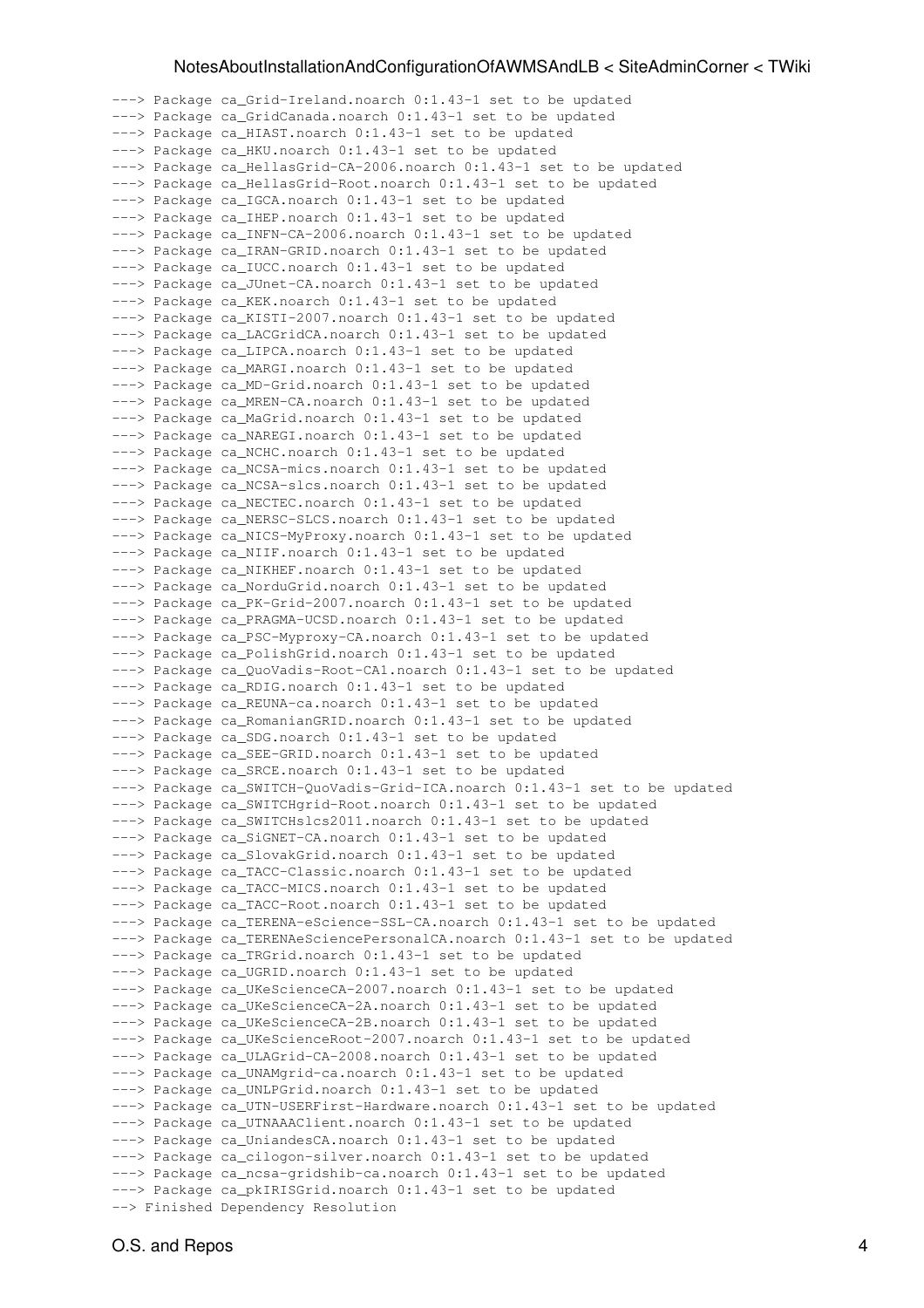Beginning Kernel Module Plugin Finished Kernel Module Plugin

Dependencies Resolved

| Package                      | Arch   | Version    |
|------------------------------|--------|------------|
| Installing:                  |        |            |
| ca-policy-egi-core           | noarch | $1.43 - 1$ |
| Installing for dependencies: |        |            |
| ca_AAACertificateServices    | noarch | $1.43 - 1$ |
| ca_AEGIS                     | noarch | $1.43 - 1$ |
| ca_AIST                      | noarch | $1.43 - 1$ |
| ca_APAC                      | noarch | $1.43 - 1$ |
| ca_ASGCCA-2007               | noarch | $1.43 - 1$ |
| ca AddTrust-External-CA-Root | noarch | $1.43 - 1$ |
| ca ArmeSFo                   | noarch | $1.43 - 1$ |
|                              | noarch | $1.43 - 1$ |
| ca_AustrianGrid              |        |            |
| ca_BEGrid2008                | noarch | $1.43 - 1$ |
| ca_BG-ACAD-CA                | noarch | $1.43 - 1$ |
| ca_BYGCA                     | noarch | $1.43 - 1$ |
| ca_BalticGrid                | noarch | $1.43 - 1$ |
| ca_BrGrid                    | noarch | $1.43 - 1$ |
| ca_CALG                      | noarch | $1.43 - 1$ |
| ca_CERN-Root                 | noarch | $1.43 - 1$ |
| ca_CERN-TCA                  | noarch | $1.43 - 1$ |
| ca_CESNET                    | noarch | $1.43 - 1$ |
|                              |        |            |
| ca_CESNET-CA-3               | noarch | $1.43 - 1$ |
| ca_CESNET-CA-Root            | noarch | $1.43 - 1$ |
| ca_CNIC                      | noarch | $1.43 - 1$ |
| ca_CNRS2                     | noarch | $1.43 - 1$ |
| ca_CNRS2-Grid-FR             | noarch | $1.43 - 1$ |
| ca_CNRS2-Projets             | noarch | $1.43 - 1$ |
| ca_CyGrid                    | noarch | $1.43 - 1$ |
| ca_DFN-GridGermany-Root      | noarch | $1.43 - 1$ |
| ca_DFN-SLCS                  | noarch | $1.43 - 1$ |
|                              |        |            |
| ca_DOEGrids                  | noarch | $1.43 - 1$ |
| ca_DZeScience                | noarch | $1.43 - 1$ |
| ca_ESnet                     | noarch | $1.43 - 1$ |
| ca_FNAL-SLCS                 | noarch | $1.43 - 1$ |
| ca GermanGrid                | noarch | $1.43 - 1$ |
| ca_Grid-Ireland              | noarch | $1.43 - 1$ |
| ca_GridCanada                | noarch | $1.43 - 1$ |
| ca_HIAST                     | noarch | $1.43 - 1$ |
| ca_HKU                       | noarch | $1.43 - 1$ |
| ca HellasGrid-CA-2006        | noarch | $1.43 - 1$ |
|                              |        | $1.43 - 1$ |
| ca_HellasGrid-Root           | noarch |            |
| ca_IGCA                      | noarch | $1.43 - 1$ |
| $ca$ _IHEP                   | noarch | $1.43 - 1$ |
| ca_INFN-CA-2006              | noarch | $1.43 - 1$ |
| ca_IRAN-GRID                 | noarch | $1.43 - 1$ |
| $ca\_IUCC$                   | noarch | $1.43 - 1$ |
| ca_JUnet-CA                  | noarch | $1.43 - 1$ |
| ca_KEK                       | noarch | $1.43 - 1$ |
| ca_KISTI-2007                | noarch | $1.43 - 1$ |
|                              |        | $1.43 - 1$ |
| ca_LACGridCA                 | noarch |            |
| ca_LIPCA                     | noarch | $1.43 - 1$ |
| ca_MARGI                     | noarch | $1.43 - 1$ |
| ca_MD-Grid                   | noarch | $1.43 - 1$ |
| ca_MREN-CA                   | noarch | $1.43 - 1$ |
| ca_MaGrid                    | noarch | $1.43 - 1$ |
| ca_NAREGI                    | noarch | $1.43 - 1$ |
| ca_NCHC                      | noarch | $1.43 - 1$ |
| ca_NCSA-mics                 | noarch | $1.43 - 1$ |
| ca_NCSA-slcs                 | noarch | $1.43 - 1$ |
|                              |        |            |
| $ca$ _NECTEC                 | noarch | $1.43 - 1$ |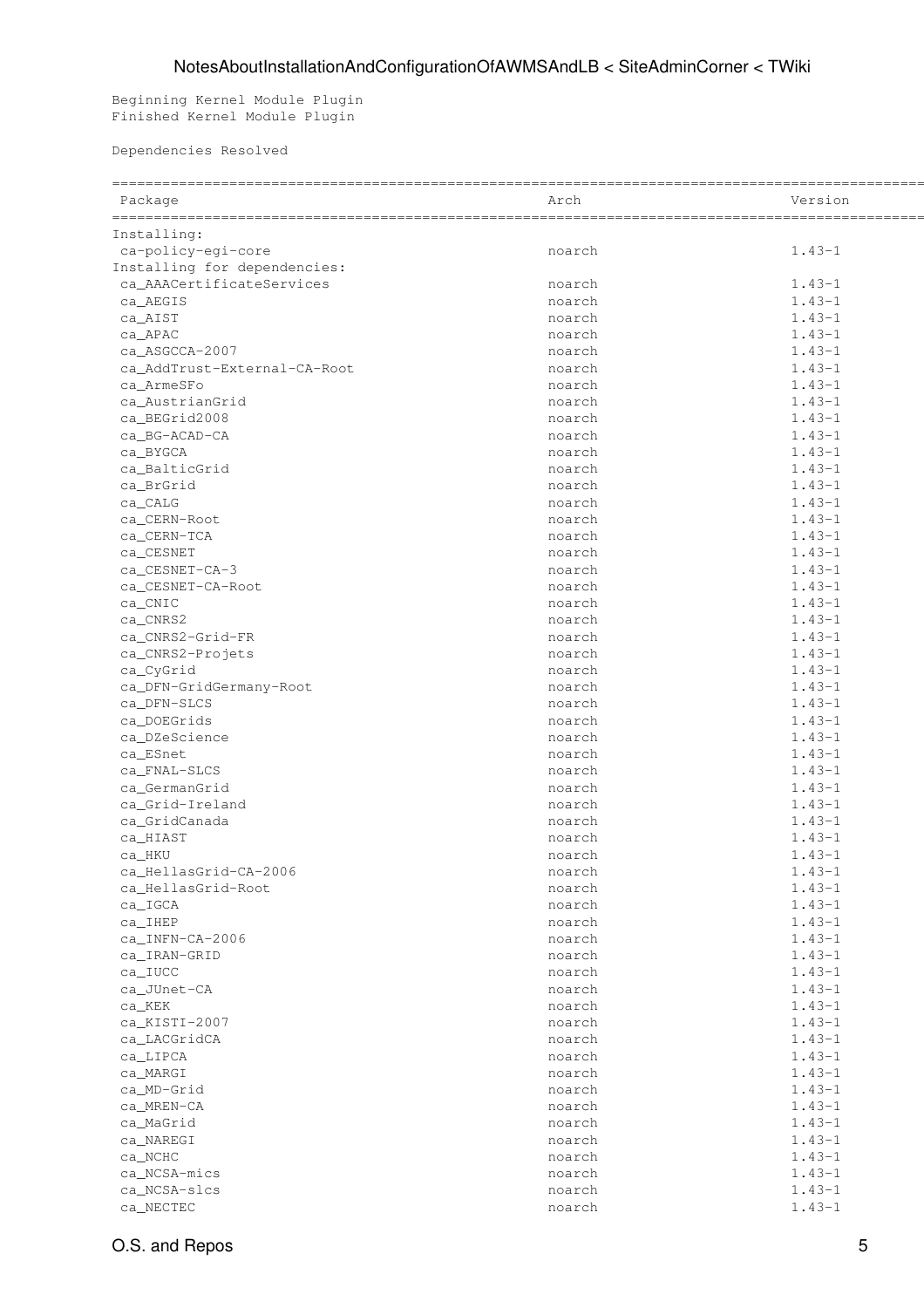| ca_NERSC-SLCS               | noarch | $1.43 - 1$ |
|-----------------------------|--------|------------|
| ca_NICS-MyProxy             | noarch | $1.43 - 1$ |
| ca_NIIF                     | noarch | $1.43 - 1$ |
| ca_NIKHEF                   | noarch | $1.43 - 1$ |
| ca_NorduGrid                | noarch | $1.43 - 1$ |
| ca_PK-Grid-2007             | noarch | $1.43 - 1$ |
| ca_PRAGMA-UCSD              | noarch | $1.43 - 1$ |
| ca_PSC-Myproxy-CA           | noarch | $1.43 - 1$ |
| ca_PolishGrid               | noarch | $1.43 - 1$ |
| ca_QuoVadis-Root-CA1        | noarch | $1.43 - 1$ |
| ca_RDIG                     | noarch | $1.43 - 1$ |
| ca_REUNA-ca                 | noarch | $1.43 - 1$ |
| ca_RomanianGRID             | noarch | $1.43 - 1$ |
| ca_SDG                      | noarch | $1.43 - 1$ |
| ca_SEE-GRID                 | noarch | $1.43 - 1$ |
| ca_SRCE                     | noarch | $1.43 - 1$ |
| ca_SWITCH-QuoVadis-Grid-ICA | noarch | $1.43 - 1$ |
| ca_SWITCHgrid-Root          | noarch | $1.43 - 1$ |
| ca_SWITCHslcs2011           | noarch | $1.43 - 1$ |
| ca_SiGNET-CA                | noarch | $1.43 - 1$ |
| ca_SlovakGrid               | noarch | $1.43 - 1$ |
| ca_TACC-Classic             | noarch | $1.43 - 1$ |
| ca_TACC-MICS                | noarch | $1.43 - 1$ |
| ca_TACC-Root                | noarch | $1.43 - 1$ |
| ca_TERENA-eScience-SSL-CA   | noarch | $1.43 - 1$ |
| ca_TERENAeSciencePersonalCA | noarch | $1.43 - 1$ |
| ca_TRGrid                   | noarch | $1.43 - 1$ |
| ca_UGRID                    | noarch | $1.43 - 1$ |
| ca_UKeScienceCA-2007        | noarch | $1.43 - 1$ |
| ca_UKeScienceCA-2A          | noarch | $1.43 - 1$ |
| ca_UKeScienceCA-2B          | noarch | $1.43 - 1$ |
| ca_UKeScienceRoot-2007      | noarch | $1.43 - 1$ |
| ca_ULAGrid-CA-2008          | noarch | $1.43 - 1$ |
| ca_UNAMgrid-ca              | noarch | $1.43 - 1$ |
| ca_UNLPGrid                 | noarch | $1.43 - 1$ |
| ca UTN-USERFirst-Hardware   | noarch | $1.43 - 1$ |
| ca_UTNAAAClient             | noarch | $1.43 - 1$ |
| ca_UniandesCA               | noarch | $1.43 - 1$ |
| ca_cilogon-silver           | noarch | $1.43 - 1$ |
| ca_ncsa-gridshib-ca         | noarch | $1.43 - 1$ |
| ca_pkIRISGrid               | noarch | $1.43 - 1$ |
|                             |        |            |
| Transaction Summary         |        |            |
|                             |        |            |
|                             |        |            |

Install 98 Package(s) Upgrade 0 Package(s)

Total download size: 524 k Is this ok [y/N]: y Downloading Packages:  $(1/98): ca_CESNET-CA-3-1.43-1.noarch.rpm$  $(2/98):$  ca\_UKeScienceCA-2007-1.43-1.noarch.rpm  $(3/98):$  ca\_SWITCHslcs2011-1.43-1.noarch.rpm (4/98): ca\_UKeScienceCA-2A-1.43-1.noarch.rpm (5/98): ca\_UKeScienceCA-2B-1.43-1.noarch.rpm  $(6/98): ca_SRCE-1.43-1.noarch.rpm$ (7/98): ca\_HKU-1.43-1.noarch.rpm (8/98): ca\_LIPCA-1.43-1.noarch.rpm  $(9/98): ca_CNRS2-1.43-1.noarch.rpm$  $(10/98):$  ca\_ArmeSFo-1.43-1.noarch.rpm (11/98): ca\_HellasGrid-CA-2006-1.43-1.noarch.rpm  $(12/98):$  ca\_NorduGrid-1.43-1.noarch.rpm  $(13/98): ca_MREN-CA-1.43-1.noarch.rpm$  $(14/98): ca_MARGI-1.43-1.noarch.rpm$  $(15/98):$  ca DFN-SLCS-1.43-1.noarch.rpm  $(16/98): ca_IGCA-1.43-1.noarch.rpm$  $(17/98): ca_UGRID-1.43-1.noarch.rpm$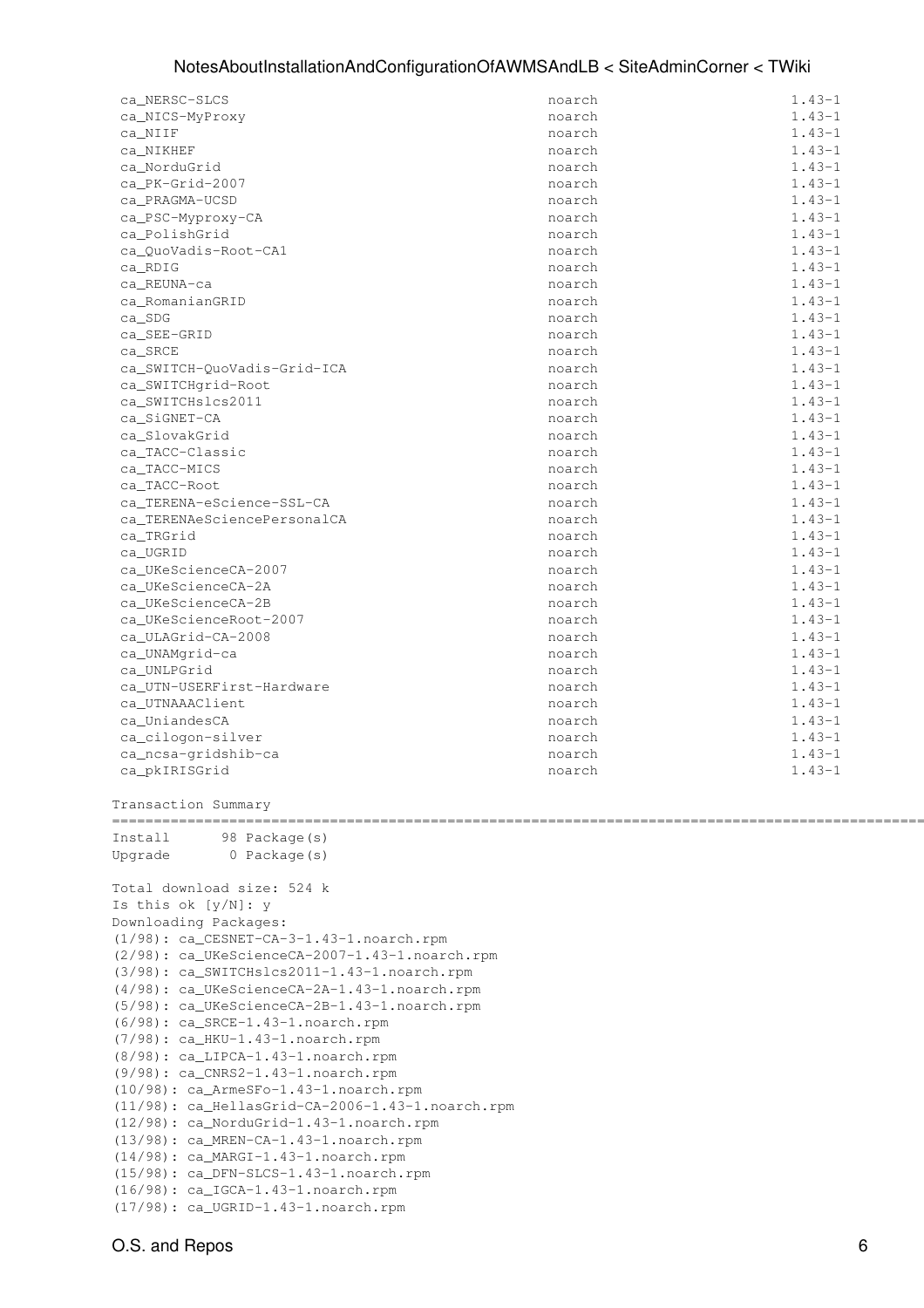$(18/98)$ : ca CyGrid-1.43-1.noarch.rpm  $(19/98): ca_NCHC-1.43-1.noarch.rpm$ (20/98): ca\_cilogon-silver-1.43-1.noarch.rpm (21/98): ca\_BEGrid2008-1.43-1.noarch.rpm  $(22/98):$  ca\_UTNAAAClient-1.43-1.noarch.rpm (23/98): ca\_INFN-CA-2006-1.43-1.noarch.rpm (24/98): ca SWITCH-QuoVadis-Grid-ICA-1.43-1.noarch.rpm  $(25/98): ca_TRGrid-1.43-1.noarchrpm$  $(26/98):$  ca\_CERN-TCA-1.43-1.noarch.rpm  $(27/98):$  ca\_BG-ACAD-CA-1.43-1.noarch.rpm (28/98): ca-policy-egi-core-1.43-1.noarch.rpm  $(29/98):$  ca\_IRAN-GRID-1.43-1.noarch.rpm  $(30/98):$  ca\_JUnet-CA-1.43-1.noarch.rpm  $(31/98)$ : ca\_CERN-Root-1.43-1.noarch.rpm  $(32/98)$ : ca NIIF-1.43-1.noarch.rpm (33/98): ca\_KISTI-2007-1.43-1.noarch.rpm  $(34/98):$  ca\_CESNET-CA-Root-1.43-1.noarch.rpm  $(35/98):$  ca\_Grid-Ireland-1.43-1.noarch.rpm  $(36/98):$  ca\_PolishGrid-1.43-1.noarch.rpm  $(37/98):$  ca TACC-Root-1.43-1.noarch.rpm (38/98): ca\_TERENAeSciencePersonalCA-1.43-1.noarch.rpm (39/98): ca BYGCA-1.43-1.noarch.rpm  $(40/98):$  ca\_TACC-MICS-1.43-1.noarch.rpm  $(41/98):$  ca\_MaGrid-1.43-1.noarch.rpm  $(42/98):$  ca\_NCSA-slcs-1.43-1.noarch.rpm  $(43/98):$  ca\_NCSA-mics-1.43-1.noarch.rpm  $(44/98):$  ca\_GridCanada-1.43-1.noarch.rpm  $(45/98):$  ca\_SlovakGrid-1.43-1.noarch.rpm (46/98): ca\_IHEP-1.43-1.noarch.rpm  $(47/98):$  ca\_CNRS2-Projets-1.43-1.noarch.rpm  $(48/98):$  ca\_CALG-1.43-1.noarch.rpm  $(49/98): ca_NICS-MyProxy-1.43-1.noarchrpm$  $(50/98):$  ca\_ASGCCA-2007-1.43-1.noarch.rpm (51/98): ca\_AustrianGrid-1.43-1.noarch.rpm  $(52/98):$  ca\_BalticGrid-1.43-1.noarch.rpm (53/98): ca\_SDG-1.43-1.noarch.rpm  $(54/98):$  ca\_FNAL-SLCS-1.43-1.noarch.rpm  $(55/98)$ : ca TACC-Classic-1.43-1.noarch.rpm  $(56/98):$  ca\_RomanianGRID-1.43-1.noarch.rpm  $(57/98): ca_CNIC-1.43-1.noarch.rpm$ (58/98): ca\_SWITCHgrid-Root-1.43-1.noarch.rpm  $(59/98): ca$ \_REUNA-ca-1.43-1.noarch.rpm (60/98): ca\_UNLPGrid-1.43-1.noarch.rpm (61/98): ca\_AEGIS-1.43-1.noarch.rpm  $(62/98): ca_PSC-Myproxy-CA-1.43-1.noarch.rpm$  $(63/98):$  ca\_CNRS2-Grid-FR-1.43-1.noarch.rpm  $(64/98): ca_Un$ iandesCA-1.43-1.noarch.rpm  $(65/98)$ : ca\_LACGridCA-1.43-1.noarch.rpm  $(66/98): ca_CESNET-1.43-1.noarch.rpm$ (67/98): ca\_HellasGrid-Root-1.43-1.noarch.rpm (68/98): ca\_NIKHEF-1.43-1.noarch.rpm  $(69/98):$  ca SiGNET-CA-1.43-1.noarch.rpm (70/98): ca\_UKeScienceRoot-2007-1.43-1.noarch.rpm (71/98): ca\_ncsa-gridshib-ca-1.43-1.noarch.rpm (72/98): ca\_ULAGrid-CA-2008-1.43-1.noarch.rpm (73/98): ca\_IUCC-1.43-1.noarch.rpm (74/98): ca\_GermanGrid-1.43-1.noarch.rpm (75/98): ca\_SEE-GRID-1.43-1.noarch.rpm (76/98): ca\_KEK-1.43-1.noarch.rpm (77/98): ca\_BrGrid-1.43-1.noarch.rpm (78/98): ca\_NAREGI-1.43-1.noarch.rpm (79/98): ca\_NECTEC-1.43-1.noarch.rpm  $(80/98)$ : ca\_pkIRISGrid-1.43-1.noarch.rpm  $(81/98)$ : ca MD-Grid-1.43-1.noarch.rpm  $(82/98)$ : ca UNAMgrid-ca-1.43-1.noarch.rpm (83/98): ca\_RDIG-1.43-1.noarch.rpm (84/98): ca\_PRAGMA-UCSD-1.43-1.noarch.rpm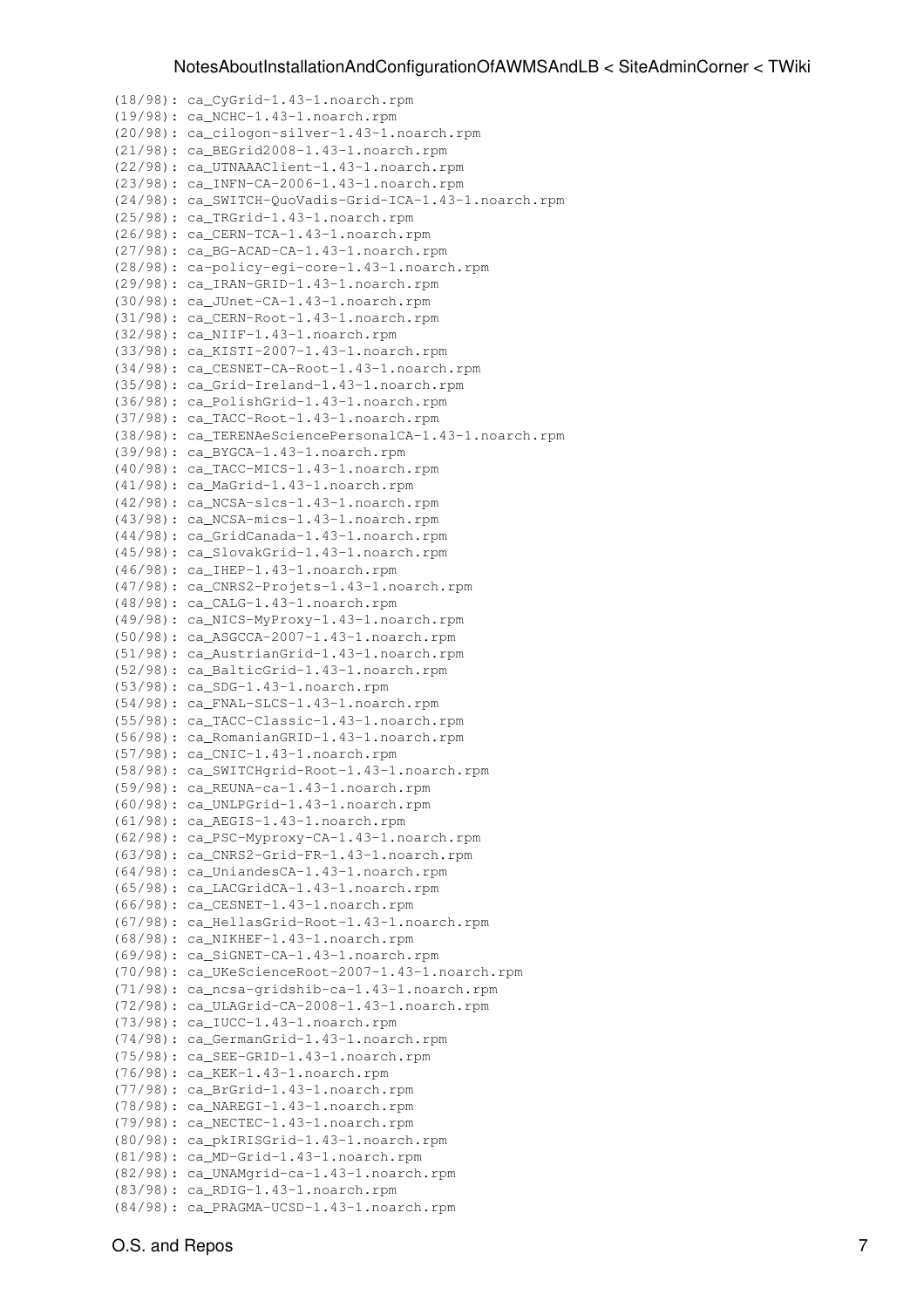```
(85/98): ca AIST-1.43-1.noarch.rpm
(86/98): ca_QuoVadis-Root-CA1-1.43-1.noarch.rpm
(87/98): ca_UTN-USERFirst-Hardware-1.43-1.noarch.rpm
(88/98): ca_DFN-GridGermany-Root-1.43-1.noarch.rpm
(89/98): ca_AAACertificateServices-1.43-1.noarch.rpm
(90/98): ca PK-Grid-2007-1.43-1.noarch.rpm
(91/98): ca TERENA-eScience-SSL-CA-1.43-1.noarch.rpm
(92/98): ca NERSC-SLCS-1.43-1.noarch.rpm
(93/98): ca_AddTrust-External-CA-Root-1.43-1.noarch.rpm
(94/98): ca_APAC-1.43-1.noarch.rpm
(95/98): ca ESnet-1.43-1.noarch.rpm
(96/98): ca DOEGrids-1.43-1.noarch.rpm
(97/98): ca_HIAST-1.43-1.noarch.rpm
(98/98): ca_DZeScience-1.43-1.noarch.rpm
-------------------------------------------------------------------------------------------------------------------------------------------------------------
\mathtt{Total}warning: rpmts_HdrFromFdno: Header V3 DSA signature: NOKEY, key ID 3cdbbc71
EGI-trustanchors/gpgkey
Importing GPG key 0x3CDBBC71 "EUGridPMA Distribution Signing Key 3 <info@eugridpma.org>" from htt
Is this ok [y/N]: y
Running rpm_check_debug
Running Transaction Test
Finished Transaction Test
Transaction Test Succeeded
Running Transaction
 Installing : ca_UKeScienceRoot-2007
 Installing : ca_TACC-Root 2/98 
 Installing : ca_AAACertificateServices
 Installing : ca_UTNAAAClient<br>Installing : ca_CNRS2
Installing : ca_CNRS2 5/9898 5/9889 5/9889 5/9889 5/9889 5/9889 5/9889 5/9889 5/9889 5/9889 5/9889 5/9889 5/98
 Installing : ca_CNRS2-Projets
 Installing : ca_CERN-Root<br>Installing : ca_QuoVadis-
 Installing : ca_QuoVadis-Root-CA1<br>Installing : ca_CESNET-CA-Root
           : ca_CESNET-CA-Root
Installing : ca_AddTrust-External-CA-Root
Installing : ca_UTN-USERFirst-Hardware 11/988 and 11/988 and 11/988 and 11/988 and 11/988 and 11/988 and 11/98
 Installing : ca_SWITCHgrid-Root 12/98 
 Installing : ca_SWITCHgrid-Root<br>Installing : ca_HellasGrid-Root<br>Installing : ca_HellasGrid-Root
Installing : ca_ESnet 14/988 and 14/988 and 14/988 and 14/988 and 14/988 and 14/988 and 14/988 and 14/988 and 14/988 and 14/988 and 14/988 and 14/988 and 14/988 and 14/988 and 14/988 and 14/988 and 14/988 and 14/988 and 14
 Installing : ca_DOEGrids 15/98 
 Installing : ca_HellasGrid-CA-2006
 Installing : ca_SWITCHslcs2011
 Installing : ca_TERENA-eScience-SSL-CA<br>Installing : ca_CESNET-CA-3
 Installing : ca_CESNET-CA-3<br>Installing : ca_SWITCH-QuoV
 Installing : ca_SWITCH-QuoVadis-Grid-ICA<br>Installing : ca_CERN-TCA
Installing : ca_CERN-TCA 21/988/989 21/988/989 21/988/989 21/988/989 21/988
 Installing : ca_CNRS2-Grid-FR
 Installing : ca_TERENAeSciencePersonalCA
Installing : ca_TACC-MICS 24/9889 24/9889 24/9889 24/9889 24/9889 24/9889 24/9889 24/9889 24/9889 24/9889 24/9
 Installing : ca_IACC-MICS<br>Installing : ca_TACC-Classic<br>25/988898989898989898989898998989989989
 Installing : ca_UKeScienceCA-2007<br>Installing : ca_UKeScienceCA-2B
           : ca UKeScienceCA-2B
 Installing : ca_UKeScienceCA-2A
 Installing : ca_ncsa-gridshib-ca
 Installing : ca_UniandesCA
 Installing : ca_NICS-MyProxy<br>Installing : ca_NCHC
Installing : ca_NCHC 32/9889 32/9889 32/9889 32/9889 32/9889 32/9889 32/9889 32/9889 32/9889 32/9889 32/9889 3
 Installing : ca_ArmeSFo 33/98 
 Installing : ca_BYGCA 34/98 
 Installing : ca_Grid-Ireland<br>Installing : ca_AustrianGrid
           : ca_AustrianGrid
 Installing : ca_FNAL-SLCS 37/98 
 Installing : ca_APAC 38/98 
 Installing : ca_BrGrid 39/98 
 Installing : ca_PolishGrid 40/98 
Installing : ca_NIKHEF 411/989 (2008) 41-988 (2008) 41-988 (2019) 41-988 (2019) 41-988 (2019) 42-988 (2019) 42-
 Installing : ca_RomanianGRID
```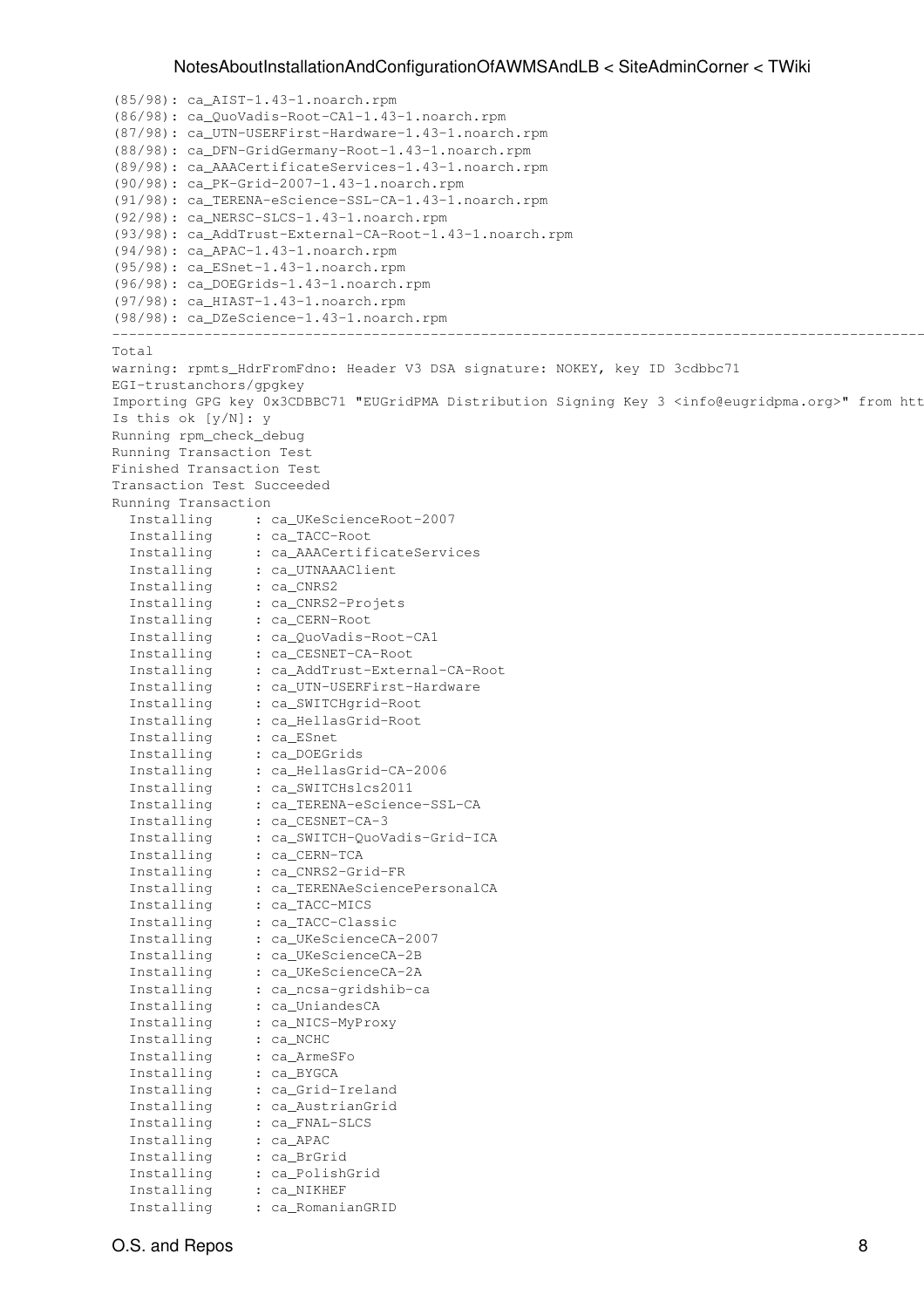| Installing                    | : ca_LIPCA                                |                                 |  |
|-------------------------------|-------------------------------------------|---------------------------------|--|
| Installing                    | : ca_UNAMgrid-ca                          |                                 |  |
| Installing                    | : ca_RDIG                                 |                                 |  |
| Installing                    | : ca_cilogon-silver                       |                                 |  |
| Installing                    | : ca_MaGrid                               |                                 |  |
| Installing                    | : ca_CyGrid                               |                                 |  |
| Installing                    | : ca_UNLPGrid                             |                                 |  |
| Installing                    | : ca_BG-ACAD-CA                           |                                 |  |
| Installing                    | : ca_SEE-GRID                             |                                 |  |
| Installing                    | : ca_IHEP                                 |                                 |  |
| Installing                    | : ca_NERSC-SLCS                           |                                 |  |
| Installing                    | : ca_SDG                                  |                                 |  |
| Installing                    | : ca_SRCE                                 |                                 |  |
| Installing                    | : ca_NCSA-mics                            |                                 |  |
| Installing                    | : ca_PRAGMA-UCSD                          |                                 |  |
| Installing                    | : ca_NCSA-slcs                            |                                 |  |
| Installing                    | : ca_DZeScience                           |                                 |  |
| Installing                    | : ca_PK-Grid-2007                         |                                 |  |
| Installing                    | : ca_HKU                                  |                                 |  |
| Installing                    | : ca_DFN-GridGermany-Root                 |                                 |  |
| Installing                    | : ca_BEGrid2008                           |                                 |  |
| Installing                    | : ca_AEGIS                                |                                 |  |
| Installing                    | : ca_JUnet-CA                             |                                 |  |
| Installing                    | : ca_INFN-CA-2006                         |                                 |  |
| Installing                    | : ca_CNIC                                 |                                 |  |
| Installing                    | : ca_KISTI-2007                           |                                 |  |
| Installing                    | : ca_AIST                                 |                                 |  |
| Installing                    | : ca_GermanGrid                           |                                 |  |
| Installing                    | : ca_DFN-SLCS                             |                                 |  |
| Installing                    | : ca_NIIF                                 |                                 |  |
| Installing                    | : ca_HIAST                                |                                 |  |
| Installing                    | : ca_PSC-Myproxy-CA                       |                                 |  |
| Installing                    | : ca_REUNA-ca                             |                                 |  |
| Installing                    | : ca_KEK                                  |                                 |  |
| Installing                    | : ca_SiGNET-CA                            |                                 |  |
| Installing                    | : ca_NECTEC                               |                                 |  |
| Installing                    | : ca_TRGrid                               |                                 |  |
| Installing                    | : ca_CALG                                 |                                 |  |
| Installing                    | : ca_IRAN-GRID                            |                                 |  |
| Installing                    | : ca_SlovakGrid                           |                                 |  |
| Installing                    | : ca_UGRID                                |                                 |  |
| Installing                    | : ca_MARGI                                |                                 |  |
| Installing                    | : ca_GridCanada                           |                                 |  |
| Installing                    | : ca_NorduGrid                            |                                 |  |
| Installing                    | : ca_LACGridCA                            |                                 |  |
| Installing                    | : ca_CESNET                               |                                 |  |
| Installing                    | : ca_pkIRISGrid                           |                                 |  |
| Installing                    | : ca_ASGCCA-2007                          |                                 |  |
| Installing                    | : ca_MREN-CA                              |                                 |  |
| Installing                    | : ca_MD-Grid                              |                                 |  |
| Installing                    | : ca_NAREGI                               |                                 |  |
| Installing                    | : ca_IUCC                                 |                                 |  |
| Installing                    | : ca_ULAGrid-CA-2008                      |                                 |  |
| Installing                    | : ca_IGCA                                 |                                 |  |
| Installing                    | : ca_BalticGrid                           |                                 |  |
| Installing                    | : ca-policy-egi-core                      |                                 |  |
|                               |                                           |                                 |  |
| Installed:                    |                                           |                                 |  |
|                               | ca-policy-egi-core.noarch 0:1.43-1        |                                 |  |
| Dependency Installed:         |                                           |                                 |  |
|                               | ca_AAACertificateServices.noarch 0:1.43-1 | ca_AEGIS.noarch 0:1.43-1        |  |
| ca_APAC.noarch 0:1.43-1       |                                           | ca_ASGCCA-2007.noarch 0:1.43-1  |  |
| ca_ArmeSFo.noarch 0:1.43-1    |                                           | ca_AustrianGrid.noarch 0:1.43-1 |  |
| ca_BG-ACAD-CA.noarch 0:1.43-1 |                                           | ca_BYGCA.noarch 0:1.43-1        |  |
|                               |                                           |                                 |  |

1 ca\_AEGIS.noarch 0:1.43-1 ca\_ASGCCA-2007.noarch 0:1.43-1 ca\_AustrianGrid.noarch 0:1.43-1 ca\_BYGCA.noarch 0:1.43-1 ca\_BrGrid.noarch 0:1.43-1 ca\_CALG.noarch 0:1.43-1  $ca\_CERN-TCA.noarch 0:1.43-1$  ca $_CESNET.noarch 0:1.43-1$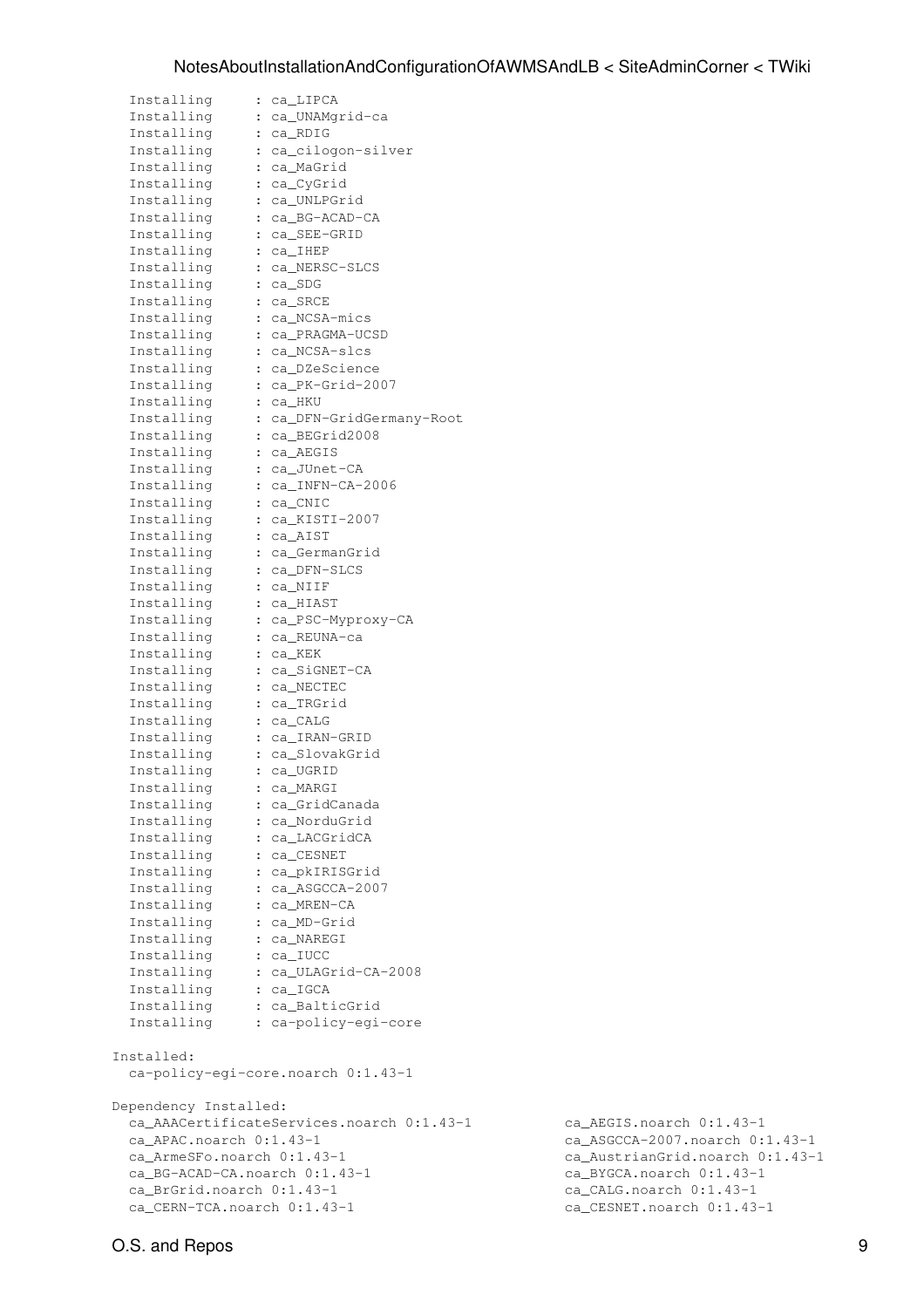```
 ca_CESNET-CA-Root.noarch 0:1.43-1 ca_CNIC.noarch 0:1.43-1 ca_CNRS2.noarch 0:1.43-1 
 ca_CNRS2-Grid-FR.noarch 0:1.43-1 ca_CNRS2-Projets.noarch 0:1.43-1 ca_CyGrid.noarch 0:1.43-1 
ca_DFN-GridGermany-Root.noarch 0:1.43-1 ca_DFN-SLCS.noarch 0:1.43-1
ca_DZeScience.noarch 0:1.43-1 ca_ESnet.noarch 0:1.43-1
 ca_GermanGrid.noarch 0:1.43-1 ca_Grid-Ireland.noarch 0:1.43-1 ca_GridCanada.noarch 0:1.43-1 
 ca_HIAST.noarch 0:1.43-1 ca_HKU.noarch 0:1.43-1 ca_HellasGrid-CA-2006.noarch 0:1.43-1 
ca HellasGrid-Root.noarch 0:1.43-1 ca IGCA.noarch 0:1.43-1
 ca_INFN-CA-2006.noarch 0:1.43-1 ca_IRAN-GRID.noarch 0:1.43-1 ca_IUCC.noarch 0:1.43-1 
ca_JUnet-CA.noarch 0:1.43-1 ca_KEK.noarch 0:1.43-1
 ca_LACGridCA.noarch 0:1.43-1 ca_LIPCA.noarch 0:1.43-1 ca_MARGI.noarch 0:1.43-1 
ca MD-Grid.noarch 0:1.43-1 ca MREN-CA.noarch 0:1.43-1ca NAREGI.noarch 0:1.43-1 ca NCHC.noarch 0:1.43-1ca_NCSA-slcs.noarch 0:1.43-1 ca_NECTEC.noarch 0:1.43-1
ca_NICS-MyProxy.noarch 0:1.43-1 ca_NIIF.noarch 0:1.43-1
ca NorduGrid.noarch 0:1.43-1 ca PK-Grid-2007.noarch 0:1.43-1
ca_PSC-Myproxy-CA.noarch 0:1.43-1 ca_PolishGrid.noarch 0:1.43-1
 ca_RDIG.noarch 0:1.43-1 ca_REUNA-ca.noarch 0:1.43-1 ca_RomanianGRID.noarch 0:1.43-1 
 ca_SDG.noarch 0:1.43-1 ca_SEE-GRID.noarch 0:1.43-1 ca_SRCE.noarch 0:1.43-1 
ca_SWITCH-QuoVadis-Grid-ICA.noarch 0:1.43-1 ca_SWITCHgrid-Root.noarch 0:1.43-1
 ca_SiGNET-CA.noarch 0:1.43-1 ca_SlovakGrid.noarch 0:1.43-1 ca_TACC-Classic.noarch 0:1.43-1 
ca_TACC-MICS.noarch 0:1.43-1 ca_TACC-Root.noarch 0:1.43-1
ca TERENAeSciencePersonalCA.noarch 0:1.43-1 ca TRGrid.noarch 0:1.43-1
 ca_UKeScienceCA-2007.noarch 0:1.43-1 ca_UKeScienceCA-2A.noarch 0:1.43-1 ca_UKeScienceCA-2B.noarch 0:1.43-1 
 ca_UKeScienceRoot-2007.noarch 0:1.43-1 ca_ULAGrid-CA-2008.noarch 0:1.43-1 ca_UNAMgrid-ca.noarch 0:1.43-1 
ca_UNLPGrid.noarch 0:1.43-1 ca_UTN-USERFirst-Hardware.noarch 0:1.43-1
 ca_UniandesCA.noarch 0:1.43-1 ca_cilogon-silver.noarch 0:1.43-1 ca_ncsa-gridshib-ca.noarch 0:1.43-1 
 ca_pkIRISGrid.noarch 0:1.43-1
```
Complete!

# **WMS Installation D WMS** Installation D Install the WMS packages:

```
[root@prod-wms-02 yum.repos.d]# yum install emi-wms condor-emi
Loaded plugins: kernel-module, protectbase
EGI-trustanchors | 951 B 00:000 B 00:000 B 00:000 B 00:000 B 00:000 B 00:000 B 00:000 B 00:000 B 00:000 B 00:0
EGI-trustanchors/primary
EGI-trustanchors 205/205
EMI-1-baseEMI-1-base/primary_db
EMI-I-third-partyEMI-1-third-party/primary_db
EMI-1-updates \blacksquareEMI-1-updates/primary_db
epel and the set of the set of the set of the set of the set of the set of the set of the set of the set of th
epel/primary_db | 3.7 MB 00:01 
sl-base | 2.1 kB 00:000 | 2.1 kB 00:000 | 2.1 kB 00:000 | 2.1 kB 00:000 | 2.1 kB 00:000 | 2.1 kB 00:000 | 2.1 kB 00:000 | 2.1 kB 00:000 | 2.1 kB 00:000 | 2.1 kB 00:000 | 2.1 kB 00:000 | 2.1 kB 00:000 | 2.1 kB 00:000 | 2.1 
sl-base/primary_db
sl-security \overline{ }sl-security/primary_db
57 packages excluded due to repository protections
Setting up Install Process
Resolving Dependencies
--> Running transaction check
---> Package emi-wms.x86_64 0:1.0.2-0.sl5 set to be updated
--> Processing Dependency: globus-proxy-utils for package: emi-wms
--> Processing Dependency: glite-info-provider-service for package: emi-wms
--> Processing Dependency: lcmaps-plugins-voms for package: emi-wms
--> Processing Dependency: emi-version for package: emi-wms
--> Processing Dependency: glite-wms-jobsubmission for package: emi-wms
--> Processing Dependency: lcas-plugins-voms for package: emi-wms
--> Processing Dependency: globus-gridftp-server-progs for package: emi-wms
--> Processing Dependency: glue-schema for package: emi-wms
--> Processing Dependency: glite-yaim-wms for package: emi-wms
--> Processing Dependency: glite-wms-wmproxy for package: emi-wms
--> Processing Dependency: glite-wms-manager for package: emi-wms
```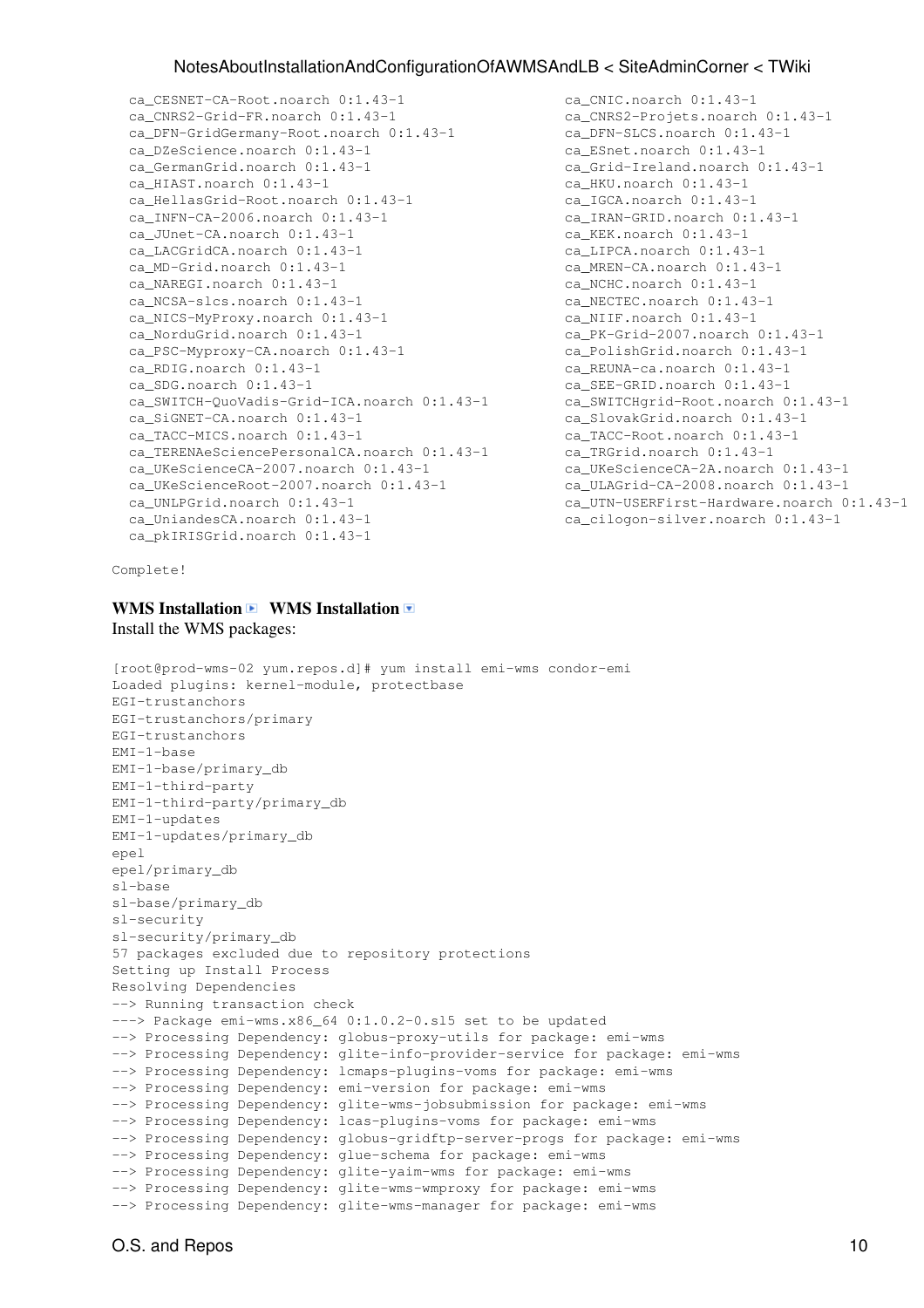```
--> Processing Dependency: fetch-crl for package: emi-wms
--> Processing Dependency: glite-wms-ice for package: emi-wms
--> Processing Dependency: jemalloc for package: emi-wms
--> Processing Dependency: bdii for package: emi-wms
--> Processing Dependency: mysql-server for package: emi-wms
--> Processing Dependency: condor-lcg for package: emi-wms
--> Processing Dependency: lcas-plugins-basic for package: emi-wms
--> Processing Dependency: emi-lb for package: emi-wms
--> Processing Dependency: lcg-expiregridmapdir for package: emi-wms
--> Processing Dependency: lcas-lcmaps-gt4-interface for package: emi-wms
--> Processing Dependency: glite-initscript-globus-gridftp for package: emi-wms
--> Running transaction check
---> Package bdii.noarch 0:5.2.5-2.el5 set to be updated
--> Processing Dependency: openldap-servers for package: bdii
--> Processing Dependency: expect for package: bdii
--> Processing Dependency: openldap-clients for package: bdii
---> Package condor-lcg.i386 0:1.2.0-1 set to be updated
---> Package emi-lb.x86_64 0:1.0.0-1.sl5 set to be updated
--> Processing Dependency: glite-lb-server for package: emi-lb
--> Processing Dependency: glite-lb-doc for package: emi-lb
--> Processing Dependency: glite-lb-logger-msg for package: emi-lb
--> Processing Dependency: glite-lb-harvester for package: emi-lb
--> Processing Dependency: glite-lb-logger for package: emi-lb
--> Processing Dependency: glite-lb-yaim for package: emi-lb
--> Processing Dependency: glite-lb-ws-test for package: emi-lb
--> Processing Dependency: glite-lb-utils for package: emi-lb
--> Processing Dependency: glite-lb-client-java for package: emi-lb
---> Package emi-version.x86_64 0:1.8.0-1.sl5 set to be updated
---> Package fetch-crl.noarch 0:2.8.5-1.el5 set to be updated
---> Package glite-info-provider-service.noarch 0:1.7.0-1.el5 set to be updated
---> Package glite-initscript-globus-gridftp.noarch 0:1.0.4-1.sl5 set to be updated
---> Package glite-wms-ice.x86_64 0:3.3.4-1.sl5 set to be updated
--> Processing Dependency: glite-px-proxyrenewal for package: glite-wms-ice
--> Processing Dependency: log4cpp for package: glite-wms-ice
--> Processing Dependency: glite-wms-configuration for package: glite-wms-ice
--> Processing Dependency: glite-wms-purger for package: glite-wms-ice
--> Processing Dependency: glite-ce-monitor-client-api-c for package: glite-wms-ice
--> Processing Dependency: glite-ce-cream-client-api-c for package: glite-wms-ice
--> Processing Dependency: gridsite-shared for package: glite-wms-ice
--> Processing Dependency: classads for package: glite-wms-ice
--> Processing Dependency: boost for package: glite-wms-ice
--> Processing Dependency: glite-wms-common for package: glite-wms-ice
--> Processing Dependency: libglobus_ftp_control.so.1()(64bit) for package: glite-wms-ice
--> Processing Dependency: libglobus_ftp_client.so.2()(64bit) for package: glite-wms-ice
--> Processing Dependency: libglite_ce_cream_client_soap.so.0()(64bit) for package: glite-wms-ice
--> Processing Dependency: libmyproxy.so.5()(64bit) for package: glite-wms-ice
--> Processing Dependency: libglite_security_proxyrenewal.so.1()(64bit) for package: glite-wms-ic
--> Processing Dependency: libglobus_proxy_ssl.so.1()(64bit) for package: glite-wms-ice
--> Processing Dependency: libglite_security_gss.so.9()(64bit) for package: glite-wms-ice
--> Processing Dependency: liblog4cpp.so.4()(64bit) for package: glite-wms-ice
--> Processing Dependency: libglobus_gsi_callback.so.0()(64bit) for package: glite-wms-ice
--> Processing Dependency: libgridsite_globus.so.1.7()(64bit) for package: glite-wms-ice
--> Processing Dependency: libboost_filesystem.so.2()(64bit) for package: glite-wms-ice
--> Processing Dependency: libcares.so.2()(64bit) for package: glite-wms-ice
--> Processing Dependency: libboost_thread.so.2()(64bit) for package: glite-wms-ice
--> Processing Dependency: libglobus_gssapi_error.so.2()(64bit) for package: glite-wms-ice
--> Processing Dependency: libglobus_usage.so.0()(64bit) for package: glite-wms-ice
--> Processing Dependency: libglobus_gsi_cert_utils.so.0()(64bit) for package: glite-wms-ice
--> Processing Dependency: libglite_lb_client.so.11()(64bit) for package: glite-wms-ice
--> Processing Dependency: libglite_wms_conf.so.0()(64bit) for package: glite-wms-ice
--> Processing Dependency: libclassad_ns.so.1()(64bit) for package: glite-wms-ice
--> Processing Dependency: libglobus_xio.so.0()(64bit) for package: glite-wms-ice
--> Processing Dependency: libglite_lb_clientpp.so.11()(64bit) for package: glite-wms-ice
--> Processing Dependency: libglobus_oldgaa.so.0()(64bit) for package: glite-wms-ice
--> Processing Dependency: libglite_wmsutils_classads.so.0()(64bit) for package: glite-wms-ice
--> Processing Dependency: libglobus_gssapi_gsi.so.4()(64bit) for package: glite-wms-ice
--> Processing Dependency: libglite_security_gsoap_plugin_276b.so.9()(64bit) for package: glite-w
```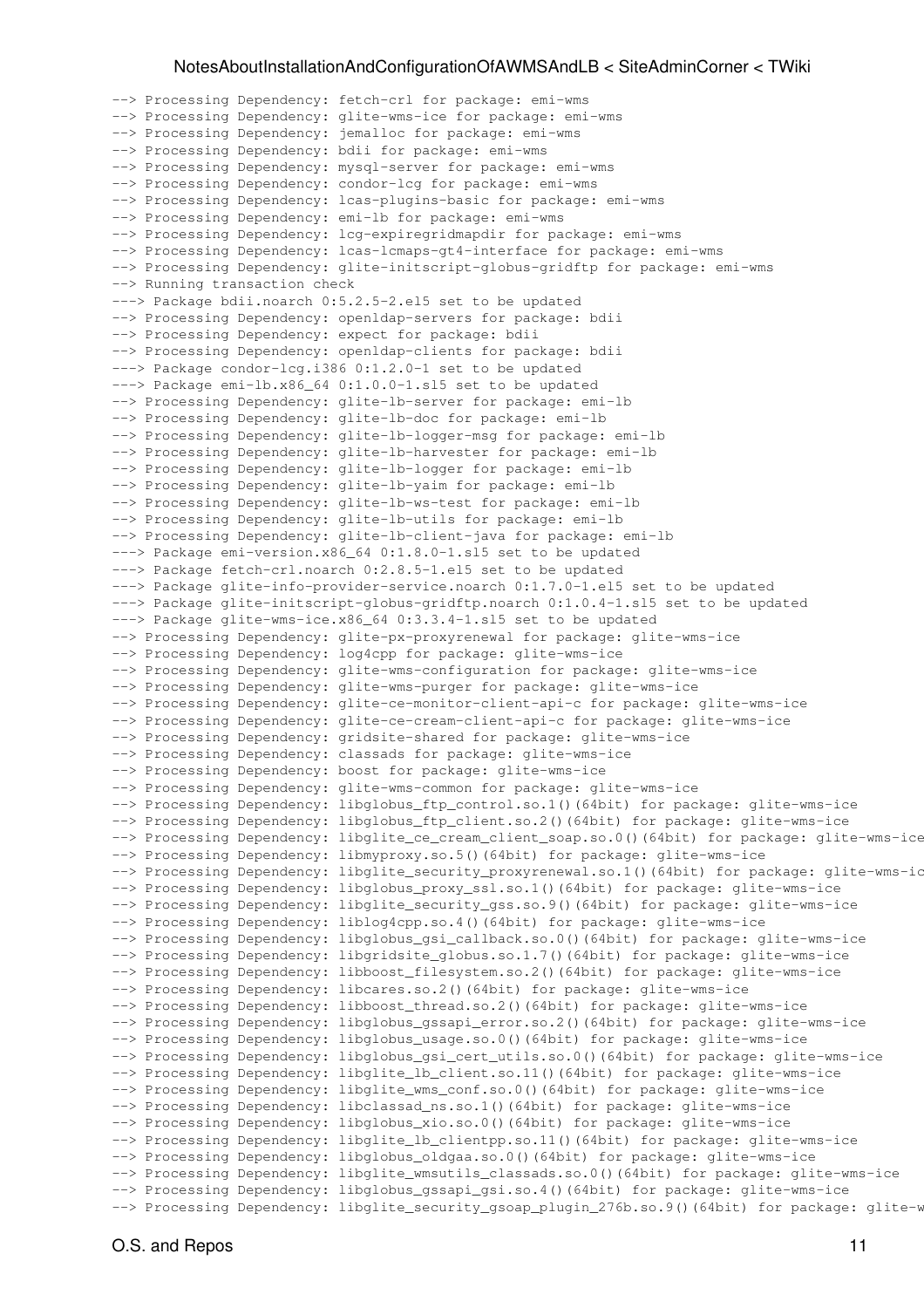--> Processing Dependency: libglobus\_callout.so.0()(64bit) for package: glite-wms-ice --> Processing Dependency: libglobus\_gsi\_credential.so.1()(64bit) for package: glite-wms-ice --> Processing Dependency: libglite\_wms\_purger.so.0()(64bit) for package: glite-wms-ice --> Processing Dependency: libglobus\_gsi\_sysconfig.so.1()(64bit) for package: glite-wms-ice --> Processing Dependency: libboost\_regex.so.2()(64bit) for package: glite-wms-ice --> Processing Dependency: libltdl.so.3()(64bit) for package: glite-wms-ice --> Processing Dependency: libglobus\_openssl.so.0()(64bit) for package: glite-wms-ice --> Processing Dependency: libglite\_wmsutils\_exception.so.0()(64bit) for package: glite-wms-ice --> Processing Dependency: libglite\_wms\_logger.so.0()(64bit) for package: glite-wms-ice --> Processing Dependency: libglobus\_io.so.3()(64bit) for package: glite-wms-ice --> Processing Dependency: libclassad.so.1()(64bit) for package: glite-wms-ice --> Processing Dependency: libglite\_lb\_common.so.13()(64bit) for package: glite-wms-ice --> Processing Dependency: libglite\_jobid.so.2()(64bit) for package: glite-wms-ice --> Processing Dependency: libglite\_lbu\_trio.so.2()(64bit) for package: glite-wms-ice --> Processing Dependency: libboost\_program\_options.so.2()(64bit) for package: glite-wms-ice --> Processing Dependency: libglite\_wms\_util.so.0()(64bit) for package: glite-wms-ice --> Processing Dependency: libboost\_serialization.so.2()(64bit) for package: glite-wms-ice --> Processing Dependency: libglobus\_gsi\_proxy\_core.so.0()(64bit) for package: glite-wms-ice --> Processing Dependency: libglobus\_openssl\_error.so.0()(64bit) for package: glite-wms-ice --> Processing Dependency: libglite\_security\_proxyrenewal\_core.so.1()(64bit) for package: glite-w --> Processing Dependency: libglite\_ce\_cream\_client\_util.so.0()(64bit) for package: glite-wms-ice --> Processing Dependency: libglobus\_common.so.0()(64bit) for package: glite-wms-ice --> Processing Dependency: libboost\_date\_time.so.2()(64bit) for package: glite-wms-ice --> Processing Dependency: libvomsapi.so.1()(64bit) for package: glite-wms-ice --> Processing Dependency: libglobus\_gss\_assist.so.3()(64bit) for package: glite-wms-ice ---> Package glite-wms-jobsubmission.x86\_64 0:3.3.2-1.sl5 set to be updated --> Processing Dependency: condor for package: glite-wms-jobsubmission --> Processing Dependency: glite-jdl-api-cpp for package: glite-wms-jobsubmission --> Processing Dependency: libglite\_jdl\_api\_cpp.so.0()(64bit) for package: glite-wms-jobsubmissio --> Processing Dependency: libcondorapi.so()(64bit) for package: glite-wms-jobsubmission ---> Package glite-wms-manager.x86\_64 0:3.3.1-3.sl5 set to be updated --> Processing Dependency: glite-wms-helper for package: glite-wms-manager --> Processing Dependency: glite-wms-ism for package: glite-wms-manager --> Processing Dependency: libglite\_wms\_ism.so.0()(64bit) for package: glite-wms-manager --> Processing Dependency: libglite\_wms\_classad\_plugin.so.0()(64bit) for package: glite-wms-manag --> Processing Dependency: libglite\_wms\_helper.so.0()(64bit) for package: glite-wms-manager --> Processing Dependency: libglite\_wms\_classad\_plugin\_loader.so.0()(64bit) for package: glite-wm --> Processing Dependency: libglite-sd-c.so.2()(64bit) for package: glite-wms-manager --> Processing Dependency: libglite\_wms\_helper\_jobadapter.so.0()(64bit) for package: glite-wms-ma ---> Package glite-wms-wmproxy.x86\_64 0:3.3.4-2.sl5 set to be updated --> Processing Dependency: lcmaps-without-gsi for package: glite-wms-wmproxy --> Processing Dependency: fcgi for package: glite-wms-wmproxy --> Processing Dependency: lcmaps-plugins-basic for package: glite-wms-wmproxy --> Processing Dependency: libtar for package: glite-wms-wmproxy --> Processing Dependency: glite-jobid-api-cpp for package: glite-wms-wmproxy --> Processing Dependency: gridsite-apache for package: glite-wms-wmproxy --> Processing Dependency: httpd for package: glite-wms-wmproxy --> Processing Dependency: mod\_fcgid for package: glite-wms-wmproxy --> Processing Dependency: mod\_ssl for package: glite-wms-wmproxy --> Processing Dependency: libfcgi.so.0()(64bit) for package: glite-wms-wmproxy --> Processing Dependency: libfcgi++.so.0()(64bit) for package: glite-wms-wmproxy --> Processing Dependency: libtar.so.1()(64bit) for package: glite-wms-wmproxy --> Processing Dependency: liblcmaps\_return\_poolindex\_without\_gsi.so.0()(64bit) for package: glit --> Processing Dependency: liblcmaps\_without\_gsi.so.0()(64bit) for package: glite-wms-wmproxy ---> Package glite-yaim-wms.noarch 0:4.1.4-3.sl5 set to be updated --> Processing Dependency: glite-yaim-core for package: glite-yaim-wms ---> Package globus-gridftp-server-progs.x86\_64 0:3.33-2.el5 set to be updated --> Processing Dependency: globus-gridftp-server = 3.33-2.el5 for package: globus-gridftp-server---> Processing Dependency: globus-xio-gsi-driver for package: globus-gridftp-server-progs --> Processing Dependency: libglobus\_authz.so.0()(64bit) for package: globus-gridftp-server-progs --> Processing Dependency: libglobus\_gridftp\_server.so.0()(64bit) for package: globus-gridftp-ser --> Processing Dependency: libglobus\_gfork.so.0()(64bit) for package: globus-gridftp-server-progs --> Processing Dependency: libglobus\_gridftp\_server\_control.so.0()(64bit) for package: globus-gri --> Processing Dependency: libglobus\_gsi\_authz\_callout\_error.so.0()(64bit) for package: globus-gr ---> Package globus-proxy-utils.x86\_64 0:3.10-1.el5 set to be updated --> Processing Dependency: globus-openssl >= 1 for package: globus-proxy-utils ---> Package glue-schema.noarch 0:2.0.8-1.el5 set to be updated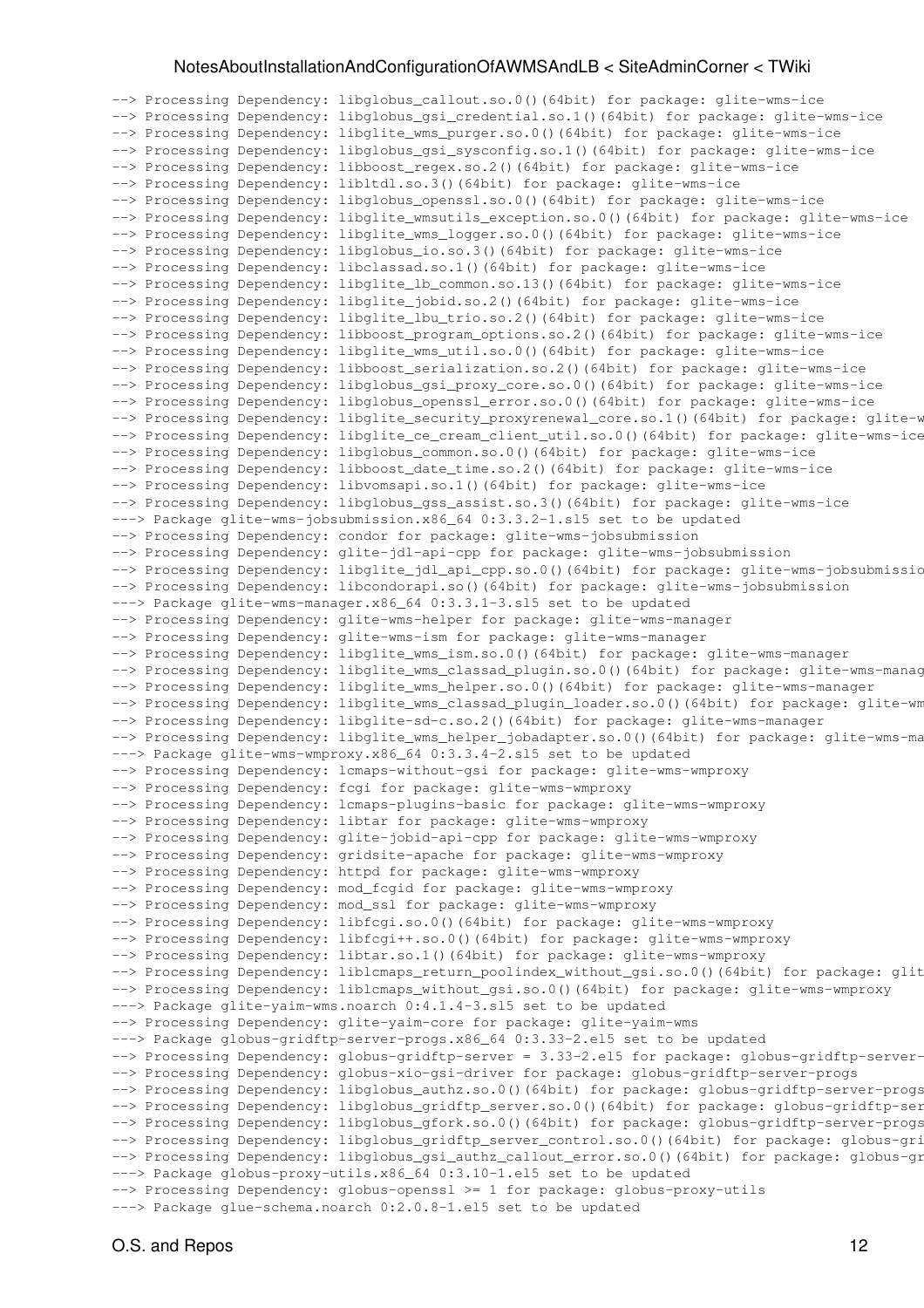```
---> Package jemalloc.x86_64 0:2.1.3-2.el5 set to be updated
---> Package lcas-lcmaps-gt4-interface.x86_64 0:0.1.4-1.sl5 set to be updated
--> Processing Dependency: lcas for package: lcas-lcmaps-gt4-interface
--> Processing Dependency: lcmaps for package: lcas-lcmaps-gt4-interface
--> Processing Dependency: libglobus_gridmap_callout_error.so.0()(64bit) for package: lcas-lcmaps
---> Package lcas-plugins-basic.x86_64 0:1.3.4-1.sl5 set to be updated
---> Package lcas-plugins-voms.x86 64 0:1.3.7-1.sl5 set to be updated
---> Package lcg-expiregridmapdir.noarch 0:3.0.1-1 set to be updated
---> Package lcmaps-plugins-voms.x86_64 0:1.4.3-1.sl5 set to be updated
---> Package mysql-server.x86_64 0:5.0.77-4.el5_5.4 set to be updated
--> Processing Dependency: mysql = 5.0.77-4.el5_5.4 for package: mysql-server
--> Processing Dependency: perl-DBD-MySQL for package: mysql-server
--> Processing Dependency: libmysqlclient.so.15(libmysqlclient_15)(64bit) for package: mysql-serv
--> Processing Dependency: libmysqlclient_r.so.15(libmysglclient_15)(64bit) for package: mysql-se
--> Processing Dependency: perl(DBI) for package: mysql-server
--> Processing Dependency: perl-DBI for package: mysql-server
--> Processing Dependency: libmysqlclient_r.so.15()(64bit) for package: mysql-server
--> Processing Dependency: libmysqlclient.so.15()(64bit) for package: mysql-server
--> Running transaction check
---> Package boost.x86 64 0:1.33.1-10.el5 set to be updated
--> Processing Dependency: libicuuc.so.36()(64bit) for package: boost
--> Processing Dependency: libicui18n.so.36()(64bit) for package: boost
---> Package c-ares.x86_64 0:1.6.0-5.el5 set to be updated
---> Package classads.x86_64 0:1.0.8-1.el5 set to be updated
---> Package condor.x86_64 0:7.4.2-1 set to be updated
---> Package expect.x86_64 0:5.43.0-5.1 set to be updated
---> Package fcgi.x86_64 0:2.4.0-12.el5 set to be updated
---> Package glite-ce-cream-client-api-c.x86_64 0:1.13.2-3.sl5 set to be updated
---> Package glite-ce-monitor-client-api-c.x86_64 0:1.13.2-2.sl5 set to be updated
---> Package glite-jdl-api-cpp.x86_64 0:3.2.6-1.sl5 set to be updated
---> Package glite-jobid-api-c.x86_64 0:2.0.3-1.sl5 set to be updated
---> Package glite-jobid-api-cpp.x86_64 0:1.1.3-1.sl5 set to be updated
---> Package glite-lb-client.x86_64 0:5.0.8-1.sl5 set to be updated
---> Package glite-lb-client-java.x86_64 0:1.1.6-1.sl5 set to be updated
--> Processing Dependency: jakarta-commons-lang for package: glite-lb-client-java
--> Processing Dependency: emi-trustmanager for package: glite-lb-client-java
--> Processing Dependency: emi-trustmanager-axis for package: glite-lb-client-java
--> Processing Dependency: glite-jobid-api-java for package: glite-lb-client-java
---> Package glite-lb-common.x86_64 0:8.0.6-1.sl5 set to be updated
---> Package glite-lb-doc.noarch 0:1.2.9-1.sl5 set to be updated
---> Package glite-lb-harvester.x86_64 0:1.1.6-3.sl5 set to be updated
--> Processing Dependency: glite-lbjp-common-log for package: glite-lb-harvester
--> Processing Dependency: glite-lbjp-common-db for package: glite-lb-harvester
--> Processing Dependency: libglite_lbu_log.so.1()(64bit) for package: glite-lb-harvester
--> Processing Dependency: libglite_lbu_db.so.3()(64bit) for package: glite-lb-harvester
---> Package glite-lb-logger.x86_64 0:2.2.6-1.sl5 set to be updated
---> Package glite-lb-logger-msg.x86_64 0:1.0.6-1.sl5 set to be updated
--> Processing Dependency: perl(Net::LDAP) for package: glite-lb-logger-msg
--> Processing Dependency: activemq-cpp-library for package: glite-lb-logger-msg
--> Processing Dependency: libactivemq-cpp.so.12()(64bit) for package: glite-lb-logger-msg
---> Package glite-lb-server.x86_64 0:2.2.9-1.sl5 set to be updated
--> Processing Dependency: glite-lbjp-common-server-bones for package: glite-lb-server
--> Processing Dependency: glite-lbjp-common-maildir for package: glite-lb-server
--> Processing Dependency: glite-lb-state-machine for package: glite-lb-server
--> Processing Dependency: glite-lb-ws-interface for package: glite-lb-server
--> Processing Dependency: libglite_lbu_server_bones.so.2()(64bit) for package: glite-lb-server
--> Processing Dependency: libglite_lbu_maildir.so.2()(64bit) for package: glite-lb-server
--> Processing Dependency: libgsoap.so.0()(64bit) for package: glite-lb-server
---> Package glite-lb-utils.x86_64 0:2.1.4-1.sl5 set to be updated
--> Processing Dependency: glite-lbjp-common-jp-interface for package: glite-lb-utils
--> Processing Dependency: libglite_jp_common.so.2()(64bit) for package: glite-lb-utils
---> Package glite-lb-ws-test.x86_64 0:1.2.3-1.sl5 set to be updated
---> Package glite-lb-yaim.noarch 0:4.3.9-1.sl5 set to be updated
--> Processing Dependency: glite-yaim-bdii for package: glite-lb-yaim
---> Package glite-lbjp-common-gsoap-plugin.x86_64 0:3.0.2-7.sl5 set to be updated
---> Package glite-lbjp-common-gss.x86_64 0:3.0.4-1.sl5 set to be updated
---> Package glite-lbjp-common-trio.x86_64 0:2.1.2-7.sl5 set to be updated
```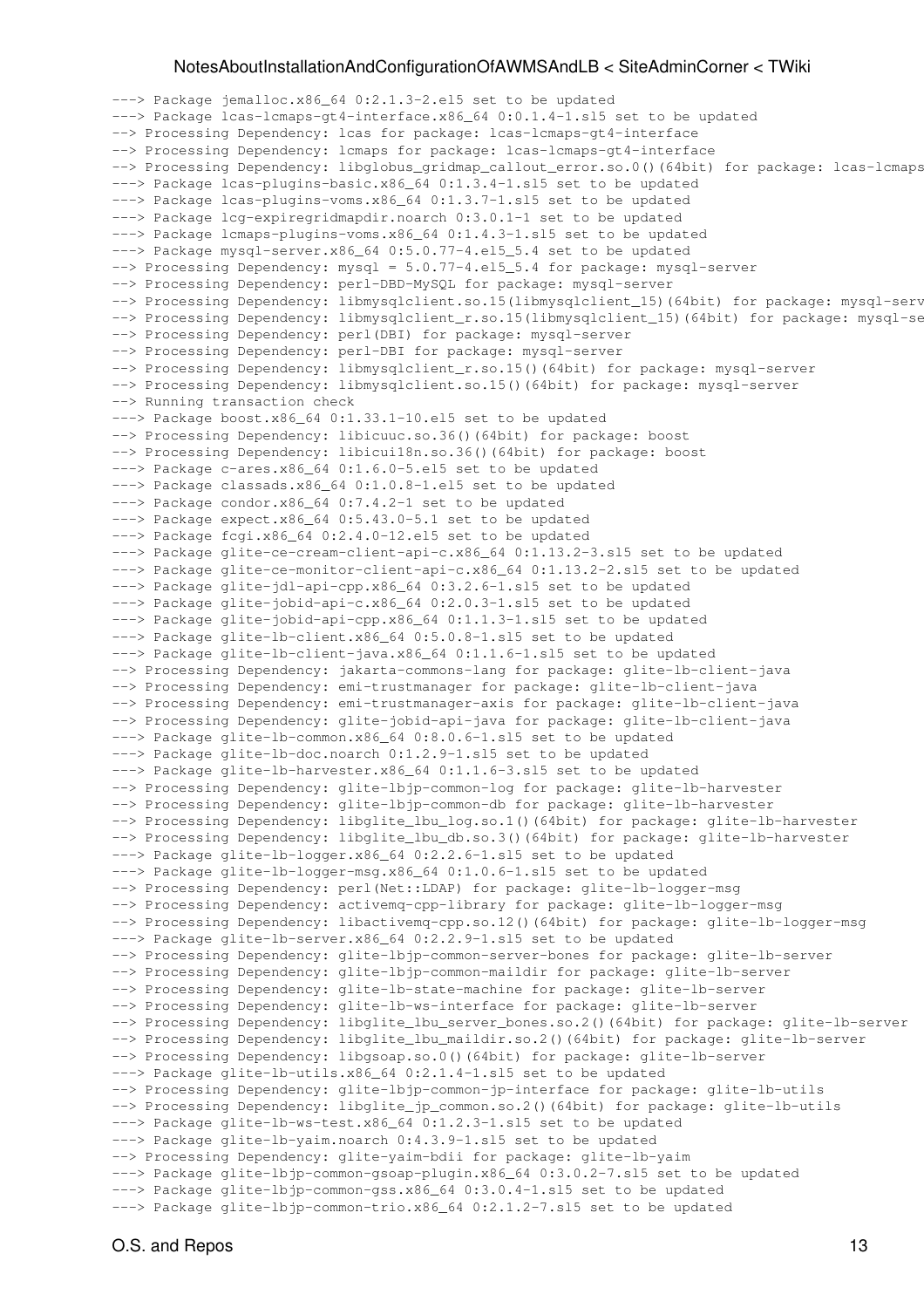---> Package glite-px-proxyrenewal.x86 64 0:1.3.21-1.sl5 set to be updated ---> Package glite-service-discovery-api-c.x86\_64 0:2.2.3-1.sl5 set to be updated ---> Package glite-wms-classad\_plugin.x86\_64 0:3.3.1-3.sl5 set to be updated ---> Package glite-wms-common.x86\_64 0:3.3.2-0.sl5 set to be updated ---> Package glite-wms-configuration.x86\_64 0:3.3.2-1.sl5 set to be updated ---> Package glite-wms-helper.x86\_64 0:3.3.2-0.sl5 set to be updated --> Processing Dependency: glite-wms-broker for package: glite-wms-helper --> Processing Dependency: glite-wms-matchmaking for package: glite-wms-helper --> Processing Dependency: glite-wms-brokerinfo for package: glite-wms-helper --> Processing Dependency: libglite\_wms\_broker.so.0()(64bit) for package: glite-wms-helper --> Processing Dependency: libglite\_wms\_matchmaking.so.0()(64bit) for package: glite-wms-helper --> Processing Dependency: libglite wms brokerinfo.so.0()(64bit) for package: glite-wms-helper --> Processing Dependency: libglite\_wms\_dli.so.0()(64bit) for package: glite-wms-helper ---> Package glite-wms-ism.x86\_64 0:3.3.2-1.sl5 set to be updated ---> Package glite-wms-purger.x86\_64 0:3.3.2-1.sl5 set to be updated ---> Package glite-wms-utils-classad.x86\_64 0:3.2.2-2.sl5 set to be updated ---> Package glite-wms-utils-exception.x86\_64 0:3.2.2-2.sl5 set to be updated ---> Package glite-yaim-core.noarch 0:5.0.2-1.sl5 set to be updated ---> Package globus-authz.x86\_64 0:0.7-4.el5 set to be updated ---> Package globus-authz-callout-error.x86 64 0:0.5-3.el5 set to be updated ---> Package globus-callout.x86\_64 0:0.7-8.el5 set to be updated --> Processing Dependency: globus-libtool >= 1 for package: globus-callout ---> Package globus-common.x86\_64 0:11.6-5.el5 set to be updated ---> Package globus-ftp-client.x86\_64 0:6.0-2.el5 set to be updated --> Processing Dependency: globus-xio-popen-driver for package: globus-ftp-client ---> Package globus-ftp-control.x86\_64 0:2.12-2.el5 set to be updated ---> Package globus-gfork.x86\_64 0:0.2-6.el5 set to be updated ---> Package globus-gridftp-server.x86\_64 0:3.33-2.el5 set to be updated ---> Package globus-gridftp-server-control.x86\_64 0:0.46-1.el5 set to be updated --> Processing Dependency: globus-xio-pipe-driver for package: globus-gridftp-server-control ---> Package globus-gridmap-callout-error.x86\_64 0:0.3-2.el5 set to be updated ---> Package globus-gsi-callback.x86\_64 0:2.8-2.el5 set to be updated ---> Package globus-gsi-cert-utils.x86\_64 0:6.7-2.el5 set to be updated ---> Package globus-gsi-credential.x86\_64 0:3.5-3.el5 set to be updated ---> Package globus-gsi-openssl-error.x86\_64 0:0.14-8.el5 set to be updated ---> Package globus-gsi-proxy-core.x86\_64 0:4.7-2.el5 set to be updated ---> Package globus-gsi-proxy-ssl.x86\_64 0:2.3-3.el5 set to be updated ---> Package globus-gsi-sysconfig.x86\_64 0:3.2-1.el5 set to be updated ---> Package globus-gss-assist.x86\_64 0:5.10-1.el5 set to be updated ---> Package globus-gssapi-error.x86\_64 0:2.5-8.el5 set to be updated ---> Package globus-gssapi-gsi.x86\_64 0:7.8-1.el5 set to be updated ---> Package globus-io.x86\_64 0:6.3-6.el5 set to be updated ---> Package globus-openssl.x86\_64 0:5.1-2.el5 set to be updated ---> Package globus-openssl-module.x86\_64 0:1.3-3.el5 set to be updated ---> Package globus-usage.x86\_64 0:1.4-2.el5 set to be updated ---> Package globus-xio.x86\_64 0:2.8-4.el5 set to be updated ---> Package globus-xio-gsi-driver.x86\_64 0:0.6-7.el5 set to be updated ---> Package gridsite-apache.x86\_64 0:1.7.15-2.sl5 set to be updated ---> Package gridsite-shared.x86\_64 0:1.7.15-2.sl5 set to be updated ---> Package httpd.x86\_64 0:2.2.3-53.sl5.3 set to be updated EGI-trustanchors/filelists EMI-1-base/filelists\_db EMI-1-third-party/filelists\_db EMI-1-updates/filelists\_db epel/filelists\_db sl-base/filelists\_db sl-security/filelists\_db ---> Package lcas.x86\_64 0:1.3.13-1.sl5 set to be updated ---> Package lcmaps.x86\_64 0:1.4.29-1.sl5 set to be updated ---> Package lcmaps-plugins-basic.x86\_64 0:1.4.5-1.sl5 set to be updated ---> Package lcmaps-without-gsi.x86\_64 0:1.4.29-1.sl5 set to be updated ---> Package libtar.x86\_64 0:1.2.11-13.el5 set to be updated ---> Package libtool-ltdl.x86\_64 0:1.5.22-7.el5\_4 set to be updated ---> Package log4cpp.x86\_64 0:1.0-9.el5 set to be updated ---> Package mod\_fcgid.x86\_64 0:2.2-11.el5 set to be updated ---> Package mod\_ssl.x86\_64 1:2.2.3-53.sl5.3 set to be updated --> Processing Dependency: libdistcache.so.1()(64bit) for package: mod\_ssl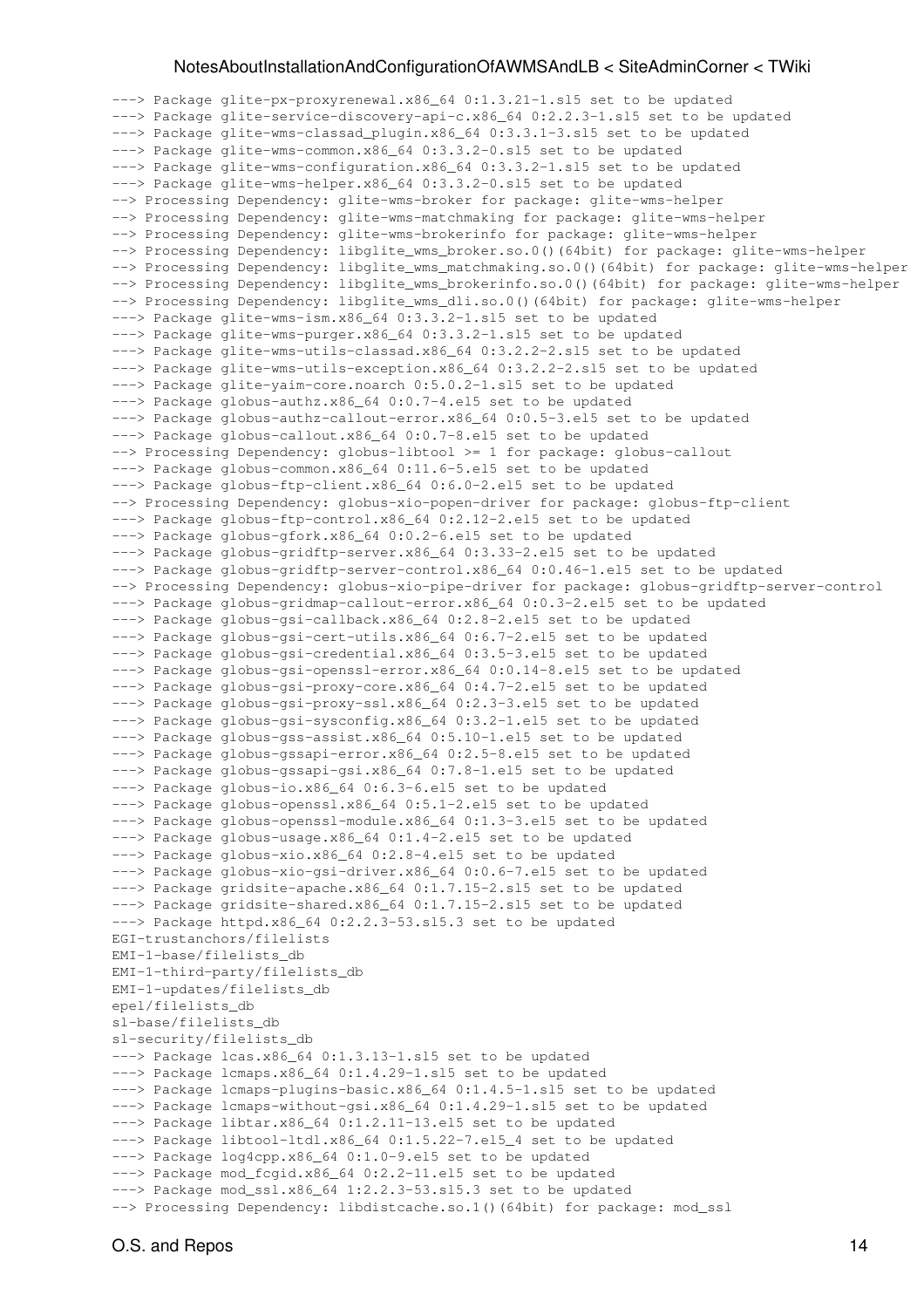```
--> Processing Dependency: libnal.so.1()(64bit) for package: mod_ssl
---> Package myproxy-libs.x86_64 0:5.5-1.el5 set to be updated
---> Package mysql.x86_64 0:5.0.77-4.el5_5.4 set to be updated
---> Package openldap-clients.x86_64 0:2.3.43-12.el5_6.7 set to be updated
---> Package openldap-servers.x86_64 0:2.3.43-12.el5_6.7 set to be updated
---> Package perl-DBD-MySOL.x86 64 0:3.0007-2.el5 set to be updated
---> Package perl-DBI.x86 64 0:1.52-2.el5 set to be updated
---> Package voms.x86_64 0:2.0.2-1.sl5 set to be updated
--> Running transaction check
---> Package activemq-cpp-library.x86_64 0:3.2.5-1.sl5 set to be updated
---> Package distcache.x86_64 0:1.4.5-14.1 set to be updated
---> Package emi-trustmanager.noarch 0:3.0.5-1.sl5 set to be updated
---> Package emi-trustmanager-axis.noarch 0:1.0.1-1.sl5 set to be updated
--> Processing Dependency: axis for package: emi-trustmanager-axis
---> Package glite-jobid-api-java.noarch 0:1.1.3-6.sl5 set to be updated
--> Processing Dependency: jakarta-commons-codec for package: glite-jobid-api-java
---> Package glite-lb-state-machine.x86_64 0:1.2.2-5.sl5 set to be updated
---> Package glite-lb-ws-interface.noarch 0:3.2.4-1.sl5 set to be updated
---> Package glite-lbjp-common-db.x86_64 0:3.0.3-2.sl5 set to be updated
---> Package glite-lbjp-common-jp-interface.x86_64 0:2.1.2-7.sl5 set to be updated
---> Package glite-lbjp-common-log.x86_64 0:1.1.2-6.sl5 set to be updated
--> Processing Dependency: log4c for package: glite-lbjp-common-log
--> Processing Dependency: liblog4c.so.3()(64bit) for package: glite-lbjp-common-log
---> Package glite-lbjp-common-maildir.x86_64 0:2.1.2-7.sl5 set to be updated
---> Package glite-lbjp-common-server-bones.x86_64 0:2.1.3-1.sl5 set to be updated
---> Package glite-wms-broker.x86_64 0:3.3.1-3.sl5 set to be updated
---> Package glite-wms-brokerinfo.x86_64 0:3.3.2-1.sl5 set to be updated
---> Package glite-wms-matchmaking.x86_64 0:3.3.2-1.sl5 set to be updated
---> Package glite-yaim-bdii.noarch 0:4.3.4-1.el5 set to be updated
---> Package globus-libtool.x86_64 0:1.2-4.el5 set to be updated
---> Package globus-xio-pipe-driver.x86_64 0:0.1-3.el5 set to be updated
---> Package globus-xio-popen-driver.x86_64 0:0.9-3.el5 set to be updated
---> Package gsoap.x86_64 0:2.7.13-4.el5 set to be updated
---> Package jakarta-commons-lang.x86_64 0:2.1-5jpp.1 set to be updated
--> Processing Dependency: java-gcj-compat for package: jakarta-commons-lang
--> Processing Dependency: libgcj_bc.so.1()(64bit) for package: jakarta-commons-lang
---> Package libicu.x86_64 0:3.6-5.16.1 set to be updated
---> Package perl-LDAP.noarch 1:0.33-3.fc6 set to be updated
--> Processing Dependency: perl(Convert::ASN1) for package: perl-LDAP
--> Processing Dependency: perl(XML::SAX::Base) for package: perl-LDAP
--> Processing Dependency: perl(IO::Socket::SSL) for package: perl-LDAP
--> Running transaction check
---> Package axis.x86_64 0:1.2.1-2jpp.6 set to be updated
--> Processing Dependency: jpackage-utils >= 1.5 for package: axis
--> Processing Dependency: jakarta-commons-discovery for package: axis
--> Processing Dependency: log4j for package: axis
--> Processing Dependency: javamail for package: axis
--> Processing Dependency: jakarta-commons-logging for package: axis
--> Processing Dependency: jaf for package: axis
--> Processing Dependency: jakarta-commons-httpclient for package: axis
--> Processing Dependency: wsdl4j for package: axis
---> Package jakarta-commons-codec.x86_64 0:1.3-7jpp.2 set to be updated
---> Package java-1.4.2-gcj-compat.x86_64 0:1.4.2.0-40jpp.115 set to be updated
--> Processing Dependency: gjdoc for package: java-1.4.2-gcj-compat
---> Package libgcj.x86_64 0:4.1.2-50.el5 set to be updated
---> Package log4c.x86_64 0:1.2.1-7.el5 set to be updated
---> Package perl-Convert-ASN1.noarch 0:0.20-1.1 set to be updated
---> Package perl-IO-Socket-SSL.noarch 0:1.01-1.fc6 set to be updated
--> Processing Dependency: perl(Net::SSLeay) >= 1.21 for package: perl-IO-Socket-SSL
---> Package perl-XML-SAX.noarch 0:0.14-8 set to be updated
--> Processing Dependency: perl(XML::NamespaceSupport) for package: perl-XML-SAX
--> Running transaction check
---> Package classpathx-jaf.x86_64 0:1.0-9jpp.1 set to be updated
---> Package classpathx-mail.x86_64 0:1.1.1-4jpp.2 set to be updated
---> Package gjdoc.x86_64 0:0.7.7-12.el5 set to be updated
--> Processing Dependency: antlr for package: gjdoc
---> Package jakarta-commons-discovery.x86_64 1:0.3-4jpp.1 set to be updated
```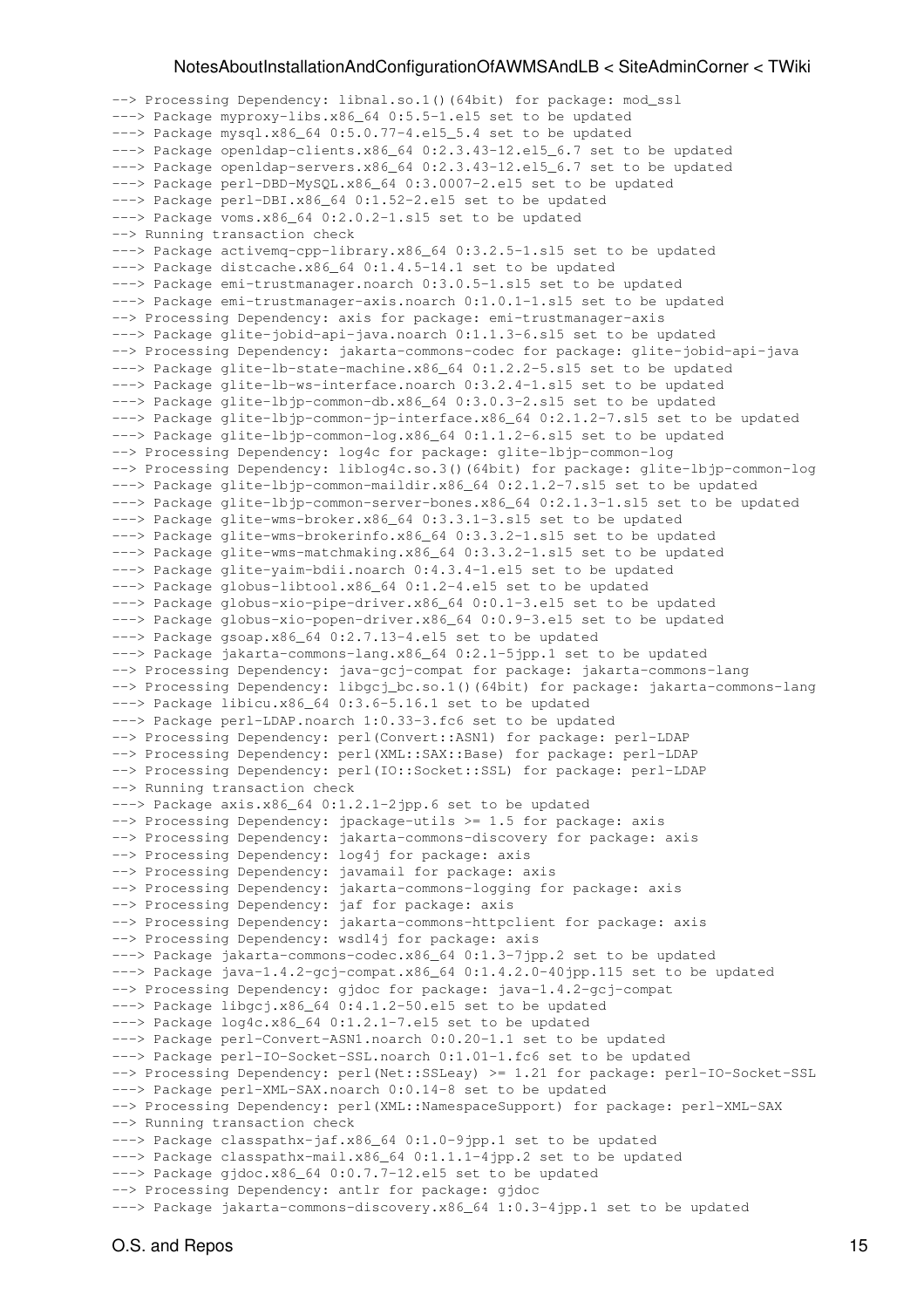---> Package jakarta-commons-httpclient.x86\_64 1:3.0-7jpp.1 set to be updated ---> Package jakarta-commons-logging.x86\_64 0:1.0.4-6jpp.1 set to be updated ---> Package jpackage-utils.noarch 0:1.7.3-1jpp.2.el5 set to be updated ---> Package log4j.x86\_64 0:1.2.13-3jpp.2 set to be updated --> Processing Dependency: xml-commons-apis for package: log4j ---> Package perl-Net-SSLeay.x86\_64 0:1.30-4.fc6 set to be updated ---> Package perl-XML-NamespaceSupport.noarch 0:1.09-1.2.1 set to be updated ---> Package wsdl4j.x86\_64 0:1.5.2-4jpp.1 set to be updated --> Running transaction check ---> Package antlr.x86\_64 0:2.7.6-4jpp.2 set to be updated  $---$ > Package  $jdk.x86_64_2000:1.6.0_29-fcs$  set to be updated --> Finished Dependency Resolution Beginning Kernel Module Plugin Finished Kernel Module Plugin

Dependencies Resolved

| Package                         | Arch   | Version           |
|---------------------------------|--------|-------------------|
| Installing:                     |        |                   |
| emi-wms                         | x86_64 | $1.0.2 - 0. s15$  |
| Installing for dependencies:    |        |                   |
| activemq-cpp-library            | x86_64 | $3.2.5 - 1. s15$  |
| antlr                           | x86_64 | $2.7.6 - 4jpp.2$  |
| axis                            | x86_64 | $1.2.1 - 2jpp.6$  |
| bdii                            | noarch | $5.2.5 - 2.015$   |
| boost                           | x86_64 | $1.33.1 - 10.015$ |
| c-ares                          | x86_64 | $1.6.0 - 5.015$   |
| classads                        | x86_64 | $1.0.8 - 1.015$   |
| classpathx-jaf                  | x86_64 | $1.0 - 9jpp.1$    |
|                                 |        |                   |
| classpathx-mail                 | x86_64 | $1.1.1 - 4jpp.2$  |
| condor                          | x86_64 | $7.4.2 - 1$       |
| condor-lcg                      | i386   | $1.2.0 - 1$       |
| distcache                       | x86_64 | $1.4.5 - 14.1$    |
| $emi-1b$                        | x86_64 | $1.0.0 - 1. s15$  |
| emi-trustmanager                | noarch | $3.0.5 - 1. s15$  |
| emi-trustmanager-axis           | noarch | $1.0.1 - 1. s15$  |
| emi-version                     | x86_64 | $1.8.0 - 1. s15$  |
| expect                          | x86_64 | $5.43.0 - 5.1$    |
| fcgi                            | x86_64 | $2.4.0 - 12. e15$ |
| fetch-crl                       | noarch | $2.8.5 - 1.015$   |
| gjdoc                           | x86_64 | $0.7.7 - 12. e15$ |
| glite-ce-cream-client-api-c     | x86_64 | $1.13.2 - 3. s15$ |
| glite-ce-monitor-client-api-c   | x86_64 | $1.13.2 - 2. s15$ |
| glite-info-provider-service     | noarch | $1.7.0 - 1.$ el5  |
|                                 |        |                   |
| glite-initscript-globus-gridftp | noarch | $1.0.4 - 1. s15$  |
| glite-jdl-api-cpp               | x86_64 | $3.2.6 - 1. s15$  |
| glite-jobid-api-c               | x86_64 | $2.0.3 - 1. s15$  |
| glite-jobid-api-cpp             | x86_64 | $1.1.3 - 1. s15$  |
| glite-jobid-api-java            | noarch | $1.1.3 - 6. s15$  |
| glite-lb-client                 | x86_64 | $5.0.8 - 1. s15$  |
| qlite-lb-client-java            | x86_64 | $1.1.6 - 1. s15$  |
| glite-lb-common                 | x86_64 | $8.0.6 - 1. s15$  |
| glite-lb-doc                    | noarch | $1.2.9 - 1. s15$  |
| glite-lb-harvester              | x86_64 | $1.1.6 - 3. s15$  |
| glite-lb-logger                 | x86_64 | $2.2.6 - 1. s15$  |
| glite-lb-logger-msg             | x86_64 | $1.0.6 - 1. s15$  |
| glite-lb-server                 | x86_64 | $2.2.9 - 1. s15$  |
| glite-lb-state-machine          |        |                   |
|                                 | x86_64 | $1.2.2 - 5. s15$  |
| qlite-lb-utils                  | x86_64 | $2.1.4 - 1. s15$  |
| glite-lb-ws-interface           | noarch | $3.2.4 - 1. s15$  |
| qlite-lb-ws-test                | x86_64 | $1.2.3 - 1. s15$  |
| glite-lb-yaim                   | noarch | $4.3.9 - 1. s15$  |
| qlite-lbjp-common-db            | x86_64 | $3.0.3 - 2.515$   |
| glite-lbjp-common-gsoap-plugin  | x86_64 | $3.0.2 - 7. s15$  |
| qlite-lbjp-common-gss           | x86_64 | $3.0.4 - 1. s15$  |

### O.S. and Repos 16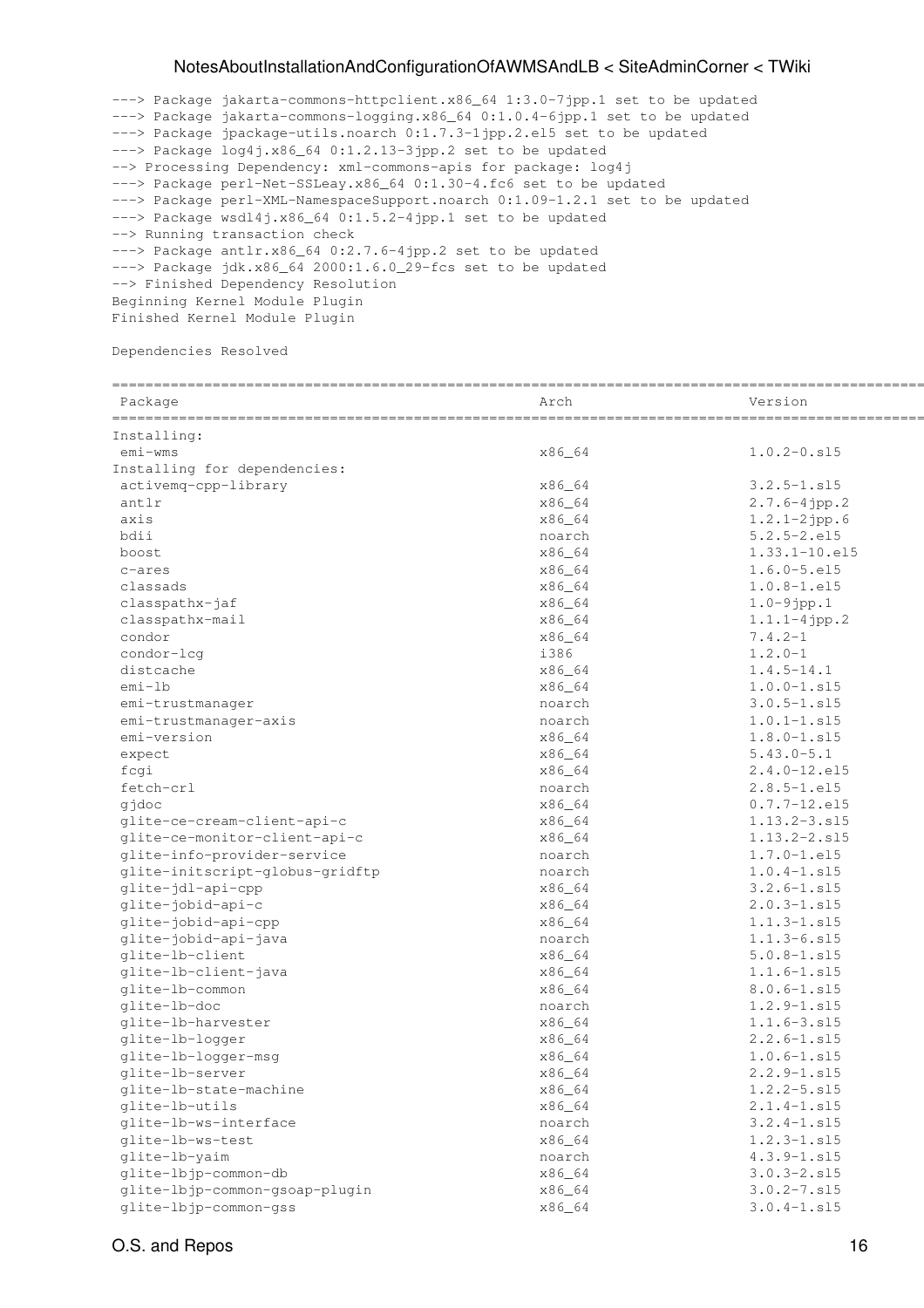| glite-lbjp-common-jp-interface | x86_64 | $2.1.2 - 7. s15$      |
|--------------------------------|--------|-----------------------|
| glite-lbjp-common-log          | x86_64 | $1.1.2 - 6. s15$      |
| glite-lbjp-common-maildir      | x86_64 | $2.1.2 - 7. s15$      |
| glite-lbjp-common-server-bones | x86_64 | $2.1.3 - 1. s15$      |
| glite-lbjp-common-trio         | x86_64 | $2.1.2 - 7. s15$      |
| glite-px-proxyrenewal          | x86_64 | $1.3.21 - 1. s15$     |
|                                |        |                       |
| qlite-service-discovery-api-c  | x86_64 | $2.2.3 - 1. s15$      |
| glite-wms-broker               | x86_64 | $3.3.1 - 3. s15$      |
| glite-wms-brokerinfo           | x86_64 | $3.3.2 - 1. s15$      |
| glite-wms-classad_plugin       | x86_64 | $3.3.1 - 3. s15$      |
| qlite-wms-common               | x86_64 | $3.3.2 - 0. s15$      |
| glite-wms-configuration        | x86_64 | $3.3.2 - 1. s15$      |
|                                |        | $3.3.2 - 0.515$       |
| glite-wms-helper               | x86_64 |                       |
| glite-wms-ice                  | x86_64 | $3.3.4 - 1. s15$      |
| glite-wms-ism                  | x86_64 | $3.3.2 - 1. s15$      |
| glite-wms-jobsubmission        | x86_64 | $3.3.2 - 1. s15$      |
| glite-wms-manager              | x86_64 | $3.3.1 - 3. s15$      |
| glite-wms-matchmaking          | x86_64 | $3.3.2 - 1. s15$      |
|                                |        |                       |
| glite-wms-purger               | x86_64 | $3.3.2 - 1. s15$      |
| glite-wms-utils-classad        | x86_64 | $3.2.2 - 2.515$       |
| glite-wms-utils-exception      | x86_64 | $3.2.2 - 2.515$       |
| glite-wms-wmproxy              | x86_64 | $3.3.4 - 2.515$       |
| glite-yaim-bdii                | noarch | $4.3.4 - 1.15$        |
|                                |        |                       |
| glite-yaim-core                | noarch | $5.0.2 - 1. s15$      |
| glite-yaim-wms                 | noarch | $4.1.4 - 3. s15$      |
| globus-authz                   | x86_64 | $0.7 - 4. e15$        |
| globus-authz-callout-error     | x86_64 | $0.5 - 3. e15$        |
| globus-callout                 | x86_64 | $0.7 - 8. e15$        |
| globus-common                  | x86_64 | $11.6 - 5. e15$       |
|                                |        |                       |
| globus-ftp-client              | x86_64 | $6.0 - 2. e15$        |
| globus-ftp-control             | x86_64 | $2.12 - 2.15$         |
| globus-gfork                   | x86_64 | $0.2 - 6. e15$        |
| globus-gridftp-server          | x86_64 | $3.33 - 2.15$         |
| globus-gridftp-server-control  | x86_64 | $0.46 - 1.15$         |
|                                |        |                       |
| globus-gridftp-server-progs    | x86_64 | $3.33 - 2.15$         |
| globus-gridmap-callout-error   | x86_64 | $0.3 - 2. e15$        |
| globus-gsi-callback            | x86_64 | $2.8 - 2. e15$        |
| globus-gsi-cert-utils          | x86_64 | $6.7 - 2.15$          |
| globus-gsi-credential          | x86_64 | $3.5 - 3. e15$        |
|                                |        |                       |
| globus-gsi-openssl-error       | x86_64 | $0.14 - 8. e15$       |
| globus-gsi-proxy-core          | x86_64 | $4.7 - 2.15$          |
| globus-gsi-proxy-ssl           | x86_64 | $2.3 - 3. e15$        |
| qlobus-qsi-sysconfiq           | x86_64 | $3.2 - 1. e15$        |
| globus-gss-assist              | x86_64 | $5.10 - 1.el5$        |
|                                |        |                       |
| globus-gssapi-error            | x86_64 | $2.5 - 8. e15$        |
| globus-gssapi-gsi              | x86_64 | $7.8 - 1. e15$        |
| globus-io                      | x86_64 | $6.3 - 6. e15$        |
| globus-libtool                 | x86_64 | $1.2 - 4.15$          |
| globus-openssl                 | x86_64 | $5.1 - 2.1 - 5$       |
|                                |        |                       |
| globus-openssl-module          | x86_64 | $1.3 - 3. e15$        |
| globus-proxy-utils             | x86_64 | $3.10 - 1.15$         |
| globus-usage                   | x86_64 | $1.4 - 2.15$          |
| globus-xio                     | x86_64 | $2.8 - 4. e15$        |
| globus-xio-gsi-driver          | x86_64 | $0.6 - 7. e15$        |
| globus-xio-pipe-driver         | x86_64 | $0.1 - 3.1 - 5.$      |
|                                |        |                       |
| globus-xio-popen-driver        | x86_64 | $0.9 - 3. e15$        |
| glue-schema                    | noarch | $2.0.8 - 1.015$       |
| gridsite-apache                | x86_64 | $1.7.15 - 2. s15$     |
| gridsite-shared                | x86_64 | $1.7.15 - 2. s15$     |
| gsoap                          | x86_64 | $2.7.13 - 4.15$       |
|                                |        |                       |
| httpd                          | x86_64 | $2.2.3 - 53. s15.3$   |
| jakarta-commons-codec          | x86_64 | $1.3 - 7jpp.2$        |
| jakarta-commons-discovery      | x86_64 | $1:0.3-4$ jpp.1       |
| jakarta-commons-httpclient     | x86_64 | $1:3.0-7jpp.1$        |
| jakarta-commons-lang           | x86_64 | $2.1 - 5jpp.1$        |
|                                |        |                       |
| jakarta-commons-logging        | x86_64 | $1.0.4 - 6jpp.1$      |
| java-1.4.2-gcj-compat          | x86_64 | $1.4.2.0 - 40jpp.115$ |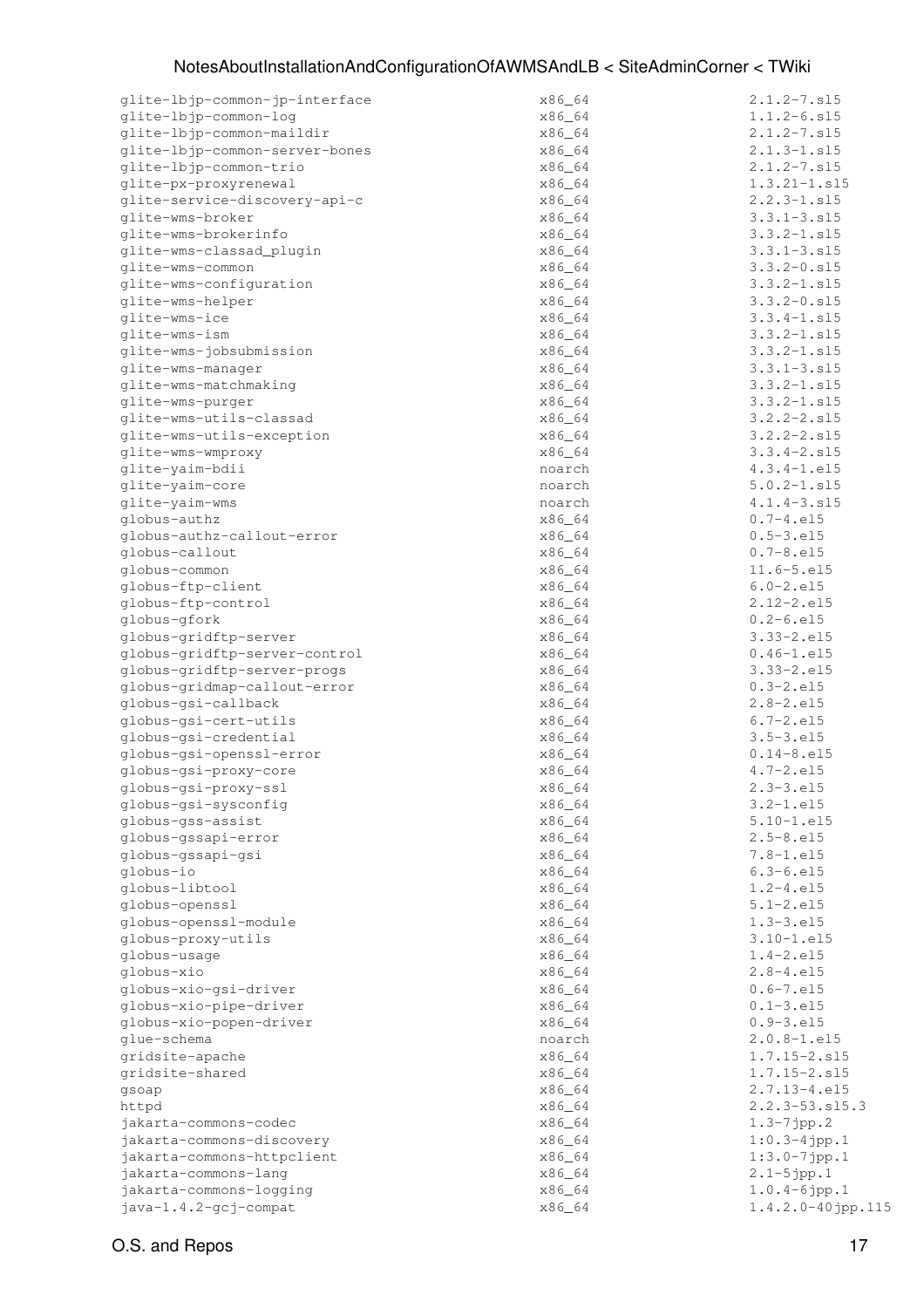| jdk                                                             | x86_64 | 2000:1.6.0_29-fcs      |  |
|-----------------------------------------------------------------|--------|------------------------|--|
| jemalloc                                                        | x86_64 | $2.1.3 - 2.el5$        |  |
| jpackage-utils                                                  | noarch | $1.7.3 - 1jpp.2.el5$   |  |
| lcas                                                            | x86_64 | $1.3.13 - 1. s15$      |  |
| lcas-lcmaps-gt4-interface                                       | x86_64 | $0.1.4 - 1. s15$       |  |
|                                                                 |        |                        |  |
| lcas-plugins-basic                                              | x86_64 | $1.3.4 - 1. s15$       |  |
| lcas-plugins-voms                                               | x86_64 | $1.3.7 - 1. s15$       |  |
| lcg-expiregridmapdir                                            | noarch | $3.0.1 - 1$            |  |
| lcmaps                                                          | x86_64 | $1.4.29 - 1. s15$      |  |
| lcmaps-plugins-basic                                            | x86_64 | $1.4.5 - 1. s15$       |  |
| lcmaps-plugins-voms                                             | x86_64 | $1.4.3 - 1. s15$       |  |
|                                                                 |        |                        |  |
| lcmaps-without-gsi                                              | x86_64 | $1.4.29 - 1. s15$      |  |
| libgcj                                                          | x86_64 | $4.1.2 - 50.$ el5      |  |
| libicu                                                          | x86_64 | $3.6 - 5.16.1$         |  |
| libtar                                                          | x86_64 | $1.2.11 - 13. e15$     |  |
| libtool-ltdl                                                    | x86_64 | $1.5.22 - 7.15 - 4$    |  |
| log4c                                                           | x86_64 | $1.2.1 - 7.15$         |  |
|                                                                 |        |                        |  |
| log4cpp                                                         | x86_64 | $1.0 - 9.015$          |  |
| log4j                                                           | x86_64 | $1.2.13 - 3jpp.2$      |  |
| mod_fcgid                                                       | x86_64 | $2.2 - 11. e15$        |  |
| $mod\_ss1$                                                      | x86_64 | $1:2.2.3-53. s15.3$    |  |
| myproxy-libs                                                    | x86_64 | $5.5 - 1. e15$         |  |
|                                                                 |        |                        |  |
| mysql                                                           | x86_64 | $5.0.77 - 4.015 - 5.4$ |  |
| mysql-server                                                    | x86_64 | $5.0.77 - 4.015 - 5.4$ |  |
| openldap-clients                                                | x86_64 | 2.3.43-12.el5_6.7      |  |
| openldap-servers                                                | x86_64 | 2.3.43-12.el5_6.7      |  |
| perl-Convert-ASN1                                               | noarch | $0.20 - 1.1$           |  |
| perl-DBD-MySQL                                                  | x86_64 | 3.0007-2.el5           |  |
|                                                                 |        |                        |  |
| perl-DBI                                                        | x86_64 | $1.52 - 2. e15$        |  |
| perl-IO-Socket-SSL                                              | noarch | $1.01 - 1.fc6$         |  |
| perl-LDAP                                                       | noarch | $1:0.33-3.fc6$         |  |
| perl-Net-SSLeay                                                 | x86_64 | $1.30 - 4.5c6$         |  |
| perl-XML-NamespaceSupport                                       | noarch | $1.09 - 1.2.1$         |  |
| perl-XML-SAX                                                    | noarch | $0.14 - 8$             |  |
|                                                                 |        |                        |  |
| voms                                                            | x86_64 | $2.0.2 - 1. s15$       |  |
| wsdl4j                                                          | x86_64 | $1.5.2 - 4jpp.1$       |  |
|                                                                 |        |                        |  |
| Transaction Summary                                             |        |                        |  |
|                                                                 |        |                        |  |
| Install<br>148 Package(s)                                       |        |                        |  |
| Upgrade<br>$0$ Package $(s)$                                    |        |                        |  |
|                                                                 |        |                        |  |
| Total download size: 352 M                                      |        |                        |  |
|                                                                 |        |                        |  |
| Is this ok $[y/N]: y$                                           |        |                        |  |
| Downloading Packages:                                           |        |                        |  |
| $(1/148)$ : emi-lb-1.0.0-1.sl5.x86_64.rpm                       |        |                        |  |
| $(2/148)$ : emi-wms-1.0.2-0.sl5.x86_64.rpm                      |        |                        |  |
| (3/148): emi-version-1.8.0-1.sl5.x86_64.rpm                     |        |                        |  |
| (4/148): glite-initscript-globus-gridftp-1.0.4-1.sl5.noarch.rpm |        |                        |  |
|                                                                 |        |                        |  |
| (5/148): globus-libtool-1.2-4.el5.x86_64.rpm                    |        |                        |  |
| (6/148): glite-jobid-api-cpp-1.1.3-1.sl5.x86_64.rpm             |        |                        |  |
| $(7/148)$ : globus-openssl-5.1-2.el5.x86_64.rpm                 |        |                        |  |
| (8/148): glite-jobid-api-java-1.1.3-6.sl5.noarch.rpm            |        |                        |  |
| (9/148): lcg-expiregridmapdir-3.0.1-1.noarch.rpm                |        |                        |  |
| $(10/148)$ : glite-wms-configuration-3.3.2-1.sl5.x86_64.rpm     |        |                        |  |
| $(11/148)$ : $q$ lite-yaim-bdii-4.3.4-1.el5.noarch.rpm          |        |                        |  |
|                                                                 |        |                        |  |
| (12/148): globus-gridmap-callout-error-0.3-2.el5.x86_64.rpm     |        |                        |  |
| (13/148): globus-authz-callout-error-0.5-3.el5.x86_64.rpm       |        |                        |  |
| $(14/148)$ : $q$ lite-lb-yaim-4.3.9-1.sl5.noarch.rpm            |        |                        |  |
| (15/148): glite-lbjp-common-log-1.1.2-6.sl5.x86_64.rpm          |        |                        |  |
| $(16/148)$ : globus-openssl-module-1.3-3.el5.x86_64.rpm         |        |                        |  |
|                                                                 |        |                        |  |
| (17/148): globus-authz-0.7-4.el5.x86_64.rpm                     |        |                        |  |
| $(18/148)$ : globus-xio-pipe-driver-0.1-3.el5.x86_64.rpm        |        |                        |  |
| (19/148): globus-gssapi-error-2.5-8.el5.x86_64.rpm              |        |                        |  |
| (20/148): glite-lbjp-common-maildir-2.1.2-7.sl5.x86_64.rpm      |        |                        |  |
| $(21/148)$ : globus-gsi-openssl-error-0.14-8.el5.x86_64.rpm     |        |                        |  |
| (22/148): perl-XML-NamespaceSupport-1.09-1.2.1.noarch.rpm       |        |                        |  |
|                                                                 |        |                        |  |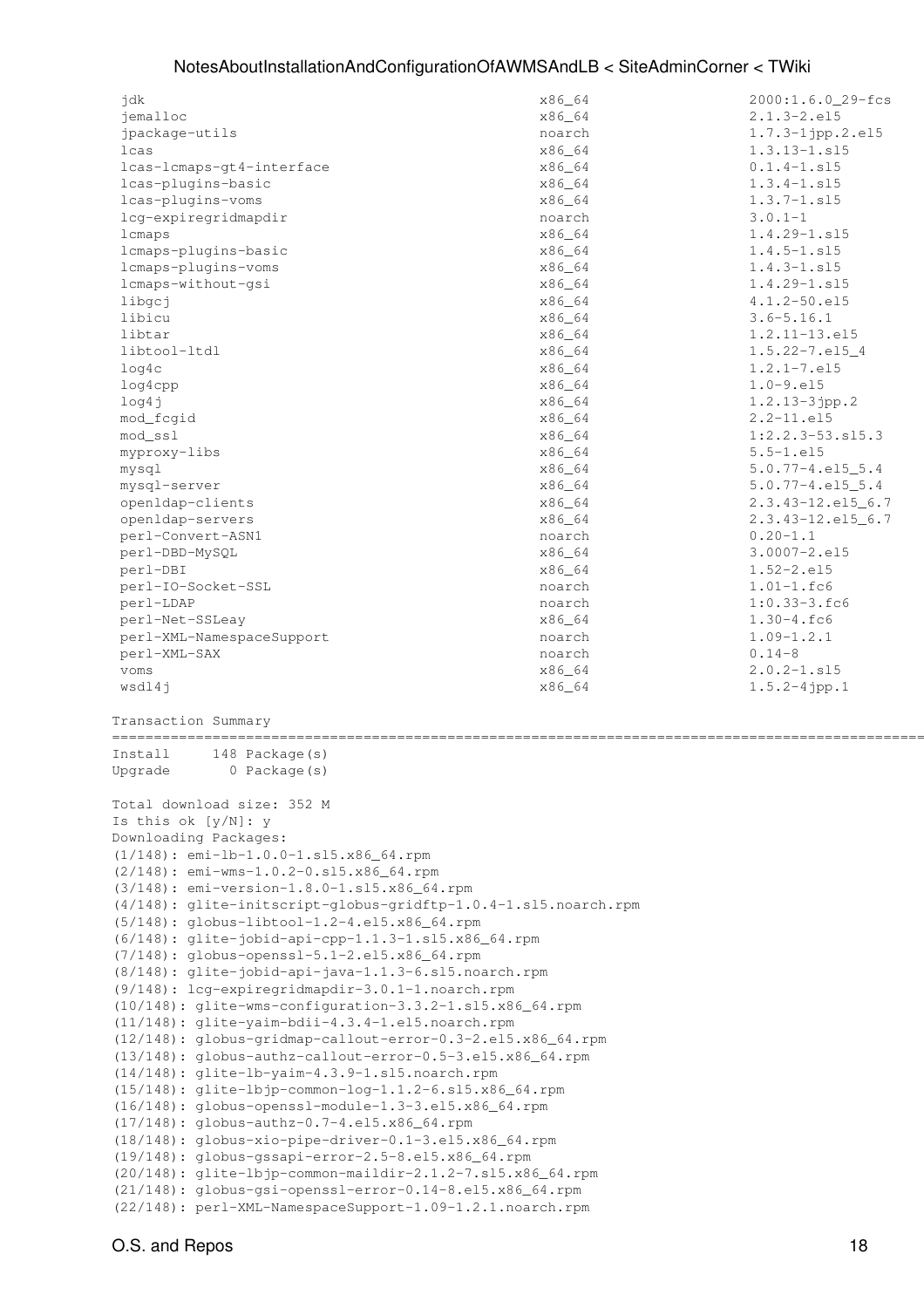$(23/148)$ : globus-usage-1.4-2.el5.x86 64.rpm  $(24/148):$  lcas-lcmaps-gt4-interface-0.1.4-1.sl5.x86 64.rpm  $(25/148):$  globus-callout-0.7-8.el5.x86\_64.rpm  $(26/148):$  globus-xio-popen-driver-0.9-3.el5.x86\_64.rpm (27/148): globus-gsi-proxy-ssl-2.3-3.el5.x86\_64.rpm (28/148): globus-gfork-0.2-6.el5.x86 64.rpm  $(29/148):$  globus-gsi-cert-utils-6.7-2.el5.x86 64.rpm (30/148): glite-jobid-api-c-2.0.3-1.sl5.x86\_64.rpm  $(31/148)$ : glite-yaim-wms-4.1.4-3.sl5.noarch.rpm (32/148): glite-lb-ws-interface-3.2.4-1.sl5.noarch.rpm (33/148): bdii-5.2.5-2.el5.noarch.rpm  $(34/148):$  lcas-plugins-basic-1.3.4-1.sl5.x86 64.rpm  $(35/148)$ : fetch-crl-2.8.5-1.el5.noarch.rpm  $(36/148):$  glite-lbjp-common-server-bones-2.1.3-1.sl5.x86\_64.rpm  $(37/148)$ : glite-lbjp-common-jp-interface-2.1.2-7.sl5.x86\_64.rpm  $(38/148):$  globus-gsi-sysconfig-3.2-1.el5.x86\_64.rpm  $(39/148):$  emi-trustmanager-axis-1.0.1-1.sl5.noarch.rpm  $(40/148):$  globus-xio-gsi-driver-0.6-7.el5.x86\_64.rpm  $(41/148):$  java-1.4.2-gcj-compat-1.4.2.0-40jpp.115.x86\_64.rpm  $(42/148)$ : glite-lb-logger-msg-1.0.6-1.sl5.x86 64.rpm  $(43/148):$  lcas-plugins-voms-1.3.7-1.sl5.x86\_64.rpm  $(44/148):$  glite-wms-utils-classad-3.2.2-2.sl5.x86 64.rpm (45/148): libtar-1.2.11-13.el5.x86\_64.rpm  $(46/148):$  globus-gss-assist-5.10-1.el5.x86\_64.rpm  $(47/148):$  globus-gsi-credential-3.5-3.el5.x86\_64.rpm  $(48/148):$  glite-wms-utils-exception-3.2.2-2.sl5.x86\_64.rpm  $(49/148):$  globus-gsi-proxy-core-4.7-2.el5.x86\_64.rpm  $(50/148)$ : glue-schema-2.0.8-1.el5.noarch.rpm (51/148): lcas-1.3.13-1.sl5.x86\_64.rpm (52/148): log4c-1.2.1-7.el5.x86\_64.rpm  $(53/148):$  libtool-ltdl-1.5.22-7.el5\_4.x86\_64.rpm (54/148): globus-gsi-callback-2.8-2.el5.x86\_64.rpm  $(55/148):$  lcmaps-plugins-voms-1.4.3-1.sl5.x86\_64.rpm (56/148): globus-gridftp-server-progs-3.33-2.el5.x86\_64.rpm (57/148): perl-Convert-ASN1-0.20-1.1.noarch.rpm  $(58/148):$  glite-lbjp-common-gss-3.0.4-1.sl5.x86\_64.rpm (59/148): globus-io-6.3-6.el5.x86\_64.rpm  $(60/148): f$ cgi-2.4.0-12.el5.x86\_64.rpm (61/148): globus-proxy-utils-3.10-1.el5.x86\_64.rpm  $(62/148):$  glite-lbjp-common-db-3.0.3-2.sl5.x86\_64.rpm  $(63/148):$  glite-service-discovery-api-c-2.2.3-1.sl5.x86\_64.rpm  $(64/148):$  lcmaps-plugins-basic-1.4.5-1.sl5.x86\_64.rpm (65/148): perl-IO-Socket-SSL-1.01-1.fc6.noarch.rpm  $(66/148): c=ares-1.6.0-5.el5.x86_64.rpm$ (67/148): glite-info-provider-service-1.7.0-1.el5.noarch.rpm  $(68/148):$  globus-gssapi-gsi-7.8-1.el5.x86\_64.rpm  $(69/148)$ : mod\_fcgid-2.2-11.el5.x86\_64.rpm  $(70/148):$  globus-gridftp-server-control-0.46-1.el5.x86\_64.rpm  $(71/148)$ : jpackage-utils-1.7.3-1jpp.2.el5.noarch.rpm (72/148): jemalloc-2.1.3-2.el5.x86\_64.rpm (73/148): glite-lb-utils-2.1.4-1.sl5.x86\_64.rpm  $(74/148):$  globus-ftp-control-2.12-2.el5.x86 64.rpm  $(75/148):$  glite-lb-harvester-1.1.6-3.sl5.x86\_64.rpm (76/148): gridsite-apache-1.7.15-2.sl5.x86\_64.rpm  $(77/148)$ : glite-lbjp-common-trio-2.1.2-7.sl5.x86\_64.rpm (78/148): perl-XML-SAX-0.14-8.noarch.rpm (79/148): lcmaps-without-gsi-1.4.29-1.sl5.x86\_64.rpm  $(80/148):$  glite-px-proxyrenewal-1.3.21-1.sl5.x86\_64.rpm  $(81/148):$  glite-lb-state-machine-1.2.2-5.sl5.x86\_64.rpm  $(82/148):$  globus-ftp-client-6.0-2.el5.x86\_64.rpm (83/148): mod\_ssl-2.2.3-53.sl5.3.x86\_64.rpm  $(84/148):$  glite-lb-logger-2.2.6-1.sl5.x86\_64.rpm (85/148): lcmaps-1.4.29-1.sl5.x86\_64.rpm  $(86/148):$  jakarta-commons-codec-1.3-7jpp.2.x86\_64.rpm  $(87/148)$ : globus-common-11.6-5.el5.x86\_64.rpm  $(88/148):$  classpathx-jaf-1.0-9jpp.1.x86\_64.rpm  $(89/148):$  jakarta-commons-logging-1.0.4-6jpp.1.x86\_64.rpm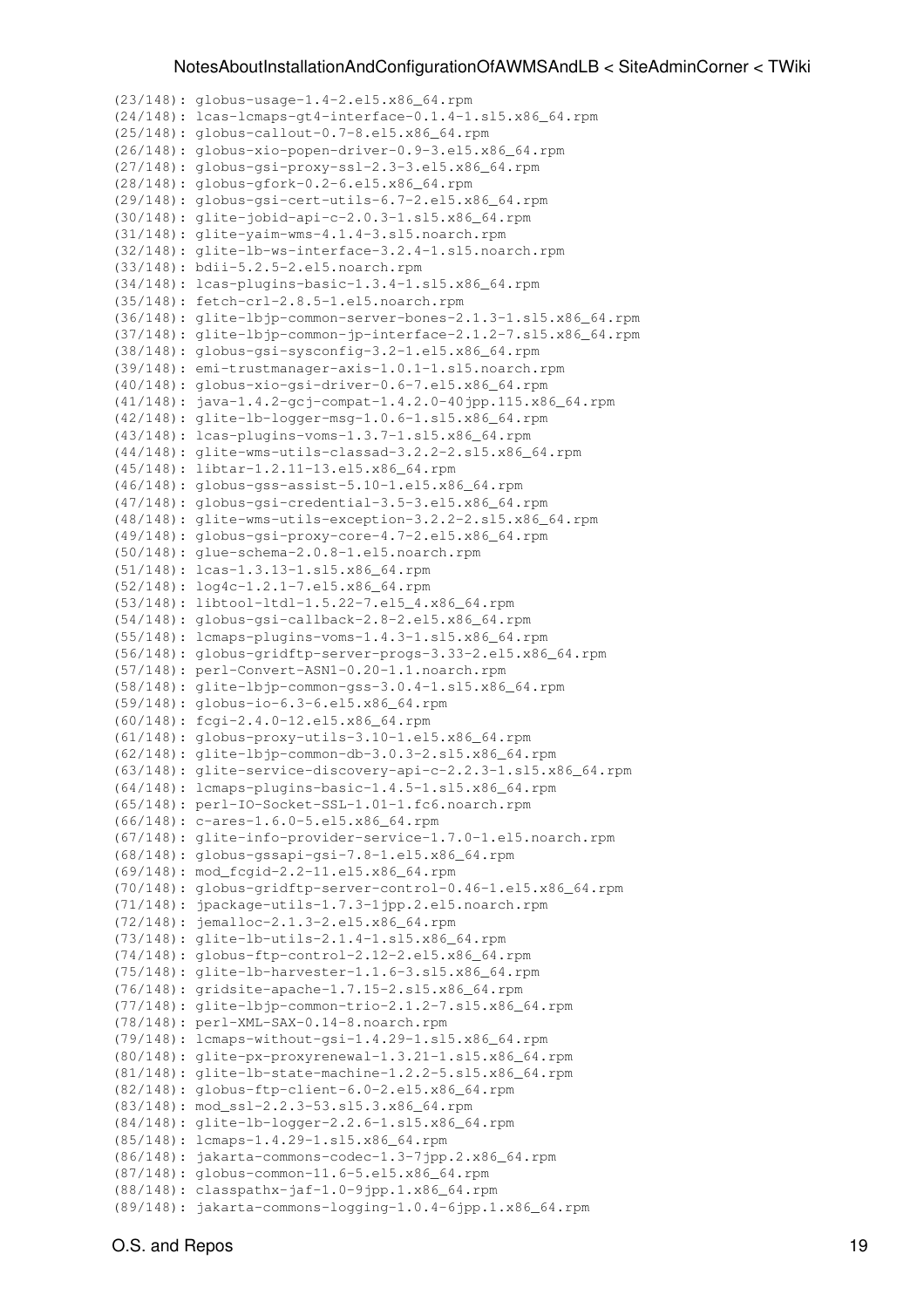$(90/148):$  glite-yaim-core-5.0.2-1.sl5.noarch.rpm  $(91/148):$  globus-gridftp-server-3.33-2.el5.x86\_64.rpm (92/148): distcache-1.4.5-14.1.x86\_64.rpm (93/148): myproxy-libs-5.5-1.el5.x86\_64.rpm  $(94/148):$  globus-xio-2.8-4.el5.x86\_64.rpm (95/148): gridsite-shared-1.7.15-2.sl5.x86 64.rpm (96/148): perl-DBD-MySQL-3.0007-2.el5.x86 64.rpm  $(97/148)$ : jakarta-commons-discovery-0.3-4jpp.1.x86\_64.rpm  $(98/148):$  expect-5.43.0-5.1.x86 64.rpm (99/148): glite-wms-classad\_plugin-3.3.1-3.sl5.x86\_64.rpm  $(100/148):$  voms-2.0.2-1.sl5.x86\_64.rpm  $(101/148):$  glite-wms-broker-3.3.1-3.sl5.x86 64.rpm  $(102/148):$  perl-Net-SSLeay-1.30-4.fc6.x86\_64.rpm  $(103/148):$  log4cpp-1.0-9.el5.x86\_64.rpm  $(104/148):$  glite-wms-matchmaking-3.3.2-1.sl5.x86 64.rpm  $(105/148):$  openldap-clients-2.3.43-12.el5\_6.7.x86\_64.rpm  $(106/148):$  emi-trustmanager-3.0.5-1.sl5.noarch.rpm  $(107/148):$  perl-LDAP-0.33-3.fc6.noarch.rpm  $(108/148):$  glite-wms-purger-3.3.2-1.sl5.x86\_64.rpm  $(109/148):$  glite-lb-common-8.0.6-1.sl5.x86 64.rpm  $(110/148):$  wsdl4j-1.5.2-4jpp.1.x86\_64.rpm  $(111/148):$  gsoap-2.7.13-4.el5.x86 64.rpm  $(112/148):$  condor-lcg-1.2.0-1.i386.rpm  $(113/148):$  classads-1.0.8-1.el5.x86\_64.rpm  $(114/148):$  jakarta-commons-lang-2.1-5jpp.1.x86\_64.rpm  $(115/148):$  glite-wms-brokerinfo-3.3.2-1.sl5.x86\_64.rpm  $(116/148):$  glite-lb-client-java-1.1.6-1.sl5.x86\_64.rpm  $(117/148):$  jakarta-commons-httpclient-3.0-7jpp.1.x86\_64.rpm (118/148): perl-DBI-1.52-2.el5.x86\_64.rpm (119/148): log4j-1.2.13-3jpp.2.x86\_64.rpm (120/148): boost-1.33.1-10.el5.x86\_64.rpm  $(121/148):$  glite-lb-ws-test-1.2.3-1.sl5.x86\_64.rpm  $(122/148):$  gjdoc-0.7.7-12.el5.x86\_64.rpm (123/148): glite-lb-server-2.2.9-1.sl5.x86\_64.rpm  $(124/148):$  glite-wms-manager-3.3.1-3.sl5.x86\_64.rpm (125/148): glite-lb-doc-1.2.9-1.sl5.noarch.rpm  $(126/148):$  glite-lb-client-5.0.8-1.sl5.x86\_64.rpm  $(127/148):$  glite-wms-helper-3.3.2-0.sl5.x86\_64.rpm  $(128/148): antlr-2.7.6-4jpp.2.x86_64.rpm$  $(129/148):$  glite-ce-cream-client-api-c-1.13.2-3.sl5.x86\_64.rpm (130/148): httpd-2.2.3-53.sl5.3.x86\_64.rpm  $(131/148):$  classpathx-mail-1.1.1-4jpp.2.x86\_64.rpm  $(132/148):$  glite-lbjp-common-gsoap-plugin-3.0.2-7.sl5.x86\_64.rpm  $(133/148):$  glite-wms-ism-3.3.2-1.sl5.x86\_64.rpm  $(134/148):$  glite-jdl-api-cpp-3.2.6-1.sl5.x86\_64.rpm  $(135/148):$  glite-wms-wmproxy-3.3.4-2.sl5.x86\_64.rpm (136/148): openldap-servers-2.3.43-12.el5\_6.7.x86\_64.rpm  $(137/148):$  glite-wms-common-3.3.2-0.sl5.x86\_64.rpm  $(138/148)$ : glite-ce-monitor-client-api-c-1.13.2-2.sl5.x86\_64.rpm  $(139/148):$  glite-wms-jobsubmission-3.3.2-1.sl5.x86\_64.rpm  $(140/148): axis-1.2.1-2jpp.6.x86_64rpm$  $(141/148):$  mysql-5.0.77-4.el5\_5.4.x86\_64.rpm  $(142/148):$  libicu-3.6-5.16.1.x86\_64.rpm (143/148): mysql-server-5.0.77-4.el5\_5.4.x86\_64.rpm  $(144/148):$  glite-wms-ice-3.3.4-1.sl5.x86\_64.rpm (145/148): libgcj-4.1.2-50.el5.x86\_64.rpm  $(146/148):$  activemq-cpp-library-3.2.5-1.sl5.x86\_64.rpm  $(147/148):$  jdk-1.6.0\_29-fcs.x86\_64.rpm  $(148/148):$  condor-7.4.2-linux-x86\_64-rhel5-dynamic-1.x86\_64.rpm ------------------------------------------------------------------------------------------------------------------------------------------------------------- Total 1.6 MB/s | 352 MB/s | 352 MB/s | 352 MB/s | 352 MB/s | 352 MB/s | 352 MB/s | 352 MB/s | 352 MB/s | 352 MB/s | 352 MB/s | 352 MB/s | 352 MB/s | 352 MB/s | 352 MB/s | 352 MB/s | 352 MB/s | 352 MB/s | 352 MB/s | 352 MB/ warning: rpmts\_HdrFromFdno: Header V3 DSA signature: NOKEY, key ID 217521f6 epel/gpgkey | 1.7 kB 00:00 Importing GPG key 0x217521F6 "Fedora EPEL <epel@fedoraproject.org>" from /etc/pki/rpm-gpg/RPM-GPG

Is this ok [y/N]: y Running rpm\_check\_debug Running Transaction Test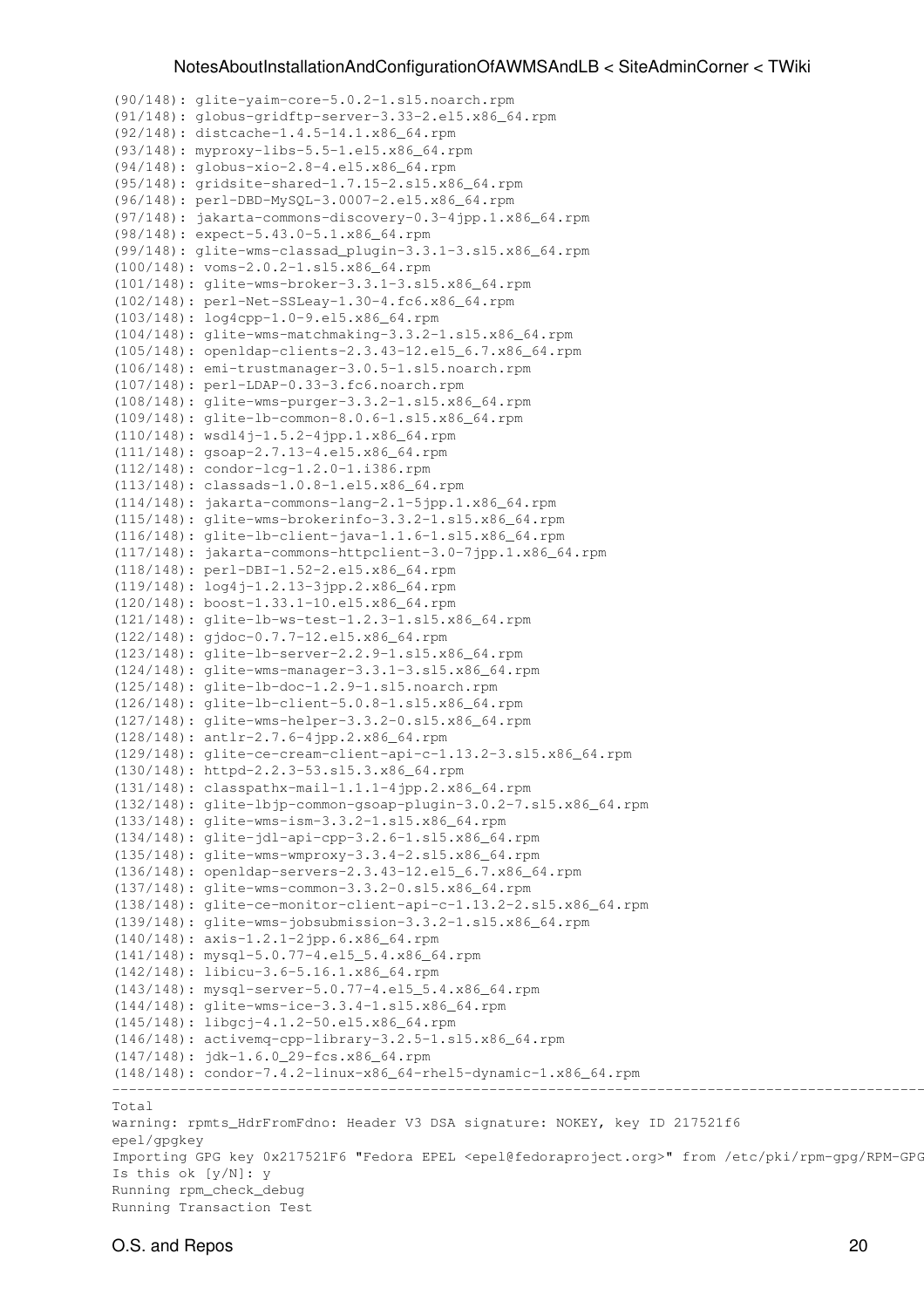```
Finished Transaction Test
Transaction Test Succeeded
Running Transaction
 Installing : libtool-ltdl<br>Installing : classads
Installing : classads 2004 and 2004 and 2004 and 2014 and 2014 and 2014 and 2014 and 2014 and 2014 and 2014 and 2014 and 2014 and 2014 and 2014 and 2014 and 2014 and 2014 and 2014 and 2014 and 2014 and 2014 and 2014 and 20
 Installing : glite-jobid-api-c
Installing : libgcj
Installing : glite-wms-utils-classad 5/1488 and 5/1488 and 5/1488 and 5/1488 and 5/1488 and 5/1488 and 5/1488 a
Installing : glite-lbjp-common-trio 6/1488 and 1488 and 1488 and 1488 and 1488 and 1488 and 1488 and 1488 and 1
Installing : glite-wms-utils-exception
Installing : voms
Installing : c-ares 9/1488 and 2014 and 2014 and 2014 and 2014 and 2014 and 2014 and 2014 and 2014 and 2014 and 2014 and 2014 and 2014 and 2014 and 2014 and 2014 and 2014 and 2014 and 2014 and 2014 and 2014 and 2014 and 20
 Installing : gridsite-shared<br>Installing : gsoap
Installing : gsoap 11/1481 - 11/1481 - 11/1481 - 11/1481 - 11/1481 - 11/1481 - 11/1481 - 11/1481 - 11/1481 - 1
 Installing : httpd<br>
Installing : glite
              : glite-service-discovery-api-c
 Installing : perl-DBI
 Installing : mysql
 Installing : glite-lbjp-common-maildir
Installing : log4cpp 17/1488 17/248 17/248 17/248 17/248 17/248 17/248 17/248 17/248 17/248 17/248 17/248 17/1
Installing : perl-DBD-MySQL 18/1481 1991 1992
Installing : mysql-server 19/1488 and 19/20 and 19/20 and 19/20 and 19/20 and 19/1488 and 19/1488 and 19/1488 and 19/1488 and 19/1488 and 19/1488 and 19/1488 and 19/1488 and 19/1488 and 19/1488 and 19/1488 and 19/1488 and 
 Installing : mod_fcgid 20/148 
 Installing : mod_fcgid<br>Installing : gridsite-apache
 Installing : openldap-servers
 Installing : expect
 Installing : distcache
 Installing : mod_ssl
 Installing : libtar
 Installing : openldap-clients
 Installing : fcgi
 Installing : jemalloc
 Installing : libicu
Installing : boost 31/1488 and 21/1488 and 21/1488 and 21/1488 and 21/1488 and 21/1488 and 21/1488 and 21/1488
Installing : glite-wms-common 32/1489 and 32/1489 and 32/1489 and 32/1489 and 32/1489 and 32/1489 and 32/1489 and 32/1489 and 32/1489 and 32/1489 and 32/1489 and 32/1489 and 32/1489 and 32/1489 and 32/1489 and 32/1489 and 
Installing : glite-wms-ism 33/1489 and 33/1489 and 33/1489 and 33/1489 and 33/1489 and 33/1489 and 33/1489 and 33/1489 and 34/1489 and 34/1489 and 34/1489 and 34/1489 and 34/1489 and 34/1489 and 34/1489 and 34/1489 and 34/
Installing : glite-ce-cream-client-api-c 34/148/1481 34/1481 34/1481 34/1481 34/1481 34/1481 34/1481 34/1481 34/148
 ---» : glite<br>- Installing : glite<br>- Installing : condor
Setting up Condor in /opt/condor-7.4.2
Unable to find a valid Java installation 
Java Universe will not work properly until the JAVA 
(and JAVA_MAXHEAP_ARGUMENT) parameters are set in the configuration file!
Condor has been installed into:
    /opt/condor-7.4.2
Configured condor using these configuration files:
  global: /opt/condor-7.4.2/etc/condor_config
  local: /opt/condor-7.4.2/local.prod-wms-02/condor_config.local
In order for Condor to work properly you must set your CONDOR_CONFIG
environment variable to point to your Condor configuration file:
/opt/condor-7.4.2/etc/condor_config before running Condor commands/daemons.
Created scripts which can be sourced by users to setup their
Condor environment variables. These are:
   sh: /opt/condor-7.4.2/condor.sh
  csh: /opt/condor-7.4.2/condor.csh
 Installing : perl-Net-SSLeay<br>Installing : lcmaps-without-
 Installing : lcmaps-without-gsi<br>
Installing : activemq-cpp-libra<br>
Installing : log4c<br>
Installing : globus-openssl
 Installing : activemq-cpp-library 38/148 
Installing : log4c 39/1489 and 2014 and 2014 and 2014 and 2014 and 2014 and 2014 and 2014 and 2014 and 2014 and 2014 and 2014 and 2014 and 2014 and 2014 and 2014 and 2014 and 2014 and 2014 and 2014 and 2014 and 2014 and 20
Installing : globus-openssl 400 MHz and the state of the state of the state of the state of the state of the state of the state of the state of the state of the state of the state of the state of the state of the state of 
 Installing : globus-gsi-proxy-ssl
 Installing : glite-lbjp-common-log
 Installing : glite-lbjp-common-db
 Installing : jpackage-utils
```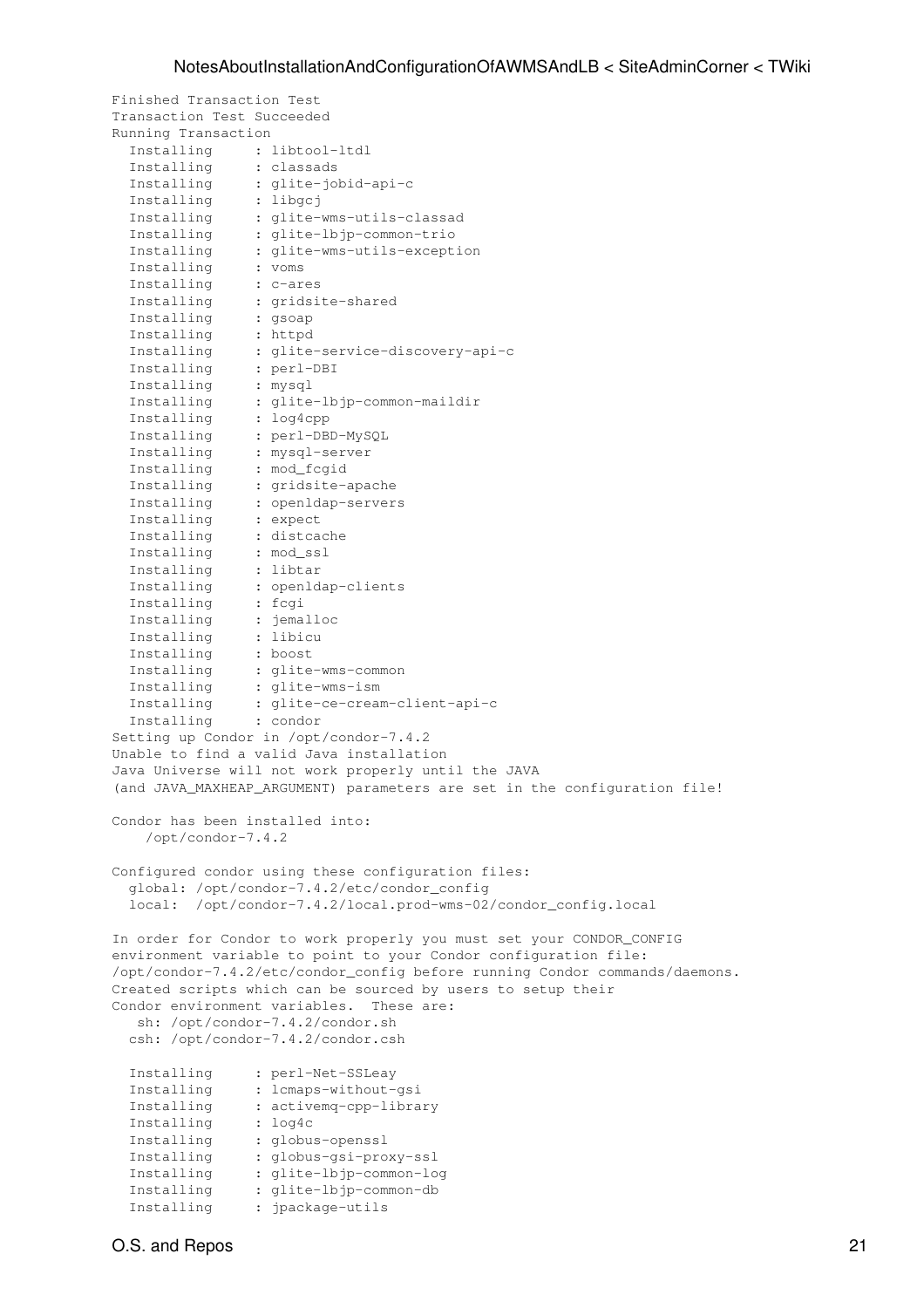| Installing | : glite-wms-configuration        |  |
|------------|----------------------------------|--|
| Installing | : glue-schema                    |  |
| Installing | : glite-lbjp-common-jp-interface |  |
| Installing | : bdii                           |  |
| Installing | : glite-jobid-api-cpp            |  |
| Installing | : glite-jdl-api-cpp              |  |
|            | : globus-libtool                 |  |
| Installing |                                  |  |
| Installing | : globus-common                  |  |
| Installing | : globus-gsi-openssl-error       |  |
| Installing | : globus-gsi-sysconfig           |  |
| Installing | : globus-openssl-module          |  |
| Installing | : globus-gsi-cert-utils          |  |
| Installing | : globus-gsi-callback            |  |
| Installing | : globus-gsi-credential          |  |
| Installing | : globus-gsi-proxy-core          |  |
| Installing | : globus-gssapi-gsi              |  |
| Installing | : globus-xio                     |  |
| Installing | : glite-lbjp-common-gss          |  |
|            |                                  |  |
| Installing | : globus-callout                 |  |
| Installing | : globus-gss-assist              |  |
| Installing | : glite-lb-common                |  |
| Installing | : globus-gssapi-error            |  |
| Installing | : glite-lb-client                |  |
| Installing | : globus-usage                   |  |
| Installing | : globus-xio-gsi-driver          |  |
| Installing | : myproxy-libs                   |  |
| Installing | : glite-px-proxyrenewal          |  |
| Installing | : glite-wms-purger               |  |
| Installing | : glite-lbjp-common-gsoap-plugin |  |
| Installing | : lcas                           |  |
|            |                                  |  |
| Installing | : globus-io                      |  |
| Installing | : globus-ftp-control             |  |
| Installing | : glite-wms-classad_plugin       |  |
| Installing | : lcmaps                         |  |
| Installing | : glite-wms-matchmaking          |  |
| Installing | : glite-wms-brokerinfo           |  |
| Installing | : glite-wms-jobsubmission        |  |
| Installing | : glite-lb-logger                |  |
| Installing | : glite-lb-state-machine         |  |
| Installing | : globus-gfork                   |  |
| Installing | : globus-authz-callout-error     |  |
| Installing | : globus-authz                   |  |
| Installing | : glite-info-provider-service    |  |
|            |                                  |  |
| Installing | : glite-lb-ws-interface          |  |
| Installing | : emi-trustmanager               |  |
| Installing | : glite-yaim-core                |  |
| Installing | : emi-version                    |  |
| Installing | : fetch-crl                      |  |
| Installing | : glite-lb-ws-test               |  |
| Installing | : glite-lb-utils                 |  |
| Installing | : glite-wms-broker               |  |
| Installing | : glite-wms-helper               |  |
| Installing | : glite-wms-manager              |  |
| Installing | : lcmaps-plugins-voms            |  |
|            |                                  |  |
| Installing | : lcmaps-plugins-basic           |  |
| Installing | : glite-wms-wmproxy              |  |
| Installing | : lcas-plugins-voms              |  |
| Installing | : lcas-plugins-basic             |  |
| Installing | : glite-lb-harvester             |  |
| Installing | : globus-proxy-utils             |  |
| Installing | : glite-ce-monitor-client-api-c  |  |
| Installing | : globus-xio-popen-driver        |  |
| Installing | : globus-ftp-client              |  |
| Installing | : glite-wms-ice                  |  |
| Installing | : globus-xio-pipe-driver         |  |
|            | : globus-gridftp-server-control  |  |
| Installing |                                  |  |
| Installing | : globus-gridftp-server          |  |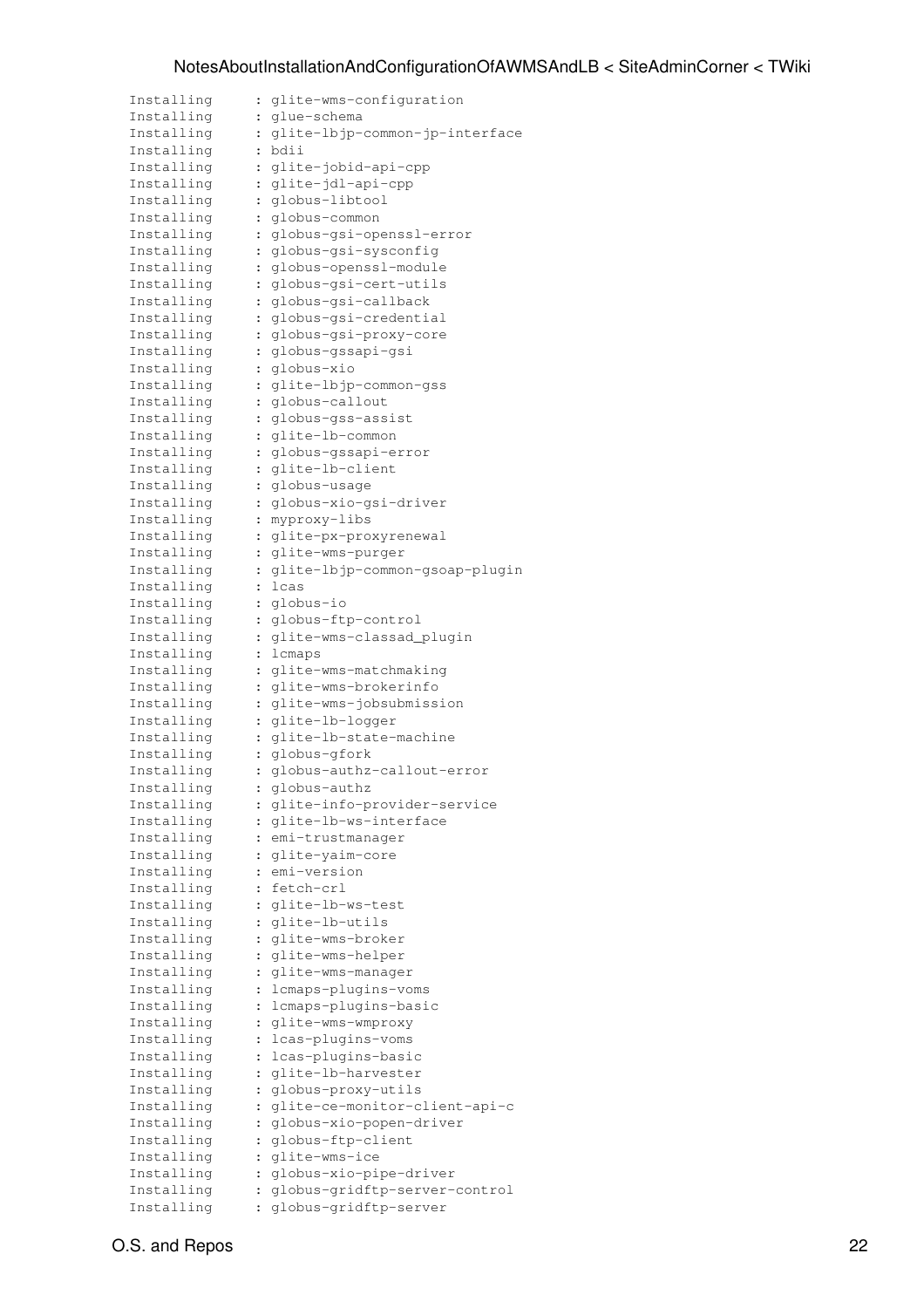```
Installing : globus-gridftp-server-progs
 Installing : globus-gridmap-callout-error
 Installing : lcas-lcmaps-gt4-interface
 Installing : glite-lbjp-common-server-bones
 Installing : glite-lb-server
 Installing : glite-yaim-wms<br>Installing : perl-IO-Socket
           : perl-IO-Socket-SSL
Installing : glite-yaim-bdii 1197 - 1197 - 1197 - 1198 - 1198 - 1198 - 1198 - 1198 - 1198 - 1198 - 1198 - 119
Installing : jdk 120/1481 120/1481 120/1481 120/1481 120/1481 120/1481 120/1481 120/1481 120
Unpacking JAR files...
      rt.jar...
      jsse.jar...
      charsets.jar...
      tools.jar...
     localedata.jar...
      plugin.jar...
      javaws.jar...
     deploy.jar...
 Installing : perl-XML-NamespaceSupport
Installing : perl-XML-SAX 122/1481 122/1481 122/1482 122/1482 122/1482 122/1482 122/1482 122/1482 122/1482 122
Installing : glite-lb-doc 123/1489 and 123/1489 and 123/1489 and 123/1489 and 123/1489 and 123/1489 and 123/14
 Installing : glite-lb-doc<br>
Installing : perl-Convert-ASN1<br>
Installing : perl-LDAP<br>
Installing : care in the last of the state of the state of the state of the state of the state of the state of the state of the state of th
Installing : perl-LDAP 125/1489 125/1489 125/1489 125/1489 125/1489 125/1489 125/1489 125/1489 125/1489 125/14
 Installing : glite-lb-logger-msg<br>Installing : glite-lb-vaim
           : glite-lb-yaim
 Installing : glite-initscript-globus-gridftp
 Installing : lcg-expiregridmapdir
 Installing : condor-lcg
 Installing : java-1.4.2-gcj-compat
 Installing : jakarta-commons-logging
 Installing : classpathx-jaf
 Installing : classpathx-mail 134/148 
 Installing : jakarta-commons-httpclient 135/148 
 Installing : jakarta-commons-discovery 136/148 
Installing : gjdoc 137/1488 i 137/1488 i 137/1488 i 137/1488 i 137/1488 i 137/1488 i 137/1488 i 137/1488 i 137
 Installing : jakarta-commons-codec 138/148 
Installing : log4jInstalling : wsdl4j
Installing : axis 1414 and 2014 and 2014 and 2014 and 2014 and 2014 and 2014 and 2014 and 2014 and 2014 and 20
 Installing : antlr 142/148 
 Installing : jakarta-commons-lang
 Installing : emi-trustmanager-axis
 Installing : glite-jobid-api-java
 Installing : glite-lb-client-java
 Installing : emi-lb
Installing : emi-wms
Installed:
  emi-wms.x86_64 0:1.0.2-0.sl5 
Dependency Installed:
 activemq-cpp-library.x86_64 0:3.2.5-1.sl5 antlr.x86_64 0:2.7.6-4jpp.2
 bdii.noarch 0:5.2.5-2.el5 boost.x86_64 0:1.33.1-10.el5
 classads.x86_64 0:1.0.8-1.el5 classpathx-jaf.x86_64 0:1.0-9jpp.1
 condor.x86_64 0:7.4.2-1 condor-lcg.i386 0:1.2.0-1
 emi-lb.x86_64 0:1.0.0-1.sl5 emi-trustmanager.noarch 0:3.0.5-1.sl5
 emi-version.x86_64 0:1.8.0-1.sl5 expect.x86_64 0:5.43.0-5.1
 fetch-crl.noarch 0:2.8.5-1.el5 gjdoc.x86_64 0:0.7.7-12.el5
 glite-ce-monitor-client-api-c.x86_64 0:1.13.2-2.sl5 glite-info-provider-service.noarch 0:1.7.0-
 glite-jdl-api-cpp.x86_64 0:3.2.6-1.sl5 glite-jobid-api-c.x86_64 0:2.0.3-1.sl5
 glite-jobid-api-java.noarch 0:1.1.3-6. s15 glite-lb-client.x86_64 0:5.0.8-1.sl5
 glite-lb-common.x86_64 0:8.0.6-1.sl5 <br>glite-lb-logger.x86_64 0:2.2.6-1.sl5 <br>glite-lb-logger-msg.x86_64 0:1.0.
                                      glite-lb-logger-msg.x86_64 0:1.0.6-1.sl5
 glite-lb-state-machine.x86_64 0:1.2.2-5. s15 glite-lb-utils.x86_64 0:2.1.4-1. s15glite-lb-ws-test.x86 64 0:1.2.3-1.sl5 glite-lb-yaim.noarch 0:4.3.9-1.sl5
 qlite-lbjp-common-gsoap-plugin.x86_64 0:3.0.2-7.sl5 glite-lbjp-common-gss.x86_64 0:3.0.4-1.sl5
 qlite-lbjp-common-log.x86_64 0:1.1.2-6.sl5 qlite-lbjp-common-maildir.x86_64 0:2.1.2-7.
```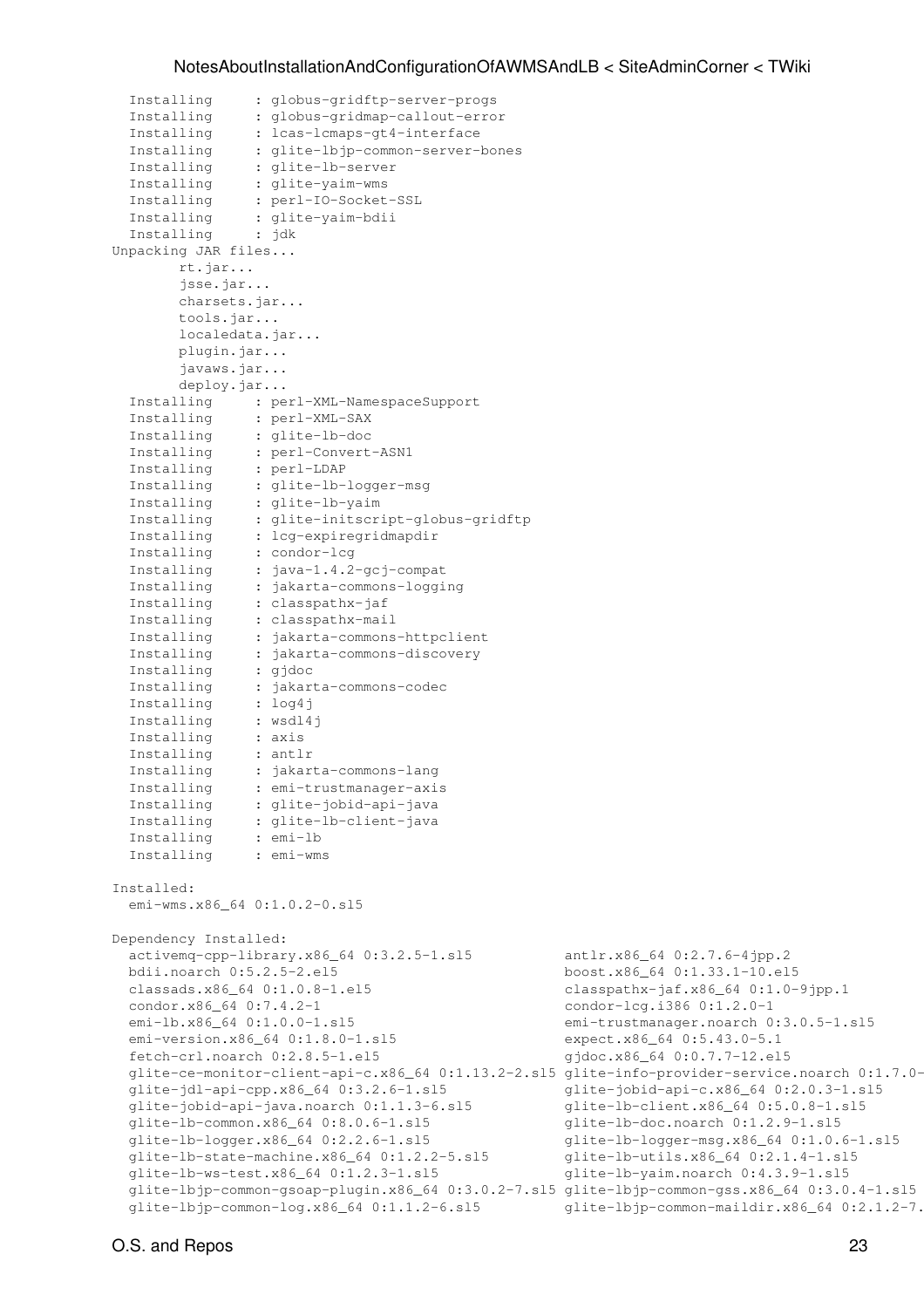```
glite-lbjp-common-trio.x86 64 0:2.1.2-7.sl5 glite-px-proxyrenewal.x86 64 0:1.3.21-1.sl5
glite-wms-broker.x86_64 0:3.3.1-3.sl5 glite-wms-brokerinfo.x86_64 0:3.3.2-1.sl5
glite-wms-common.x86_64 0:3.3.2-0.sl5 glite-wms-configuration.x86_64 0:3.3.2-1.sl
glite-wms-ice.x86_64 0:3.3.4-1.sl5 <br>glite-wms-ism.x86_64 0:3.3.2-1.sl5
glite-wms-manager.x86_64 0:3.3.1-3.sl5 glite-wms-matchmaking.x86_64 0:3.3.2-1.sl5
glite-wms-utils-classad.x86 64 0:3.2.2-2.sl5 glite-wms-utils-exception.x86 64 0:3.2.2-2.
glite-yaim-bdii.noarch 0:4.3.4-1.el5 glite-yaim-core.noarch 0:5.0.2-1.sl5
globus-authz.x86_64 0:0.7-4.el5 <br>globus-common.x86_64 0:11.6-5.el5 globus-ftp-client.x86_64 0:6.0-2.el5
globus-gfork.x86_64 0:0.2-6.el5 globus-gridftp-server.x86_64 0:3.33-2.el5<br>globus-gridftp-server-progs.x86_64 0:3.33-2.el5 globus-gridmap-callout-error.x86 64 0:0.3-2
globus-gridftp-server-progs.x86_64 0:3.33-2.el5
globus-gsi-cert-utils.x86 64 0:6.7-2.el5 globus-gsi-credential.x86 64 0:3.5-3.el5
 globus-gsi-proxy-core.x86_64 0:4.7-2.el5 globus-gsi-proxy-ssl.x86_64 0:2.3-3.el5 globus-gsi-sysconfig.x86_64 0:3.2-1.el5 
 globus-gss-assist.x86_64 0:5.10-1.el5 globus-gssapi-error.x86_64 0:2.5-8.el5 globus-gssapi-gsi.x86_64 0:7.8-1.el5 
qlobus-io.x86_64 0:6.3-6.el5 globus-libtool.x86_64 0:1.2-4.el5
qlobus-openssl-module.x86_64 0:1.3-3.el5 qlobus-proxy-utils.x86_64 0:3.10-1.el5
 globus-xio.x86_64 0:2.8-4.el5 globus-xio-gsi-driver.x86_64 0:0.6-7.el5 globus-xio-pipe-driver.x86_64 0:0.1-3.el5 
globus-xio-popen-driver.x86_64 0:0.9-3.el5 glue-schema.noarch 0:2.0.8-1.el5
 gridsite-shared.x86_64 0:1.7.15-2.sl5 gsoap.x86_64 0:2.7.13-4.el5 httpd.x86_64 0:2.2.3-53.sl5.3 
jakarta-commons-codec.x86 64 0:1.3-7jpp.2 jakarta-commons-discovery.x86 64 1:0.3-4jpp
jakarta-commons-lang.x86_64 0:2.1-5jpp.1 jakarta-commons-logqing.x86_64 0:1.0.4-6jppjdk.x86 64 2000:1.6.0 29-fcs jemalloc.x86 64 0:2.1.3-2.el5
lcas.x86_64 0:1.3.13-1.sl5 lcas-lcmaps-qt4-interface.x86_64 0:0.1.4-1.
lcas-plugins-voms.x86_64 0:1.3.7-1.sl5 lcg-expiregridmapdir.noarch 0:3.0.1-1
 lcmaps-plugins-basic.x86_64 0:1.4.5-1.sl5 lcmaps-plugins-voms.x86_64 0:1.4.3-1.sl5 lcmaps-without-gsi.x86_64 0:1.4.29-1.sl5 
libqcj.x86_64_0:4.1.2-50.15 libicu.x86_64 0:3.6-5.16.1
libtool-ltdl.x86_64 0:1.5.22-7.el5_4 log4c.x86_64 0:1.2.1-7.el5
log4j.x86_64 0:1.2.13-3jpp.2 mod_fcgid.x86_64 0:2.2-11.el5
myproxy-libs.x86_64 0:5.5-1.el5 mysql.x86_64 0:5.0.77-4.el5_5.4
openldap-clients.x86_64 0:2.3.43-12.el5_6.7 openldap-servers.x86_64 0:2.3.43-12.el5_6.7<br>perl-DBD-MySQL.x86_64 0:3.0007-2.el5 perl-DBI.x86_64 0:1.52-2.el5
perl-DBD-MySQL.x86_64 0:3.0007-2.el5
perl-LDAP.noarch 1:0.33-3.fc6 perl-Net-SSLeay.x86_64 0:1.30-4.fc6
perl-XML-SAX.noarch 0:0.14-8 voms.x86_64 0:2.0.2-1.sl5
```

```
globus-ftp-client.x86_64 0:6.0-2.el5
```
Complete!

# $MvSOL$  configuration  $\blacksquare$  MySQL configuration  $\blacksquare$

Add this MySQL configuration line on /etc/my.cfg

innodb\_file\_per\_table

In [mysqld] section. This might be useful if the database does not shrink even if the jobs are already been purged ([WMS best practices](https://wiki.egi.eu/wiki/WMS_best_practices#WMS_maintenance) ).

### WMS configuration **WMS** configuration  $\blacksquare$

Copy your cetificates in /etc/grid-security/ with the following permissions:

-rw-r--r-- 1 root root 1440 Jan 24 13:36 hostcert.pem -r-------- 1 root root 891 Jan 24 13:36 hostkey.pem

Please enable only the VOs (variable VOS) that you need to support on your WMS. If more users/groups are needed they can be configured by copying the files:

/opt/glite/yaim/examples/groups.conf /opt/glite/yaim/examples/users.conf

An example of groups and users is also give in the users and groups configuration of this guide: [Users and](https://wiki.italiangrid.it/twiki/bin/view/SiteAdminCorner/NotesAboutInstallationAndConfigurationOfCREAMAndTORQUE#Service_configuration) [Groups](https://wiki.italiangrid.it/twiki/bin/view/SiteAdminCorner/NotesAboutInstallationAndConfigurationOfCREAMAndTORQUE#Service_configuration) in the same directory of your siteinfo.def and modify it as needed.

The siteinfo.def itself should look similar to the following one (which is suitable for a WMS and LB co-hosted and that supports the VOs: cms, ops and dteam) For a cohosted WMS and LB your siteinfo.def should look similar to this: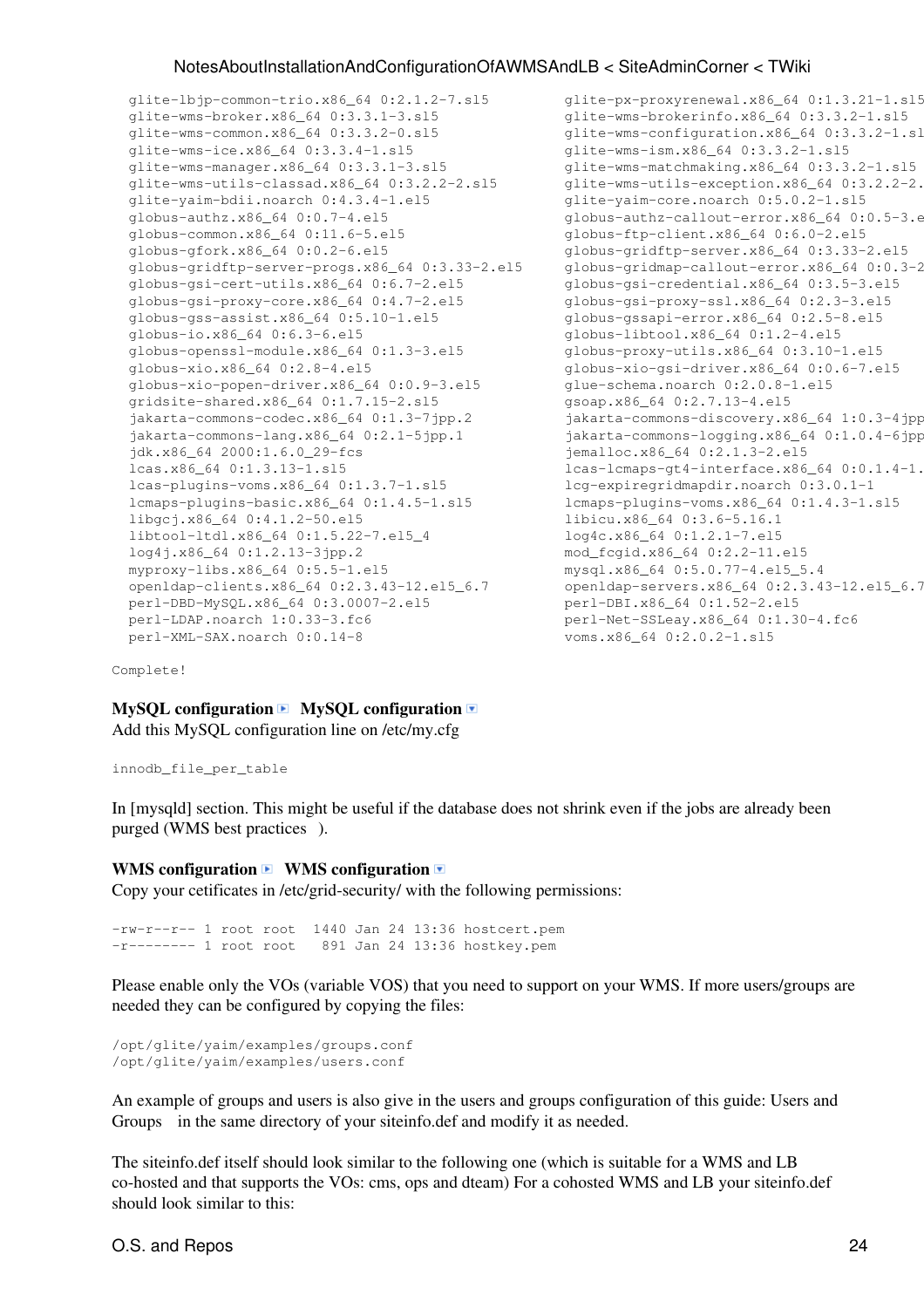```
# YAIM example site configuration file - adapt it to your site!
#ACTIVEMQ_TOPIC = /WMSMonitor 
MY_DOMAIN=cnaf.infn.it
# Node names
# Note: - SE_HOST --> Removed, see CLASSIC_HOST, DCACHE_ADMIN, DPM_HOST below
# - REG_HOST --> There is only 1 central registry for the time being.
GLITE_LB_WMS_DN="/C=IT/O=INFN/OU=Host/L=CNAF/CN=wms003.cnaf.infn.it"
GLITE LB SUPER USERS="/C=IT/O=INFN/OU=Personal Certificate/L=CNAF/CN=Alessandro Paolini,/C=IT/O=I
GLITE_LB_AUTHZ_REGISTER_JOBS=".*"
CE_HOST=my-ce.$MY_DOMAIN
RB_HOST=my-rb.$MY_DOMAIN
WMS_HOST=wms003.$MY_DOMAIN
LB_HOST=wms003.$MY_DOMAIN:9000
GLITE_LB_TYPE=both
PX_HOST=myproxy.$MY_DOMAIN
BDII_HOST=egee-bdii.$MY_DOMAIN
#BDII_HOST=certtbpre-bdii.cern.ch
MON_HOST=my-mon.$MY_DOMAIN
# debugging information.
# Possible values: NONE, ABORT, ERROR, WARNING, INFO, DEBUG
YAIM_LOGGING_LEVEL=INFO
# Set this to "yes" your site provides an X509toKERBEROS Authentication Server 
# Only for sites with Experiment Software Area under AFS 
GSSKLOG=no
GSSKLOG_SERVER=my-gssklog.$MY_DOMAIN
WN_LIST=/opt/glite/yaim/etc/wn-list.conf
#USERS_CONF=/root/users.conf
#GROUPS_CONF=/root/groups.conf
USERS_CONF=/opt/glite/yaim/examples/users.conf
GROUPS_CONF=/opt/glite/yaim/examples/groups.conf
FUNCTIONS_DIR=/opt/glite/yaim/functions
GLOBUS_TCP_PORT_RANGE="20000,25000"
# Choose a good password ! And be sure that this file cannot be read by
# any grid job !
MYSQL_PASSWORD=d3pass
APEL_DB_PASSWORD="APELDB_PWD"
# GRID_TRUSTED_BROKERS: DNs of services (RBs) allowed to renew/retrives 
# credentials from/at the myproxy server. Put single quotes around each trusted DN !!! 
GRID_TRUSTED_BROKERS="
'broker one'
'broker two'
"
# The RB now uses the DLI by default; set VOs here which should use RLS
RB_RLS="" # "atlas cms"
# GridIce server host name (usually run on the MON node).
GRIDICE_SERVER_HOST=$MON_HOST
```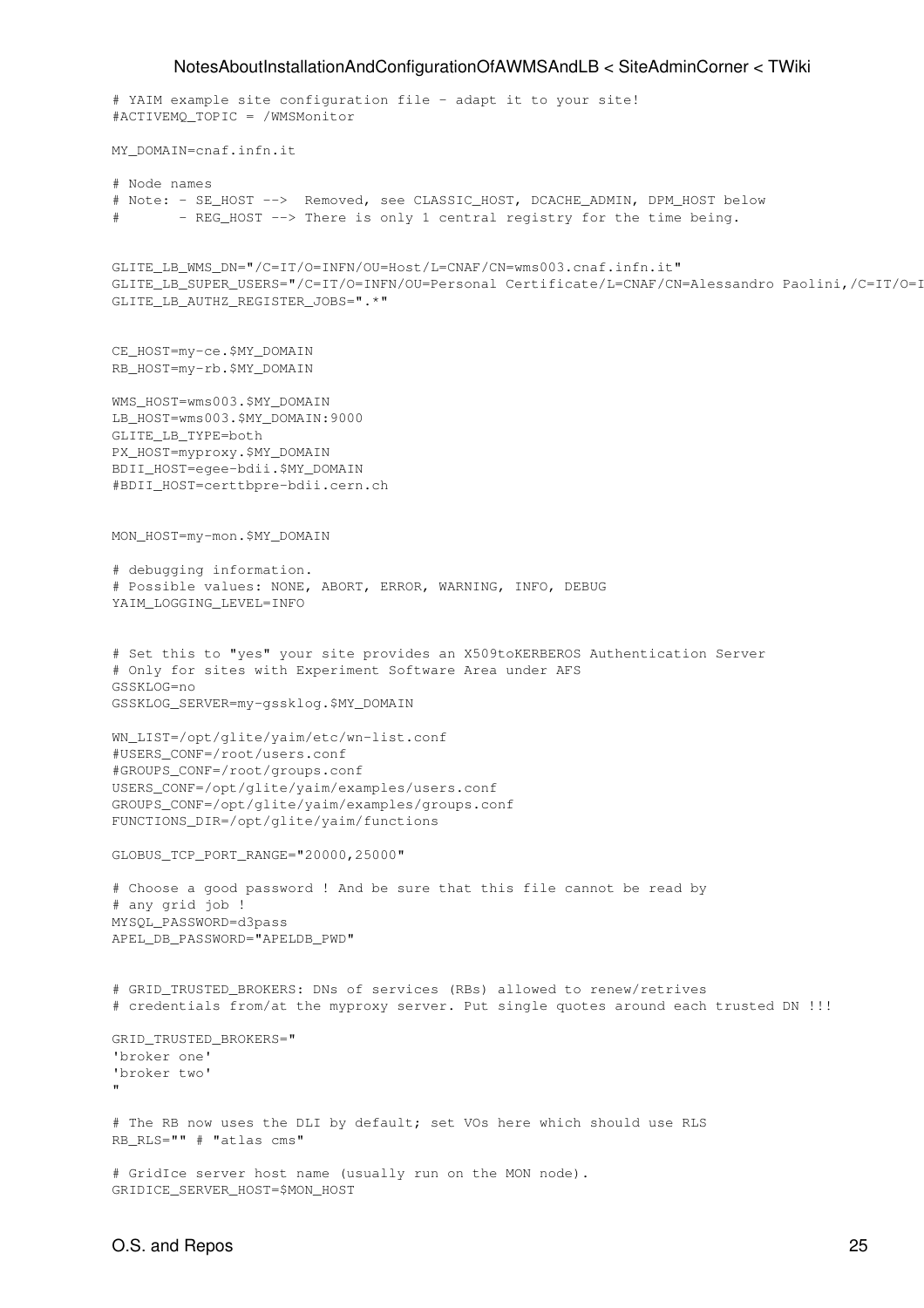```
# Site-wide settings 
SITE_EMAIL=root@localhost
SITE_CRON_EMAIL=$SITE_EMAIL # not yet used will appear in a later release
SITE_SUPPORT_EMAIL=$SITE_EMAIL
SITE_NAME=INFN-CNAF
SITE_LOC="City, Country"
SITE LAT=0.0 # -90 to 90 degrees
SITE_LONG=0.0 # -180 to 180 degrees
SITE_WEB="http://www.my-site.org"
SITE_TIER="TIER 2"
SITE_SUPPORT_SITE="my-bigger-site.their_domain"
#SITE_HTTP_PROXY="myproxy.my.domain"
# BDII/GIP specific settings
BDII_SITE_TIMEOUT=120
BDII_RESOURCE_TIMEOUT=`expr "$BDII_SITE_TIMEOUT" - 5`
GIP_RESPONSE=`expr "$BDII_RESOURCE_TIMEOUT" - 5`
GIP_FRESHNESS=60
GIP_CACHE_TTL=300
GIP_TIMEOUT=150
BDII_HTTP_URL="http://grid-deployment.web.cern.ch/grid-deployment/gis/lcg2-bdii/dteam/lcg2-all-si
# The Freedom of Choice of Resources service allows a top-level BDII
# to be instructed to remove VO-specific access control lines for
# resources that do not meet the VO requirements 
BDII_FCR=http://lcg-fcr.cern.ch:8083/fcr-data/exclude.ldif 
# Ex.: BDII_REGIONS="CE SE RB PX VOBOX"
BDII_REGIONS="CE SE" # list of the services provided by the site
BDII_CE_URL="ldap://$CE_HOST:2135/mds-vo-name=local,o=grid"
BDII_SE_URL="ldap://$CLASSIC_HOST:2135/mds-vo-name=local,o=grid"
BDII_RB_URL="ldap://$RB_HOST:2135/mds-vo-name=local,o=grid"
BDII_PX_URL="ldap://$PX_HOST:2135/mds-vo-name=local,o=grid"
BDII_LFC_URL="ldap://$LFC_HOST:2135/mds-vo-name=local,o=grid"
BDII_VOBOX_URL="ldap://$VOBOX_HOST:2135/mds-vo-name=local,o=grid"
BDII_FTS_URL="ldap://$FTS_HOST:2170/mds-vo-name=resource,o=grid"
# E2EMONIT specific settings
# This specifies the location to download the host specific configuration file
E2EMONIT_LOCATION=grid-deployment.web.cern.ch/grid-deployment/e2emonit/production
#
# Replace this with the siteid supplied by the person setting up the networking 
# topology.
E2EMONIT_SITEID=my.siteid
# VOS="atlas alice gridit lhcb cms dteam biomed"
# Space separated list of supported VOs by your site
#VOS="ops dteam cms gridit glast.org superbvo.org t2k.org vo.londongrid.ac.uk testers.eu-emi.eu"
VOS="ops dteam cms"
QUEUES=${VOS}
# For each queue define a _GROUP_ENABLE variable which is a list
# of VO names and VOMS FQANs
# Ex.: MYQUEUE_GROUP_ENABLE="ops atlas cms /VO=cms/GROUP=/cms/Susy"
# In DNS like VO names dots and dashes shoul be replaced with underscore:
# Ex.: MYQUEUE_GROUP_ENABLE="my.test-queue"
# MY_TEST_QUEUE_GROUP_ENABLE="ops atlas"
OPS GROUP ENABLE="ops"
DTEAM_GROUP_ENABLE="dteam"
```
CMS\_GROUP\_ENABLE="cms"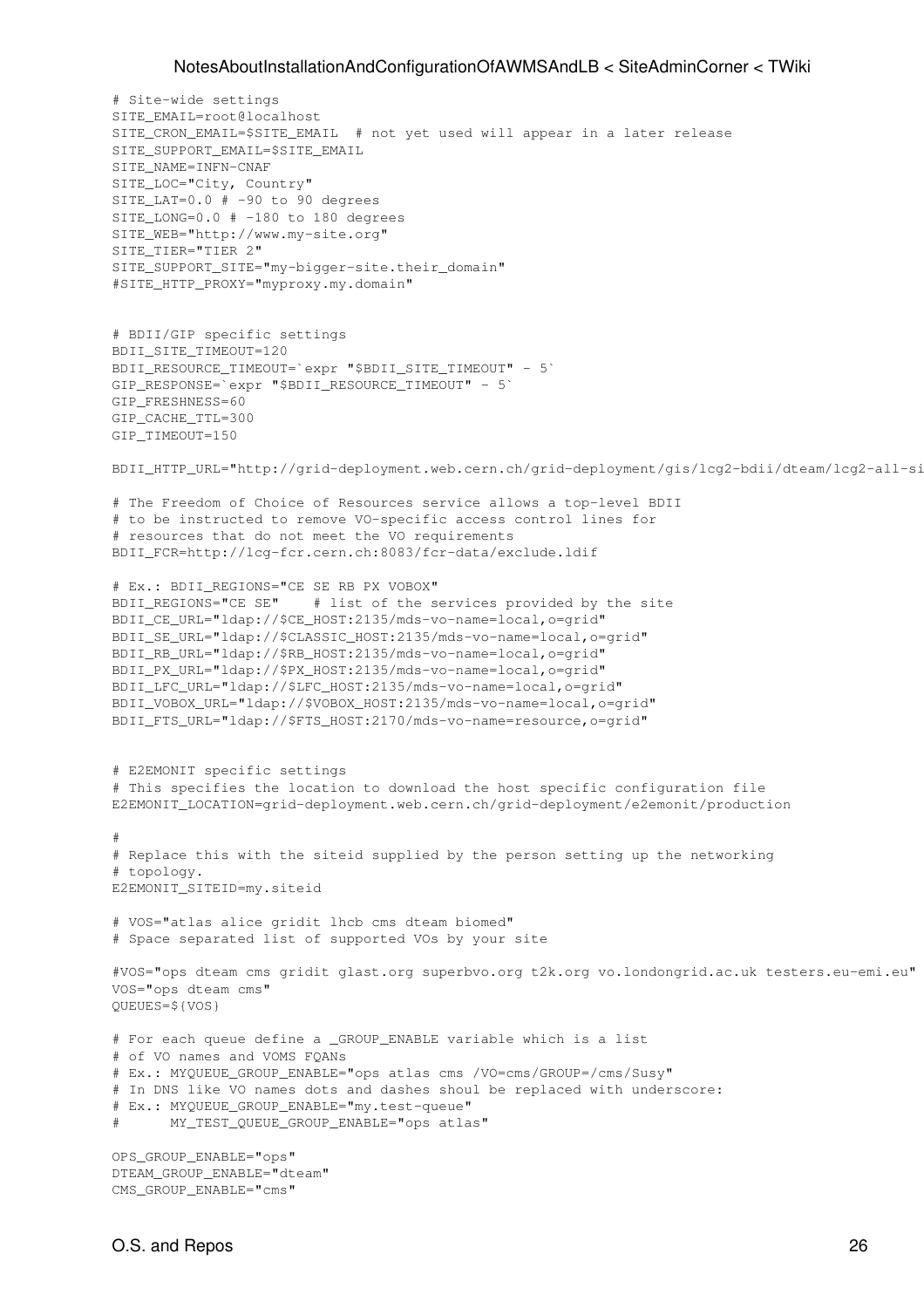VO\_SW\_DIR=/opt/exp\_soft

# Set this if you want a scratch directory for jobs EDG\_WL\_SCRATCH=""

# VO specific settings. For help see: https://lcg-sft.cern.ch/yaimtool/yaimtool.py VO\_ATLAS\_SW\_DIR=\$VO\_SW\_DIR/atlas VO\_ATLAS\_DEFAULT\_SE=\$CLASSIC\_HOST VO\_ATLAS\_STORAGE\_DIR=\$CLASSIC\_STORAGE\_DIR/atlas

VO\_ATLAS\_VOMS\_POOL\_PATH="/lcg1" VO\_ATLAS\_VOMS\_SERVERS='vomss://voms.cern.ch:8443/voms/atlas?/atlas/' #VO\_ATLAS\_VOMS\_EXTRA\_MAPS="'Role=production production' 'usatlas .usatlas'" VO\_ATLAS\_VOMSES="'atlas lcg-voms.cern.ch 15001 /DC=ch/DC=cern/OU=computers/CN=lcg-voms.cern.ch at #VO\_ATLAS\_RBS="atlasrb1.cern.ch atlasrb2.cern.ch"

VO\_ALICE\_SW\_DIR=\$VO\_SW\_DIR/alice VO\_ALICE\_DEFAULT\_SE=\$CLASSIC\_HOST VO\_ALICE\_STORAGE\_DIR=\$CLASSIC\_STORAGE\_DIR/alice

VO\_ALICE\_VOMS\_SERVERS='vomss://voms.cern.ch:8443/voms/alice?/alice/' VO\_ALICE\_VOMSES="'alice lcg-voms.cern.ch 15000 /DC=ch/DC=cern/OU=computers/CN=lcg-voms.cern.ch a

VO\_CMS\_SW\_DIR=\$VO\_SW\_DIR/cms VO\_CMS\_DEFAULT\_SE=\$CLASSIC\_HOST VO\_CMS\_STORAGE\_DIR=\$CLASSIC\_STORAGE\_DIR/cms

VO\_CMS\_VOMS\_SERVERS='vomss://voms.cern.ch:8443/voms/cms?/cms/' VO\_CMS\_VOMSES="'cms lcg-voms.cern.ch 15002 /DC=ch/DC=cern/OU=computers/CN=lcg-voms.cern.ch cms' ' VO\_CMS\_VOMS\_CA\_DN="'/DC=ch/DC=cern/CN=CERN Trusted Certification Authority' '/DC=ch/DC=cern/CN=CERN Trusted Certification Authority'"

VO\_LHCB\_SW\_DIR=\$VO\_SW\_DIR/lhcb VO\_LHCB\_DEFAULT\_SE=\$CLASSIC\_HOST VO\_LHCB\_STORAGE\_DIR=\$CLASSIC\_STORAGE\_DIR/lhcb

VO\_LHCB\_VOMS\_SERVERS='vomss://voms.cern.ch:8443/voms/lhcb?/lhcb/' VO\_LHCB\_VOMS\_EXTRA\_MAPS="lcgprod lhcbprod" VO\_LHCB\_VOMSES="'lhcb lcg-voms.cern.ch 15003 /DC=ch/DC=cern/OU=computers/CN=lcg-voms.cern.ch lhcb

VO\_DTEAM\_SW\_DIR=\$VO\_SW\_DIR/dteam VO\_DTEAM\_DEFAULT\_SE=\$CLASSIC\_HOST VO\_DTEAM\_STORAGE\_DIR=\$CLASSIC\_STORAGE\_DIR/dteam M\_VOMS\_SERVERS='vomss://voms.hellasgrid.gr:8443/voms/dteam?/dteam/' VO\_DTEAM\_VOMSES="'dteam\_lcg-voms.cern.ch\_15004\_/DC=ch/DC=cern/OU=computers/CN=lcg-voms.cern.ch\_dt VO\_DTEAM\_VOMS\_CA\_DN="'/DC=ch/DC=cern/CN=CERN Trusted Certification Authority' '/DC=ch/DC=cern/CN=

VO\_BIOMED\_SW\_DIR=\$VO\_SW\_DIR/biomed VO\_BIOMED\_DEFAULT\_SE=\$CLASSIC\_HOST VO\_BIOMED\_STORAGE\_DIR=\$CLASSIC\_STORAGE\_DIR/biomed

VO\_BIOMED\_VOMS\_SERVERS="vomss://cclcgvomsli01.in2p3.fr:8443/voms/biomed?/biomed/" VO\_BIOMED\_VOMSES="biomed cclcgvomsli01.in2p3.fr 15000 /O=GRID-FR/C=FR/O=CNRS/OU=CC-LYON/CN=cclcgvomsli01.in2p3.fr biomed"

VO\_OPS\_SW\_DIR=\$VO\_SW\_DIR/ops

VO\_OPS\_DEFAULT\_SE=\$CLASSIC\_HOST

VO\_OPS\_STORAGE\_DIR=\$CLASSIC\_STORAGE\_DIR/ops

VO\_OPS\_VOMS\_SERVERS="vomss://voms.cern.ch:8443/voms/ops?/ops/"

VO\_OPS\_VOMSES="'ops lcg-voms.cern.ch 15009 /DC=ch/DC=cern/OU=computers/CN=lcg-voms.cern.ch ops 24 VO\_OPS\_VOMS\_CA\_DN="'/DC=ch/DC=cern/CN=CERN Trusted Certification Authority' '/DC=ch/DC=cern/CN=CERN Trusted Certification Authority'"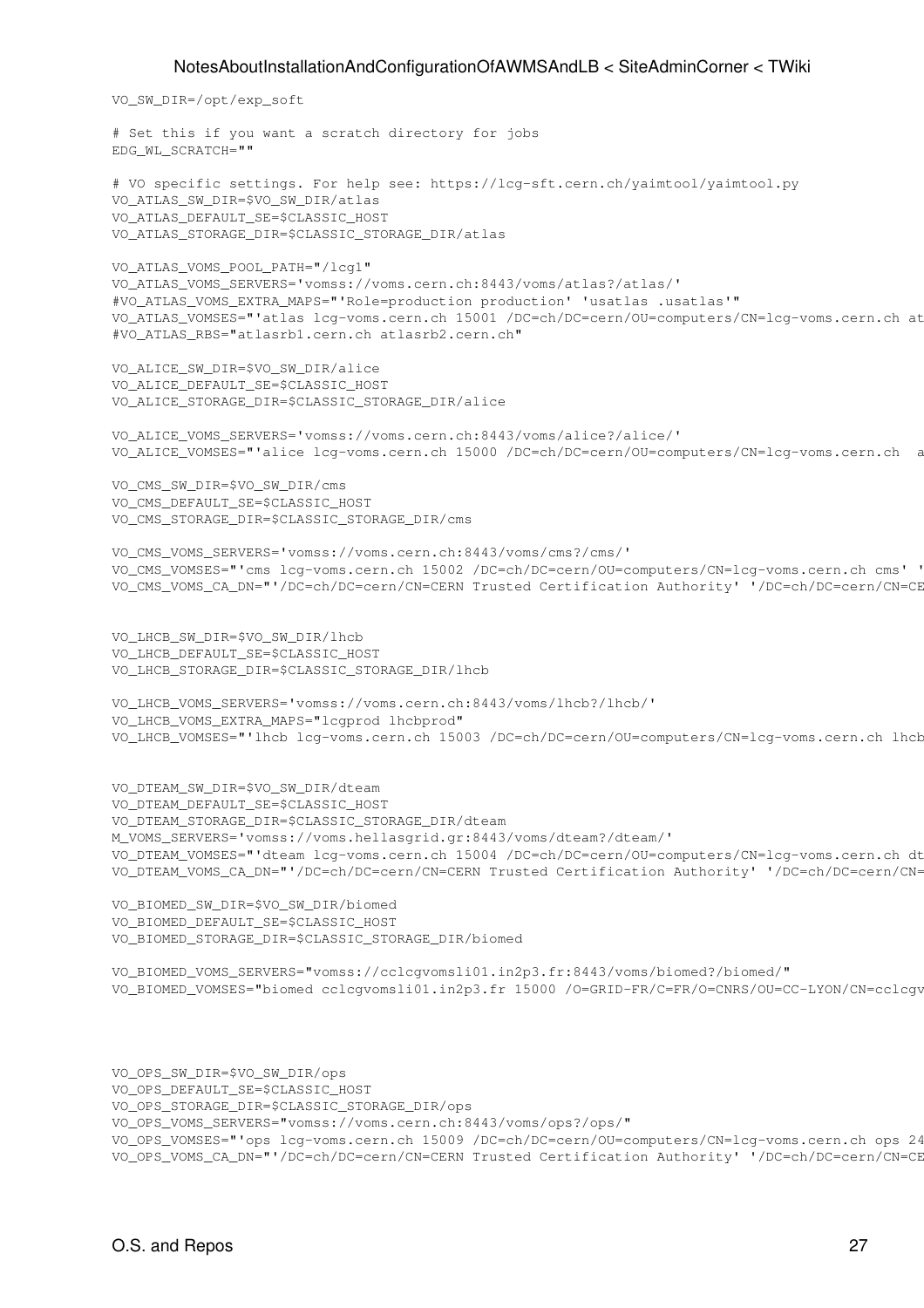#VO\_OPS\_VOMSES="'ops lcg-voms.cern.ch 15009 /DC=ch/DC=cern/OU=computers/CN=lcg-voms.cern.ch ops' 'ops voms.cern.ch 15004 /DC=ch/DC=cern/OU=computers/CN=voms.cern.ch ops'"

```
##########
# gridit #
##########
VO GRIDIT SW DIR=$VO SW DIR/gridit
VO_GRIDIT_DEFAULT_SE=$SE_HOST
VO_GRIDIT_STORAGE_DIR=$CLASSIC_STORAGE_DIR/gridit
VO_GRIDIT_VOMS_SERVERS="'vomss://voms.cnaf.infn.it:8443/voms/gridit?/gridit' 'vomss://voms-01.pd.
VO_GRIDIT_VOMSES="'gridit voms.cnaf.infn.it 15008 /C=IT/O=INFN/OU=Host/L=CNAF/CN=voms.cnaf.infn.i
VO_GRIDIT_VOMS_CA_DN="'/C=IT/O=INFN/CN=INFN CA' '/C=IT/O=INFN/CN=INFN CA'"
```

```
###############
# EMI testbed #
###############
SW_DIR=$VO_SW_DIR/testers.eu-emi.eu
DEFAULT_SE=$SE_HOST
STORAGE_DIR=$CLASSIC_STORAGE_DIR/testers.eu-emi.eu
VOMS_SERVERS="'vomss://emitestbed07.cnaf.infn.it:8443/voms/testers.eu-emi.eu?/testers.eu-emi.eu' 'vomss://emitestbed01.cnaf.infn.it:8443/voms/testers.eu-emi.eu?/testers.eu-emi.eu'"
VOMSES="'testers.eu-emi.eu emitestbed07.cnaf.infn.it 15002 /C=IT/O=INFN/OU=Host/L=CNAF/CN=emitest
VOMS_CA_DN="'/C=IT/O=INFN/CN=INFN CA' '/C=IT/O=INFN/CN=INFN CA'"
```
#### Once the configuration is ready issue the command:

```
[root@wms003 ~]# /opt/glite/yaim/bin/yaim -c -s /root/site-info_wms003.def -n WMS -n LB 2>&1 | te
   INFO: Using site configuration file: /root/site-info_wms003.def
   INFO: 
         ###################################################################
. The set of \mathcal{N} is the set of \mathcal{N} in the set of \mathcal{N} is the set of \mathcal{N} is the set of \mathcal{N}. yA, -"-, (7, m, :') . 00. . 00. . 000. . 00. . / .-Y a a Y-. 8. .8' 8'8. 8 8b d'8
 . / ~ ~ / 8' .8oo88. 8 8 8' 8
 . (_/ '====' 8 .8' 8. 8 8 Y 8
 . Y,-''-,Yy,-.,/ o8o o8o o88o o8o o8o o8o
             I_{-}) ) _{-}) I_{-}) ) _{-})
         current working directory: /root
         site-info.def date: Jan 24 14:21 /root/site-info_wms003.def
         yaim command: -c -s /root/site-info_wms003.def -n WMS -n LB
         log file: /opt/glite/yaim/bin/../log/yaimlog
         Tue Jan 24 14:22:19 CET 2012 : /opt/glite/yaim/bin/yaim
         Installed YAIM versions:
         glite-lb-yaim 4.3.9-1
         glite-yaim-bdii 4.3.4-1
         glite-yaim-core 5.0.2-1
         glite-yaim-wms 4.1.4-3
         ####################################################################
   INFO: The default location of the grid-env.(c)sh files will be: /usr/libexec
   INFO: Sourcing the utilities in /opt/glite/yaim/functions/utils
   INFO: Detecting environment
   INFO: Executing function: config_add_pool_env_check 
   INFO: Executing function: config_host_certs_check 
   INFO: Executing function: config_lcgenv_check 
   INFO: Executing function: config_edgusers_check 
   INFO: Executing function: config_users_check 
   INFO: Executing function: config_vomsmap_check 
   INFO: Executing function: config_vomsdir_check 
   INFO: Executing function: config_vomses_check 
   INFO: Executing function: config_gip_wms_check
```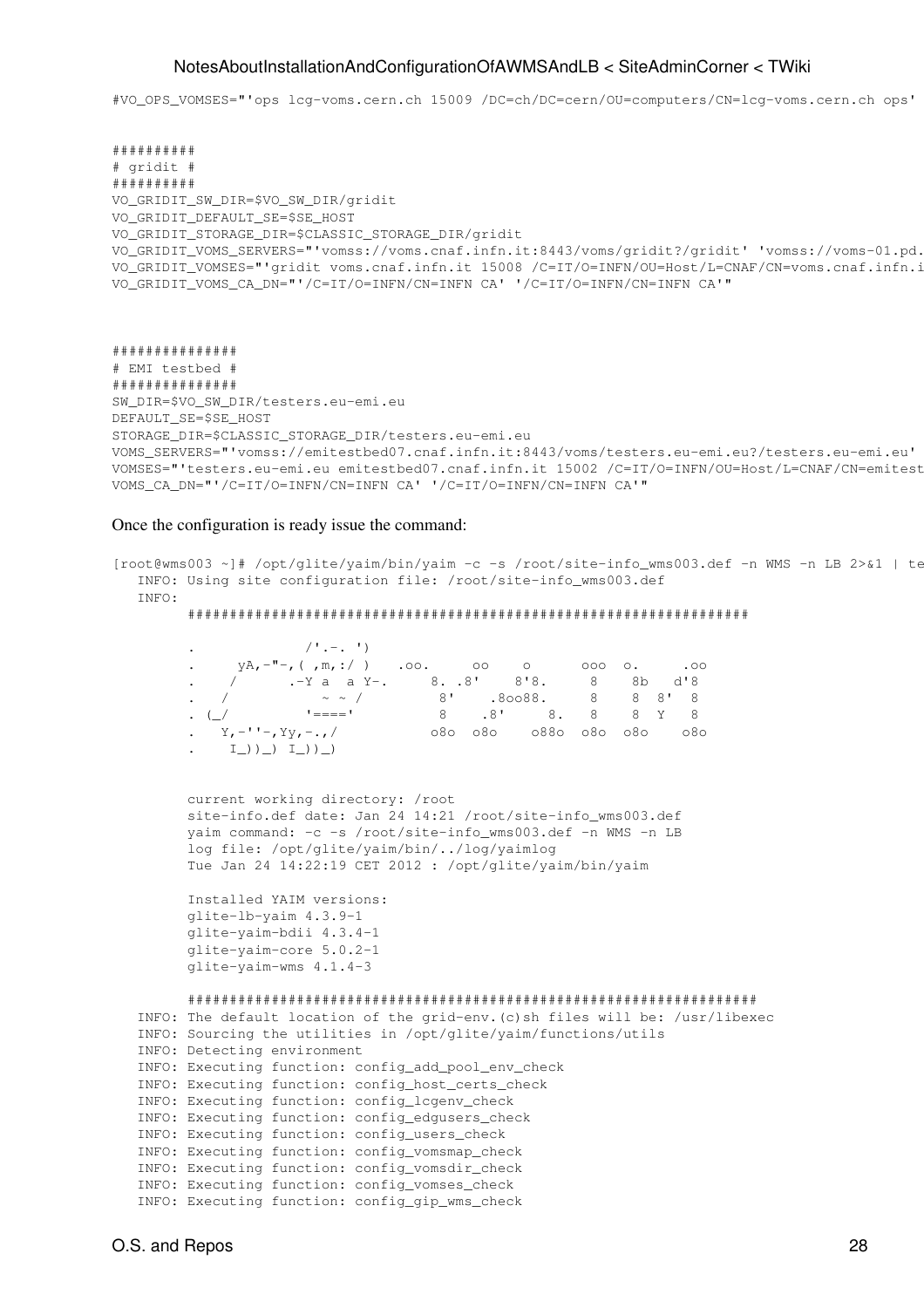```
 INFO: Executing function: config_info_service_wms_check 
   INFO: Executing function: config_globus_gridftp_check 
   INFO: Executing function: config_lcas_lcmaps_gt4_check 
   INFO: Executing function: config_condor_wms_check 
    INFO: Executing function: config_glite_wms_check 
    INFO: Executing function: config_gliteservices_wms_check 
    INFO: Executing function: config_cron_wms_check 
   INFO: Executing function: config_glite_lb_check 
   INFO: Executing function: config_glite_locallogger_check 
   INFO: Executing function: config_bdii_5.2_check 
   INFO: Executing function: config_info_service_lb_check 
  INFO: Executing function: config add pool env setenv
   INFO: Executing function: config_add_pool_env 
   INFO: Executing function: config_crl 
   INFO: Now updating the CRLs - this may take a few minutes...
Enabling periodic fetch-crl: [OK] INFO: Executing function: config_host_certs 
   INFO: Executing function: config_lcgenv 
   INFO: Executing function: config_edgusers 
    INFO: Executing function: config_users 
   INFO: Executing function: config_vomsmap_setenv 
   INFO: Executing function: config_vomsmap 
   INFO: Creating grid-map directory in /etc/grid-security/gridmapdir
   INFO: Creating voms grid-map file in /etc/grid-security/voms-grid-mapfile
   INFO: Creating voms groupmap file in /etc/grid-security/groupmapfile
  INFO: Copying the /etc/grid-security/voms-grid-mapfile in the standard location /etc/grid-secu
   INFO: Executing function: config_vomsdir_setenv 
   INFO: Executing function: config_vomsdir 
grep: /etc/grid-security/gridftp.conf: No such file or directory
   INFO: Executing function: config_vomses 
   INFO: Executing function: config_gip_wms 
   INFO: Executing function: config_info_service_wms_setenv 
    INFO: Executing function: config_info_service_wms 
    INFO: Executing function: config_globus_gridftp_setenv 
    INFO: Executing function: config_globus_gridftp 
   INFO: Starting gridftp service :
Stopping globus-gridftp-server: [FAILED]
Starting globus-gridftp-server: [ OK ]
   INFO: Executing function: config_lcas_lcmaps_gt4_setenv 
   INFO: Executing function: config_lcas_lcmaps_gt4 
   INFO: Creating LCAS_DB_FILE in /etc/lcas/lcas.db
   INFO: Creating LCMAPS_DB_FILE in /etc/lcmaps/lcmaps.db.gridftp
   INFO: Executing function: config_condor_wms_setenv 
   INFO: Executing function: config_condor_wms 
   INFO: Executing function: config_glite_wms_setenv 
   INFO: Executing function: config_glite_wms 
    INFO: config_glite_wms: Configuration file
   INFO: config_glite_wms: Creating /etc/glite-wms/glite_wms.conf ...
   WARNING: /usr/sbin/glite_wms_wmproxy_load_monitor found
Error: The proxy credential could not be written to the output file.
Use -debug for further information.
Your identity: /C=IT/O=INFN/OU=Host/L=CNAF/CN=wms003.cnaf.infn.it
Creating proxy .......................................................... Done
   INFO: Executing function: config_gliteservices_wms_setenv 
   INFO: Executing function: config_gliteservices_wms 
Stopping globus-gridftp-server:<br>
Starting globus-gridftp-server:<br>
[ OK ]
Starting globus-gridftp-server:
stopping workload manager... ok (was not running)
starting workload manager... Create jobdir queue object.
ok
Restarting JobController daemon(s)
        Stopping JobController... JobController not running!
       Stopping CondorG... CondorG not running!
       Starting JobController...<br>Starting CondorG... [ OK ]
       Starting CondorG...
Stopping LogMonitor... LogMonitor not running!
Starting LogMonitor... [ OK ]
```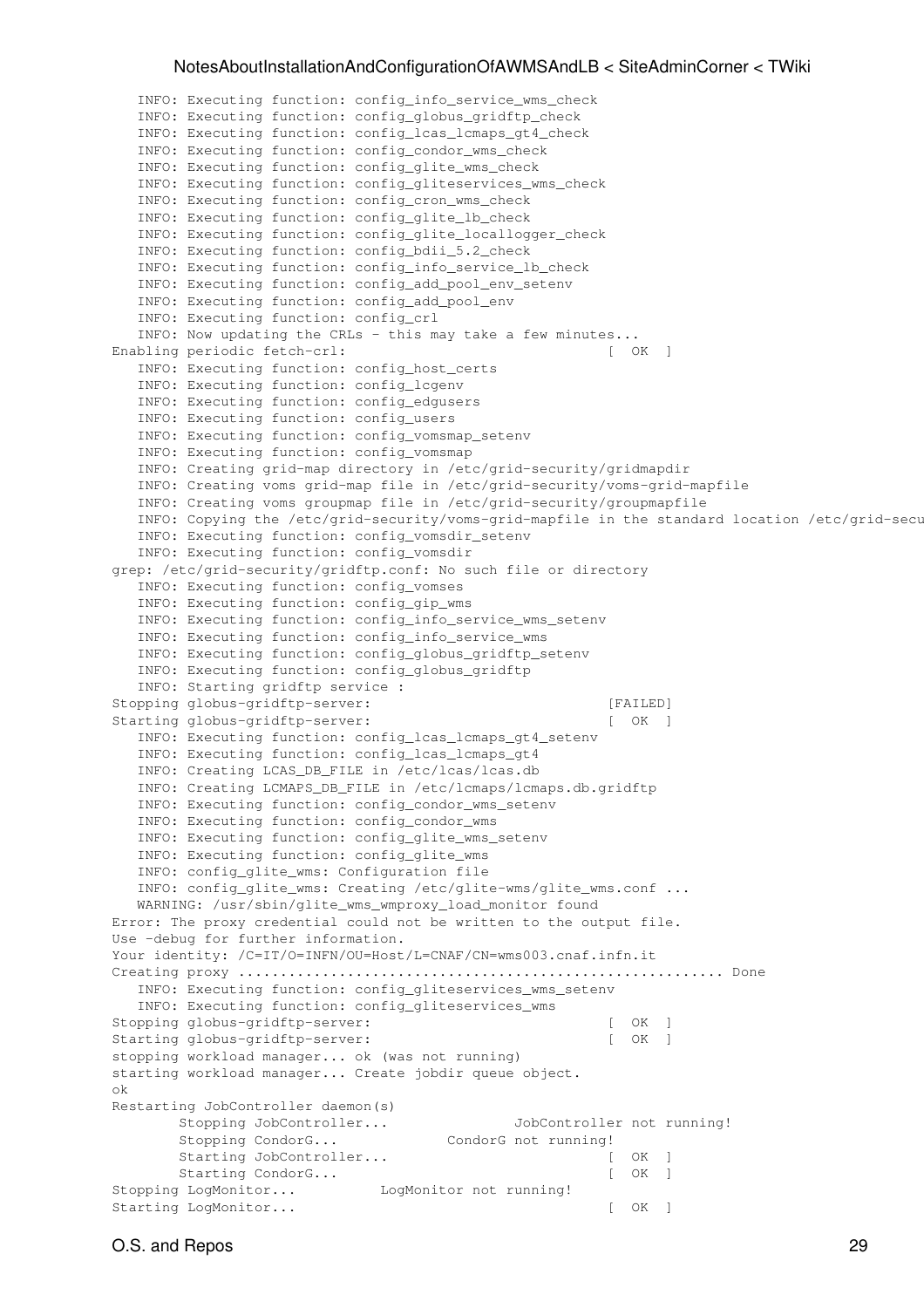```
starting ICE... glite-proxy-renewd: no process killed
ok
Stopping ProxyRenewal Daemon: glite-proxy-renewd ... done
Starting ProxyRenewal Daemon: glite-proxy-renewd ... done
httpd not running, trying to start
httpd not running, trying to start
Starting Condor-C Launcher
Submitting job(s).
1 job(s) submitted to cluster 1.
Starting Condor-C Advertiser
Submitting job(s).
1 job(s) submitted to cluster 2.
Starting Condor-C Authorizer
Submitting job(s).
1 job(s) submitted to cluster 3.
Starting Condor-C VO Advertiser
Submitting job(s).
1 job(s) submitted to cluster 4.
    INFO: Executing function: config_cron_wms_setenv 
    INFO: Executing function: config_cron_wms 
    INFO: Executing function: config_glite_lb_setenv 
   INFO: Executing function: config glite lb
    INFO: Configuring nodes [WMS LB], using L&B mode: both
Initializing MySQL database: Installing MySQL system tables...
OK
Filling help tables...
OK
To start mysqld at boot time you have to copy
support-files/mysql.server to the right place for your system
PLEASE REMEMBER TO SET A PASSWORD FOR THE MySQL root USER !
To do so, start the server, then issue the following commands:
/usr/bin/mysqladmin -u root password 'new-password'
/usr/bin/mysqladmin -u root -h wms003.cnaf.infn.it password 'new-password'
Alternatively you can run:
/usr/bin/mysql_secure_installation
which will also give you the option of removing the test
databases and anonymous user created by default. This is
strongly recommended for production servers.
See the manual for more instructions.
You can start the MySQL daemon with:
cd /usr ; /usr/bin/mysqld_safe &
You can test the MySQL daemon with mysql-test-run.pl
cd mysql-test ; perl mysql-test-run.pl
Please report any problems with the /usr/bin/mysqlbug script!
The latest information about MySQL is available on the web at
http://www.mysql.com
Support MySQL by buying support/licenses at http://shop.mysql.com
                                                            [ OK ]
Starting MySOL: [ OK ]
glite-lb-notif-interlogd not running
glite-lb-bkserverd not running
glite-jp-importer not running
glite-lb-interlogd not running
Starting glite-lb-bkserver ... done
Starting glite-lb-notif-interlogd ... done
Starting glite-lb-interlog for proxy ... done
    INFO: Executing function: config_glite_locallogger_setenv 
    INFO: Executing function: config_glite_locallogger
```
### O.S. and Repos 30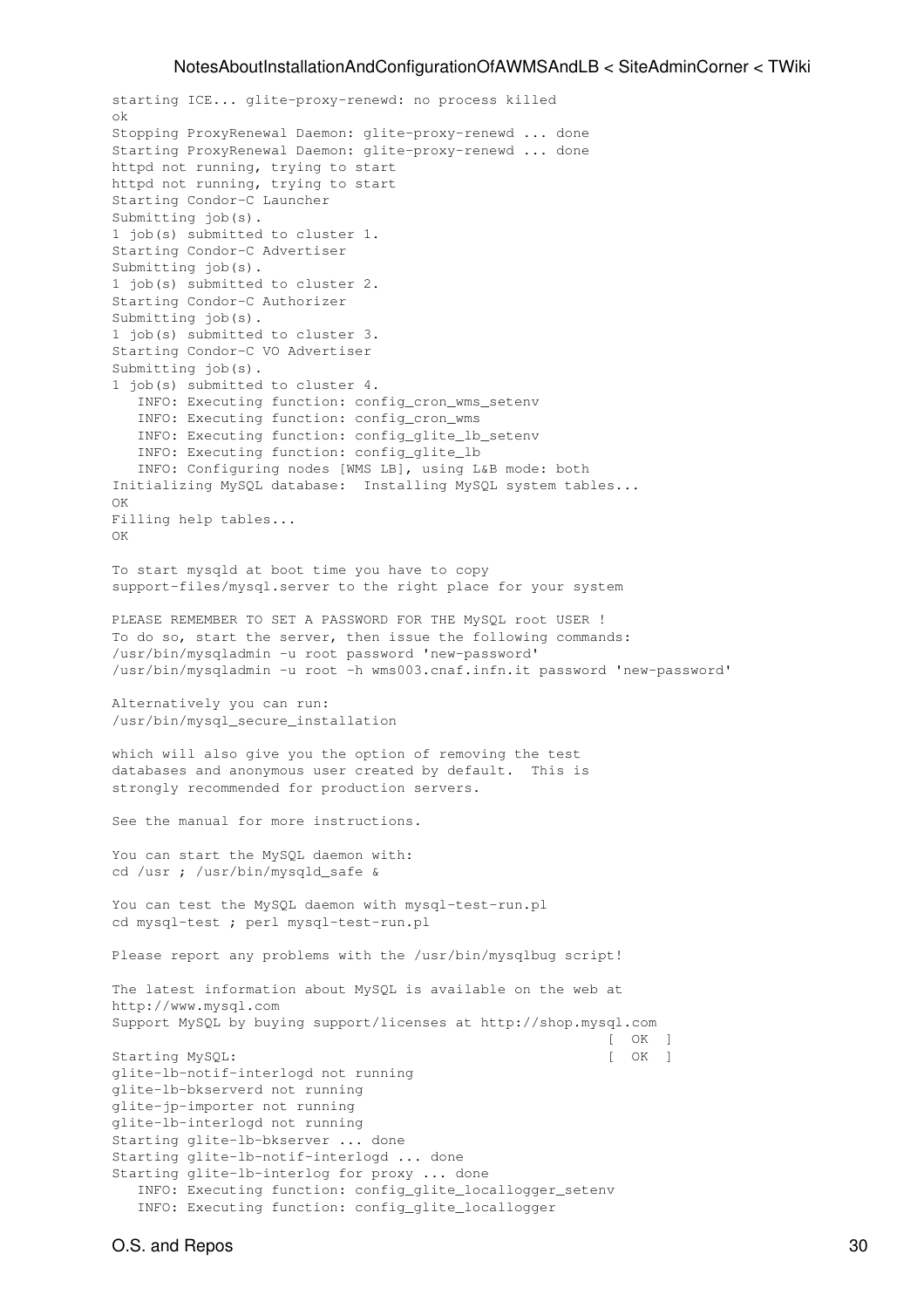INFO: Applying the workaround for bug 22389... Stopping glite-lb-logd ... not running Stopping glite-lb-interlogd ... not running Starting glite-lb-logd ...This is LocalLogger, part of Workload Management System in EU DataGrid done Starting glite-lb-interlogd ... done INFO: Executing function: config bdii 5.2 Stopping BDII: BDII already stopped Starting BDII slapd: [ OK ]<br>Starting BDII update process: [ OK ] Starting BDII update process: INFO: Executing function: config\_glite\_initd INFO: Executing function: config\_info\_service\_lb\_setenv INFO: Executing function: config\_info\_service\_lb INFO: Configuration Complete. The contraction of  $(X, \mathbb{R})$  and  $(Y, \mathbb{R})$  and  $(Y, \mathbb{R})$  and  $(Y, \mathbb{R})$  and  $(Y, \mathbb{R})$  and  $(Y, \mathbb{R})$  and  $(Y, \mathbb{R})$  and  $(Y, \mathbb{R})$  and  $(Y, \mathbb{R})$  and  $(Y, \mathbb{R})$  are contracted by a set of INFO: YAIM terminated succesfully.

After a successful configuration is advisable to comment the line:

 $*/5$  \* \* \* \* root . /usr/libexec/grid-env.sh ; sh /usr/libexec/glite-wms-check-daemons.sh > /dev/n

in /etc/cron.d/glite-wms-check-daemons.cron Stop the services with:

```
[root@wms3 ~]# service gLite stop
*** glite-lb-bkserverd:
Stopping glite-lb-notif-interlogd (16109) ... done
Stopping glite-lb-bkserverd (16056) ... done
glite-jp-importer not running
Stopping glite-lb-interlogd (16146) ... done
*** glite-lb-locallogger:
Stopping glite-lb-logd ... done
Stopping glite-lb-interlogd ... done
*** glite-proxy-renewald:
Stopping ProxyRenewal Daemon: glite-proxy-renewd ... done
*** glite-wms-ice:
stopping ICE... ok
*** glite-wms-jc:
Stopping JobController daemon(s)
      Stopping JobController... [ OK ]
A stale lock file still exists, removing it.. [ OK ]
      Stopping CondorG... [ OK ]
*** glite-wms-lm:
Stopping LogMonitor... [ OK ]
A stale lock file still exists, removing it.. [ OK ]
*** glite-wms-wm:
stopping workload manager... ok
*** glite-wms-wmproxy:
*** globus-gridftp:
Stopping globus-gridftp-server: [ OK ]
```
Change the variable /etc/glite-wms/glite\_wms.conf

 $MaxOutput$ SandboxSize =  $-1$ ;

#### with something like:

MaxOutputSandboxSize = 55000000;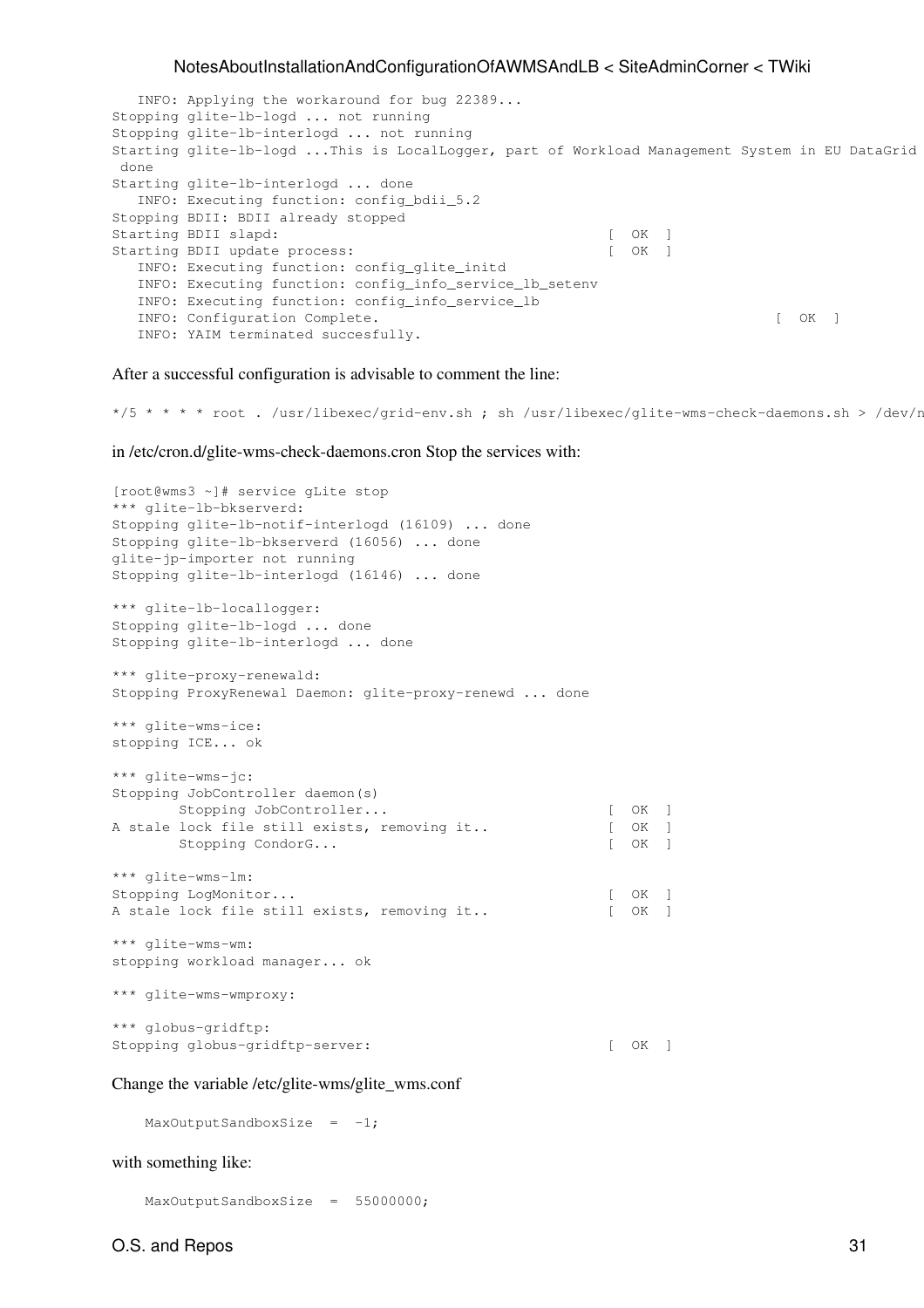to limit the maximum output sandbox size to about 50Mb. Restart the services:

```
[root@wms3 ~]# service gLite start
*** globus-gridftp:
Starting globus-gridftp-server: [ OK ]
*** glite-wms-wmproxy:
*** glite-wms-wm:
starting workload manager... ok
*** glite-wms-lm:
Starting LogMonitor... [ OK ]
*** glite-wms-jc:
Starting JobController daemon(s)
       Starting JobController...Create jobdir queue object.
[ OK ]Starting CondorG... [ OK ]
*** glite-wms-ice:
starting ICE... ok
*** glite-proxy-renewald:
Starting ProxyRenewal Daemon: glite-proxy-renewd ... done
*** glite-lb-locallogger:
Starting glite-lb-logd ...This is LocalLogger, part of Workload Management System in EU DataGrid
 done
Starting glite-lb-interlogd ... done
*** glite-lb-bkserverd:
Starting glite-lb-bkserver ... done
Starting glite-lb-notif-interlogd ... done
Starting glite-lb-interlog for proxy ... done
```
**VERY IMPORTANT**: before starting using the newly installed WMS execute the command:

chmod a+r /etc/nsswitch.conf

WMSMon sensors installation and configuration **WMSM** is ensors installation and configuration **I** For installation and configuration of WMSMon sensors and server please follow the official guide: [WMSMonitor](http://wiki.italiangrid.it/twiki/bin/view/WMSMonitor/WebDownload3) .

### **Ban a User B Ban a User**

The file "/etc/glite-wms/glite\_wms\_wmproxy.gacl" contains the identities (VO, user, etc) with distinct permissions (exec, read, write, ...) to use the WMS. If it is necessary to ban a user/group/VO the site admin must add his/her DN/FQAN and a deny tag, e.g.:

```
 <entry>
  <person>
     <dn>/C=IT/O=INFN/OU=Personal Certificate/L=DATAMAT DSAGRD/CN=John Doe</dn>
   </person>
   <deny>
    <exec/>
  </deny>
 </entry>
```
For more documentation please visit: [WMSSystemAdministratorGuide](https://wiki-igi.cnaf.infn.it/twiki/bin/view/WMS/WMSSystemAdministratorGuide)

-- [AndreaCristofori](https://wiki-igi.cnaf.infn.it/twiki/bin/view/Main/AndreaCristofori) - 2012-01-23